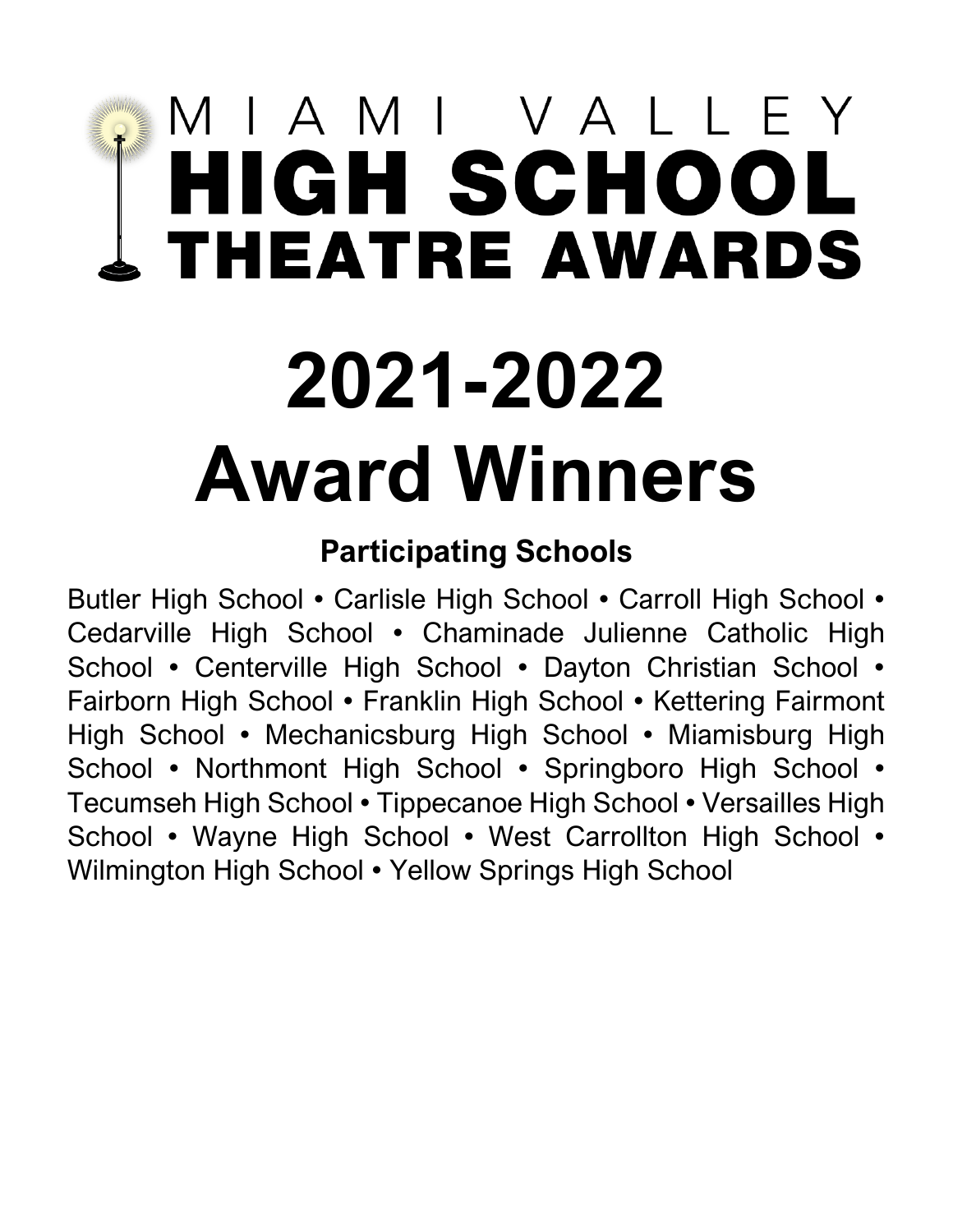# **JIMMY AWARDS® NOMINEES**

Zach Ahrens Versailles High School

Isabel Rawlins Versailles High School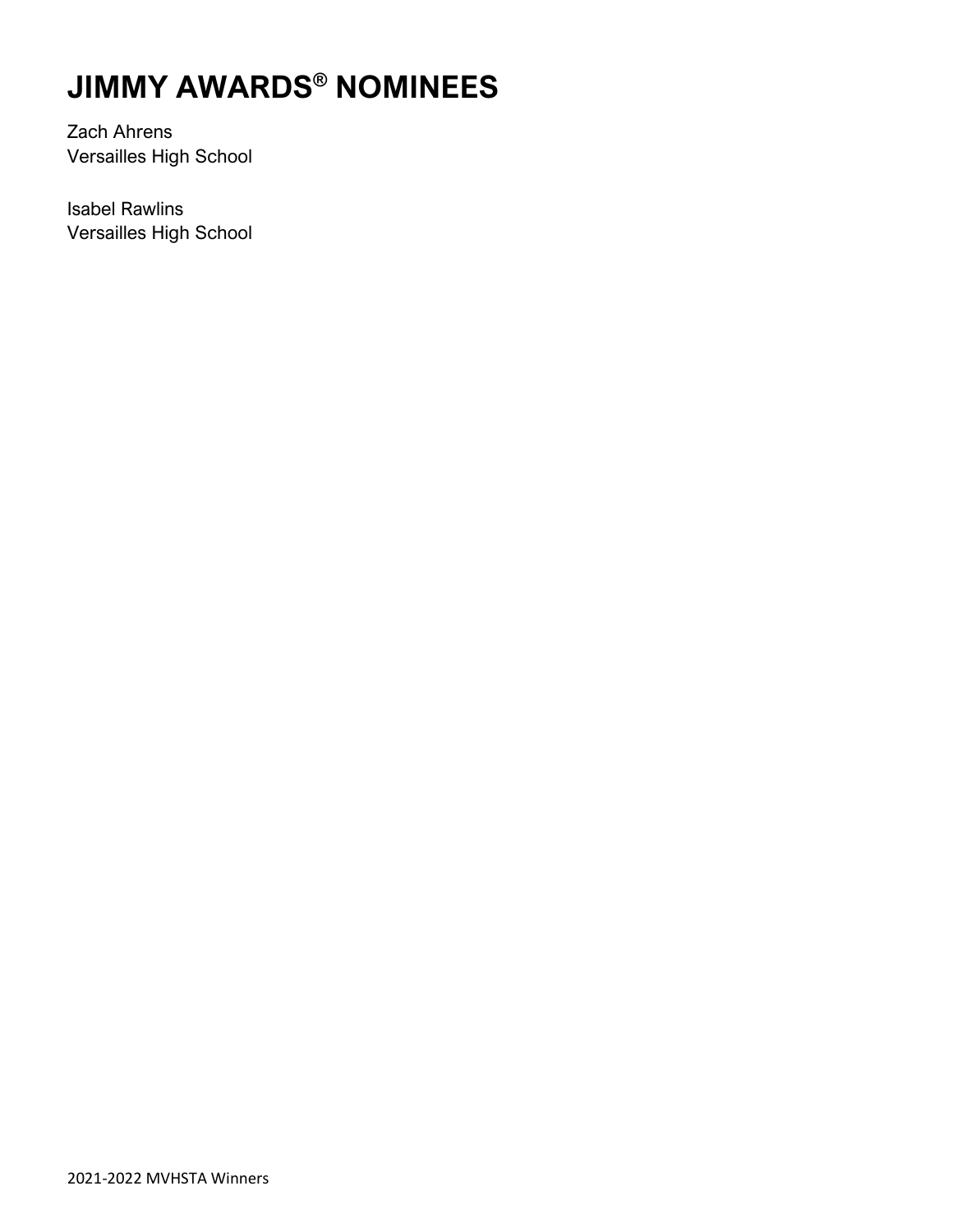# **MUSICAL PRODUCTION AWARDS**

### **OUTSTANDING PRODUCTION OF A MUSICAL**

SINGIN' IN THE RAIN Cedarville High School

RODGERS & HAMMERSTEIN'S CINDERELLA Centerville High School

DISNEY'S FREAKY FRIDAY: A NEW MUSICAL Chaminade Julienne Catholic High School

GREASE: SCHOOL VERSION Fairborn High School

SOMETHING ROTTEN! Northmont High School

RODGERS & HAMMERSTEIN'S OKLAHOMA! Springboro High School

DISNEY'S BEAUTY AND THE BEAST Versailles High School

DISNEY'S NEWSIES Wilmington High School

### **MERIT FOR PRODUCTION OF A MUSICAL**

ONCE UPON A MATTRESS Franklin High School

CHITTY CHITTY BANG BANG Tecumseh High School

THE LIGHTNING THIEF: THE PERCY JACKSON MUSICAL Tippecanoe High School

YOU'RE A GOOD MAN, CHARLIE BROWN West Carrollton High School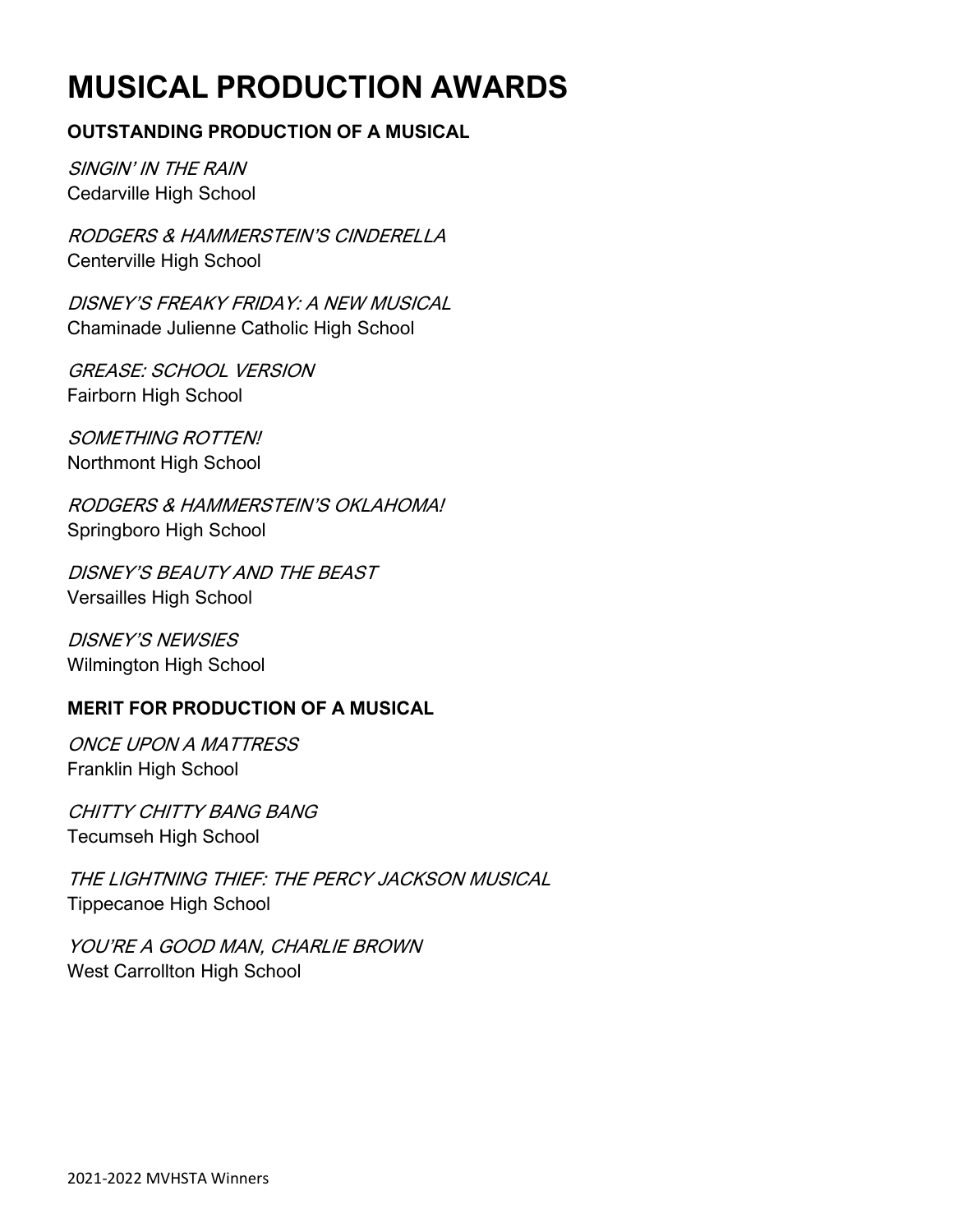# **MUSICAL ENSEMBLE AWARDS**

### **OUTSTANDING ENSEMBLE IN A MUSICAL**

SINGIN' IN THE RAIN Cedarville High School

RODGERS & HAMMERSTEIN'S CINDERELLA Centerville High School

DISNEY'S FREAKY FRIDAY: A NEW MUSICAL Chaminade Julienne Catholic High School

SOMETHING ROTTEN! Northmont High School

RODGERS & HAMMERSTEIN'S OKLAHOMA! Springboro High School

CHITTY CHITTY BANG BANG Tecumseh High School

DISNEY'S BEAUTY AND THE BEAST Versailles High School

DISNEY'S NEWSIES Wilmington High School

### **MERIT FOR ENSEMBLE IN A MUSICAL**

SISTER ACT Carlisle High School

GREASE: SCHOOL VERSION Fairborn High School

ONCE UPON A MATTRESS Franklin High School

SOMETHING ROTTEN! Northmont High School

THE LIGHTNING THIEF: THE PERCY JACKSON MUSICAL Tippecanoe High School

YOU'RE A GOOD MAN, CHARLIE BROWN West Carrollton High School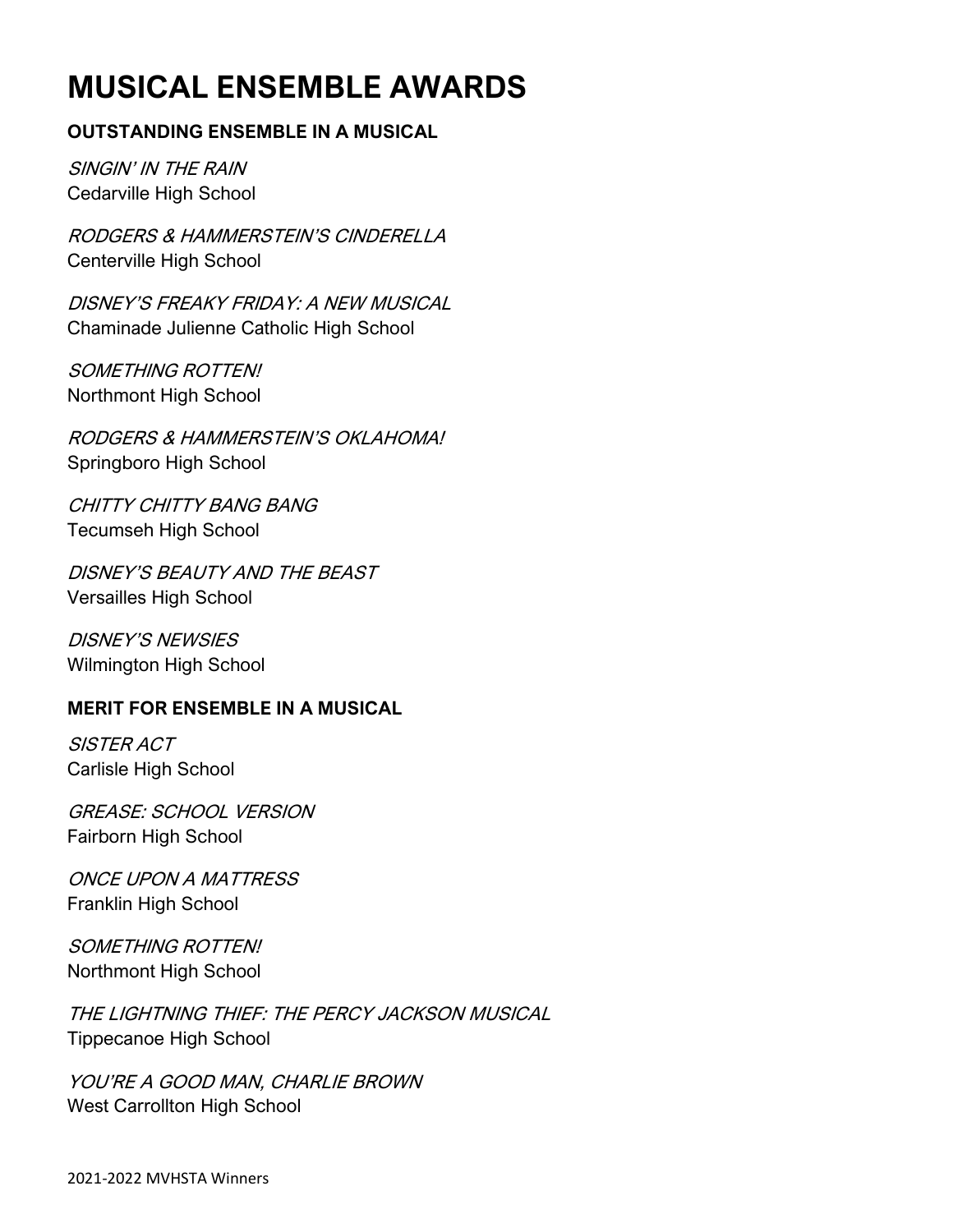# **MUSICAL STUDENT ORCHESTRA AWARDS**

### **OUTSTANDING STUDENT ORCHESTRA FOR A MUSICAL**

RODGERS & HAMMERSTEIN'S CINDERELLA Centerville High School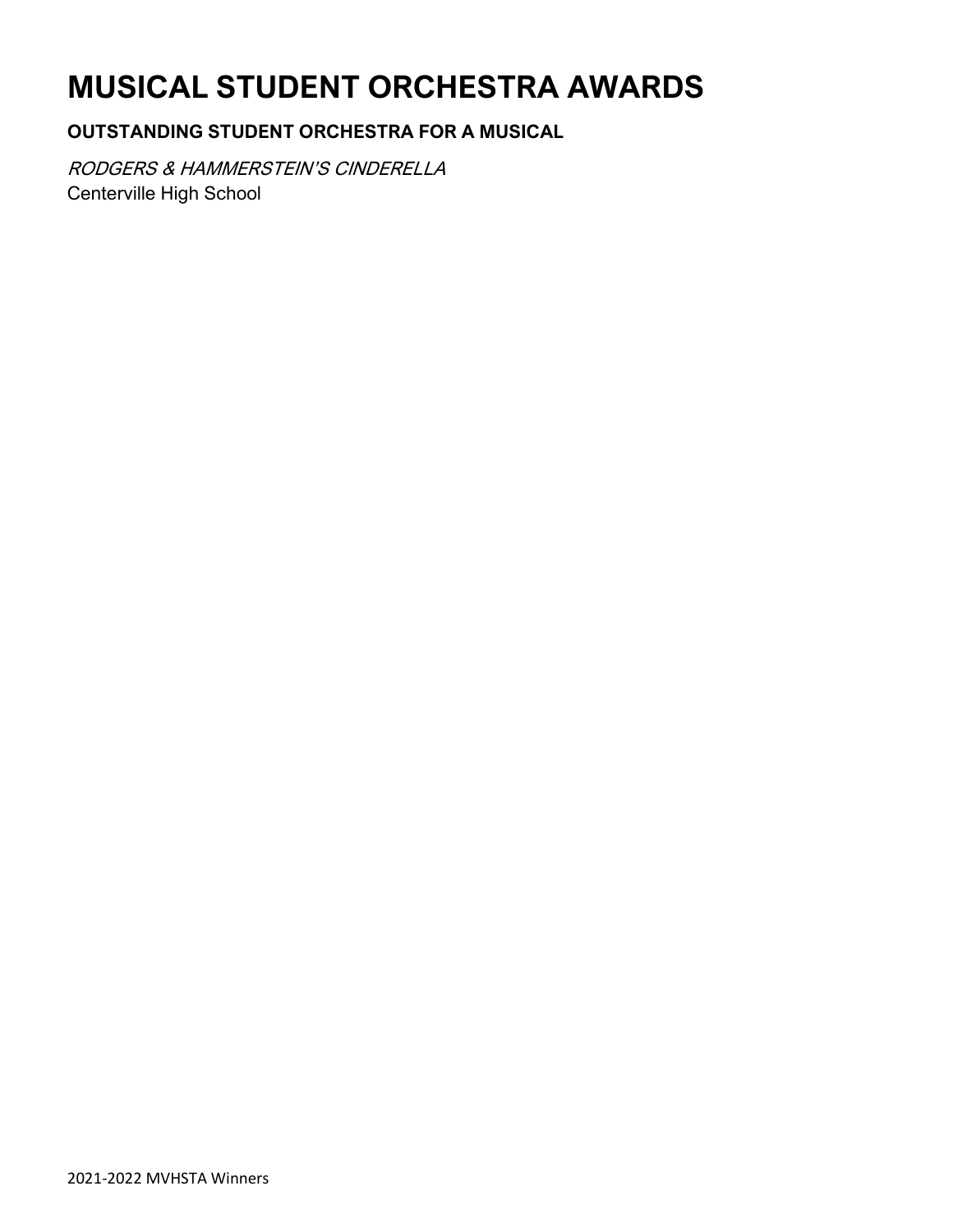# **MUSICAL LEAD ACTRESS AWARDS**

### **OUTSTANDING LEAD ACTRESS IN A MUSICAL**

Reese Cole Mother Superior SISTER ACT Carlisle High School

Isabella Olivas Anya/Princess Anastasia ANASTASIA: THE MUSICAL Carroll High School

Rachel Beste Kathy Selden SINGIN' IN THE RAIN Cedarville High School

Anna Bowman Lina Lamont SINGIN' IN THE RAIN Cedarville High School

Maggie Weckesser Ellie DISNEY'S FREAKY FRIDAY: A NEW MUSICAL Chaminade Julienne Catholic High School

Haley Hemmelgarn Aunt Eller RODGERS & HAMMERSTEIN'S OKLAHOMA! Springboro High School

Peyton Knight Ado Annie RODGERS & HAMMERSTEIN'S OKLAHOMA! Springboro High School

Ashley Ortel Laurey RODGERS & HAMMERSTEIN'S OKLAHOMA! Springboro High School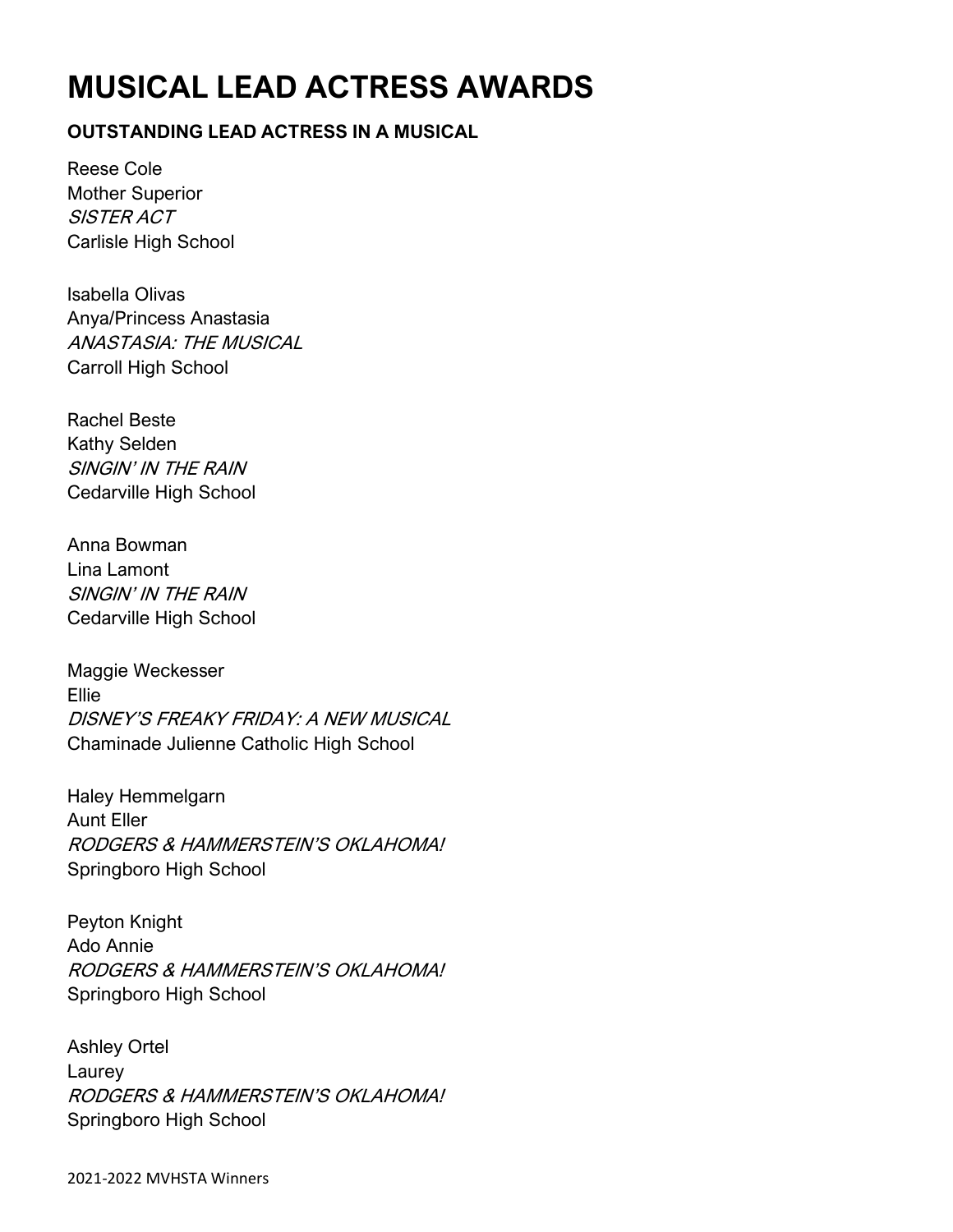Amee Hoover Jemima Potts CHITTY CHITTY BANG BANG Tecumseh High School

Elie Hoover Truly Scrumptious CHITTY CHITTY BANG BANG Tecumseh High School

Isabel Rawlins LeFou DISNEY'S BEAUTY AND THE BEAST Versailles High School

Logan Schulze Belle DISNEY'S BEAUTY AND THE BEAST Versailles High School

Kristen Barnett Sally YOU'RE A GOOD MAN, CHARLIE BROWN West Carrollton High School

Lily Brown Lucy Van Pelt YOU'RE A GOOD MAN, CHARLIE BROWN West Carrollton High School

### **MERIT FOR LEAD ACTRESS IN A MUSICAL**

Kasey Dingee Deloris Van Cartier SISTER ACT Carlisle High School

Katie Bowlby Marie RODGERS & HAMMERSTEIN'S CINDERELLA Centerville High School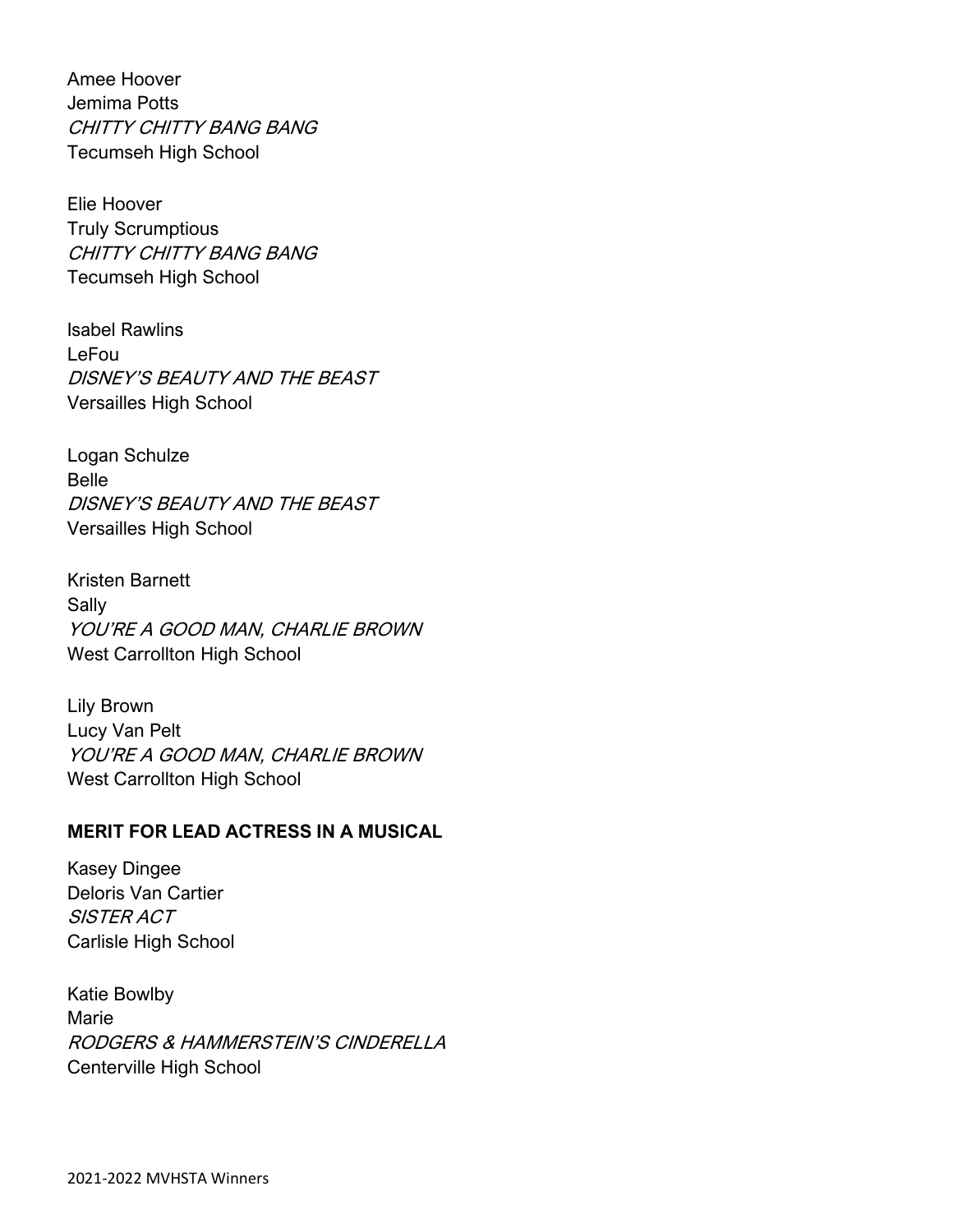Amanda Kingrey Ella RODGERS & HAMMERSTEIN'S CINDERELLA Centerville High School

Olivia Cotton Katherine DISNEY'S FREAKY FRIDAY: A NEW MUSICAL Chaminade Julienne Catholic High School

Elisa Engle Sandy Dunbrowski GREASE: SCHOOL VERSION Fairborn High School

Elysia Mlod Betty Rizzo GREASE: SCHOOL VERSION Fairborn High School

Savannah Albaugh Princess Winnifred ONCE UPON A MATTRESS Franklin High School

Ella Kittel Queen Aggravain ONCE UPON A MATTRESS Franklin High School

Emry Acton Wednesday Addams THE ADDAMS FAMILY – A NEW MUSICAL Mechanicsburg High School

Sophi Fritz William Shakespeare SOMETHING ROTTEN! Northmont High School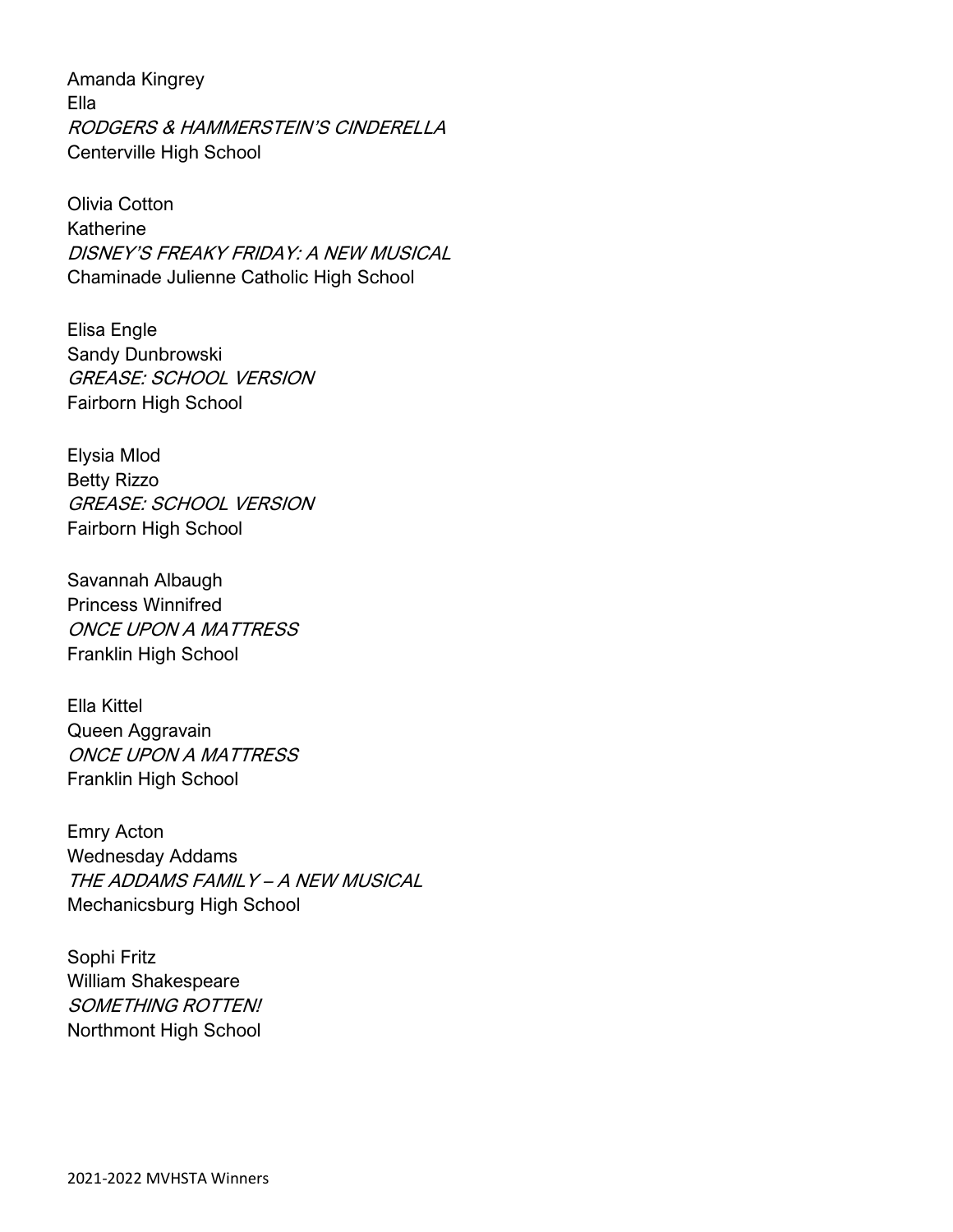Sophia Gorretta Portia SOMETHING ROTTEN! Northmont High School

Katelyn Meyer Mrs. Potts DISNEY'S BEAUTY AND THE BEAST Versailles High School

Aurora Nunnery Snoopy YOU'RE A GOOD MAN, CHARLIE BROWN West Carrollton High School

Caitlin Smith Linus Van Pelt YOU'RE A GOOD MAN, CHARLIE BROWN West Carrollton High School

Layna Tippett Katherine Plummer DISNEY'S NEWSIES Wilmington High School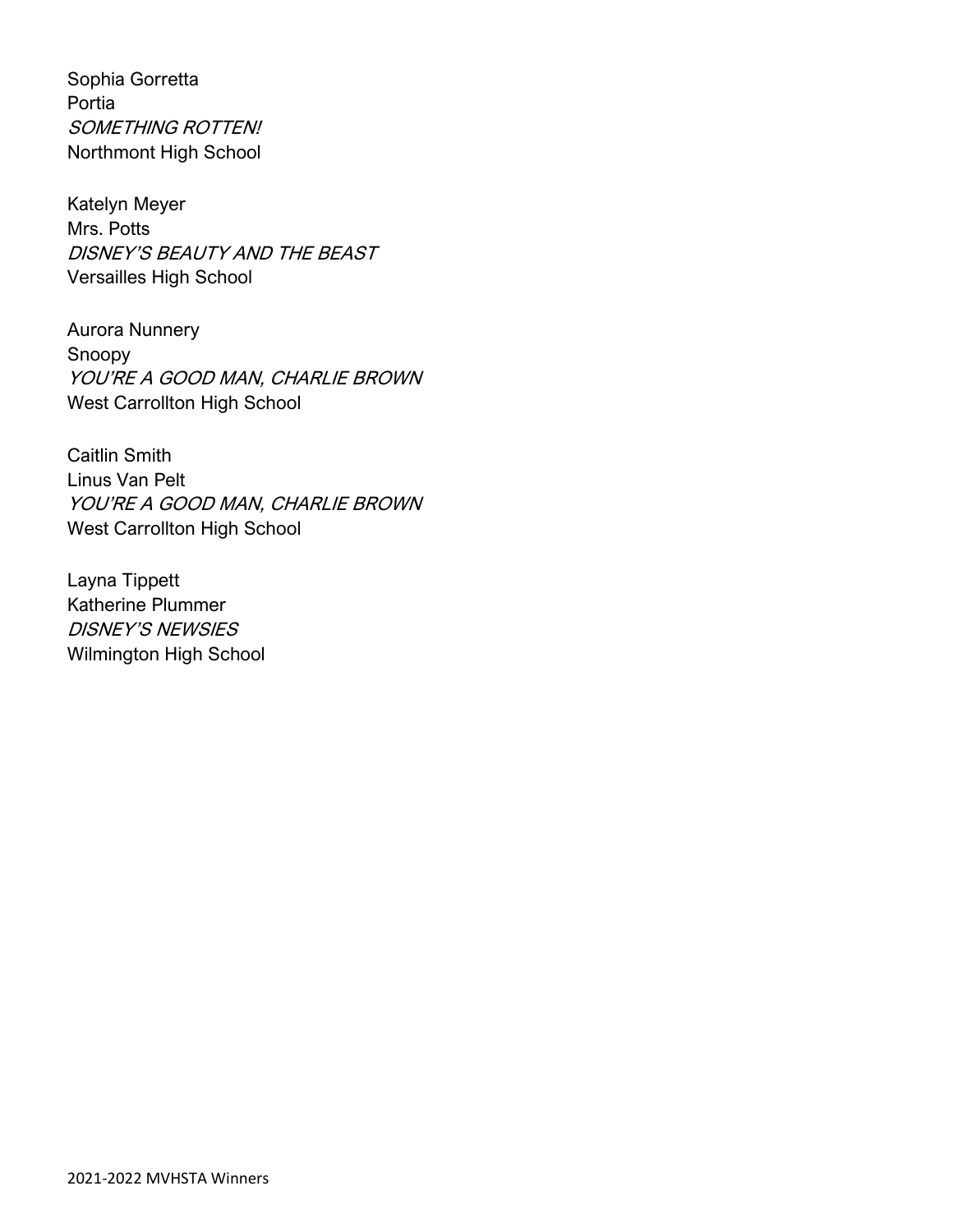# **MUSICAL LEAD ACTOR AWARDS**

### **OUTSTANDING LEAD ACTOR IN A MUSICAL**

Daniel Allen Cosmo Brown SINGIN' IN THE RAIN Cedarville High School

Grant Estepp Don Lockwood SINGIN' IN THE RAIN Cedarville High School

Danny Curns Kenickie GREASE: SCHOOL VERSION Fairborn High School

Alex Fahl Danny Zuko GREASE: SCHOOL VERSION Fairborn High School

Ethan Stickle Nick Bottom SOMETHING ROTTEN! Northmont High School

Alex Grotjan **Curly** RODGERS & HAMMERSTEIN'S OKLAHOMA! Springboro High School

Ben Locke Will RODGERS & HAMMERSTEIN'S OKLAHOMA! Springboro High School

Sean Davidge Jeremy Potts CHITTY CHITTY BANG BANG Tecumseh High School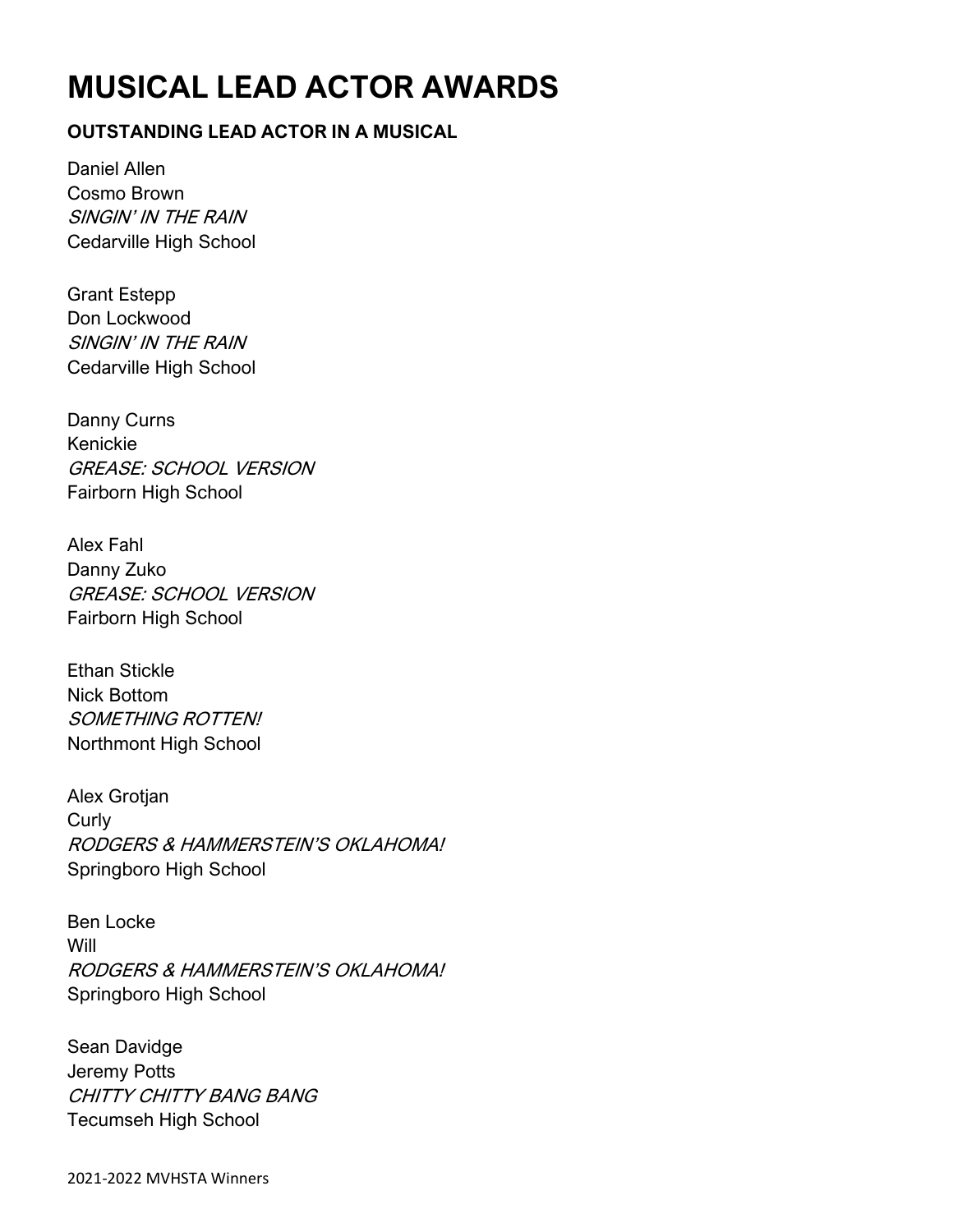Gavin Poronsky Percy Jackson THE LIGHTNING THIEF: THE PERCY JACKSON MUSICAL Tippecanoe High School

Zach Ahrens Lumiere DISNEY'S BEAUTY AND THE BEAST Versailles High School

Evan VanSkyock Gaston DISNEY'S BEAUTY AND THE BEAST Versailles High School

Riley Ibaugh Jack Kelly DISNEY'S NEWSIES Wilmington High School

Dalan Toups Davey DISNEY'S NEWSIES Wilmington High School

### **MERIT FOR LEAD ACTOR IN A MUSICAL**

Tonguy Guedon Hickory/Tinman THE WIZARD OF OZ Butler High School

Gavin Holliman Zeke/Cowardly Lion THE WIZARD OF OZ Butler High School

D'Shawn McKinney Hunk/Scarecrow THE WIZARD OF OZ Butler High School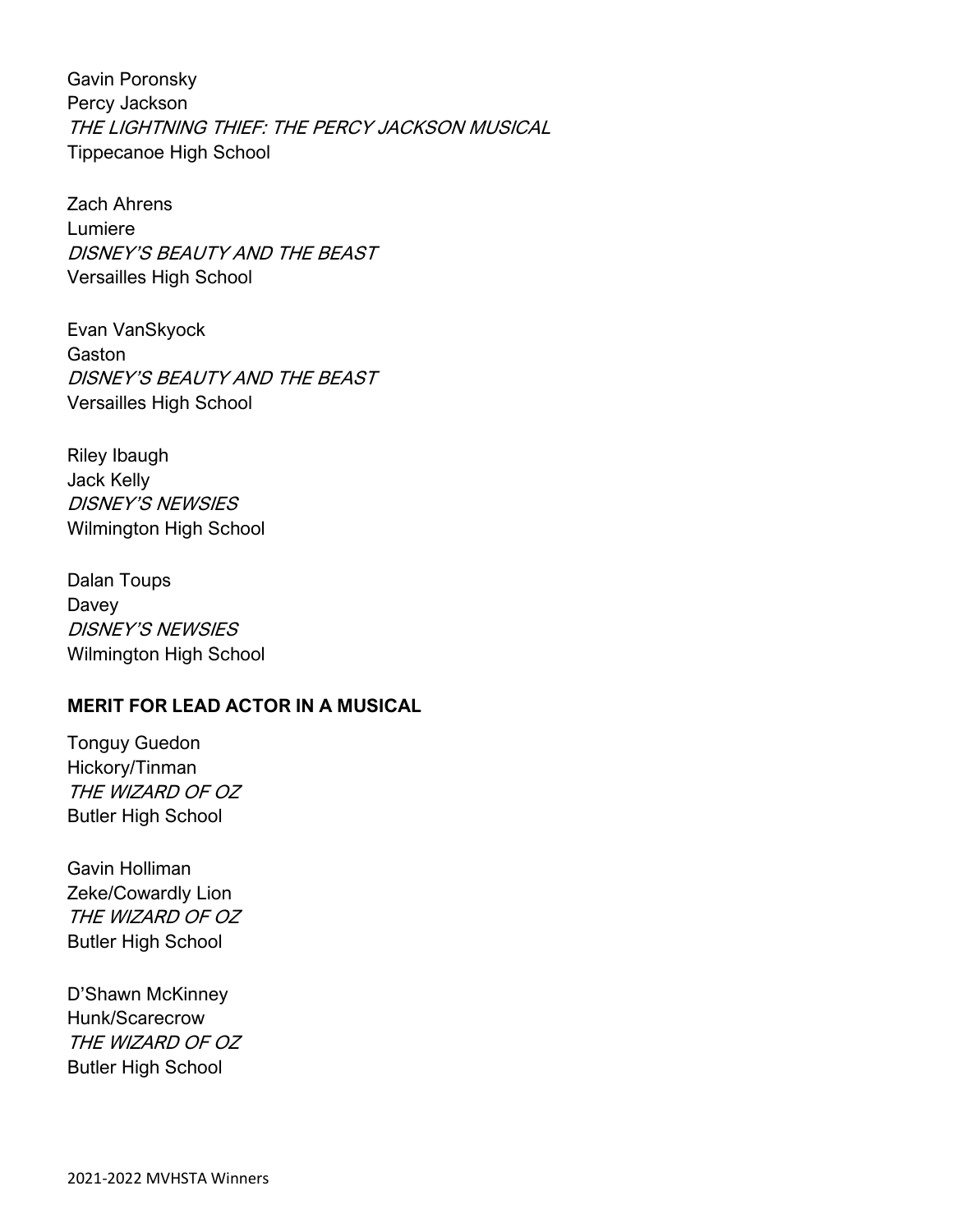Cruz Allison Phil Davis IRVING BERLIN'S WHITE CHRISTMAS Carlisle High School

Cruz Allison Eddie Southern SISTER ACT Carlisle High School

Patrick Comunale Jean-Michel RODGERS & HAMMERSTEIN'S CINDERELLA Centerville High School

Sam McLain Topher RODGERS & HAMMERSTEIN'S CINDERELLA Centerville High School

Ja'Preace Preston Adam DISNEY'S FREAKY FRIDAY: A NEW MUSICAL Chaminade Julienne Catholic High School

Colson Littrell Prince Dauntless ONCE UPON A MATTRESS Franklin High School

Raef Norgaard Minstrel ONCE UPON A MATTRESS Franklin High School

Ben Loudenslager Nick Bottom SOMETHING ROTTEN! Northmont High School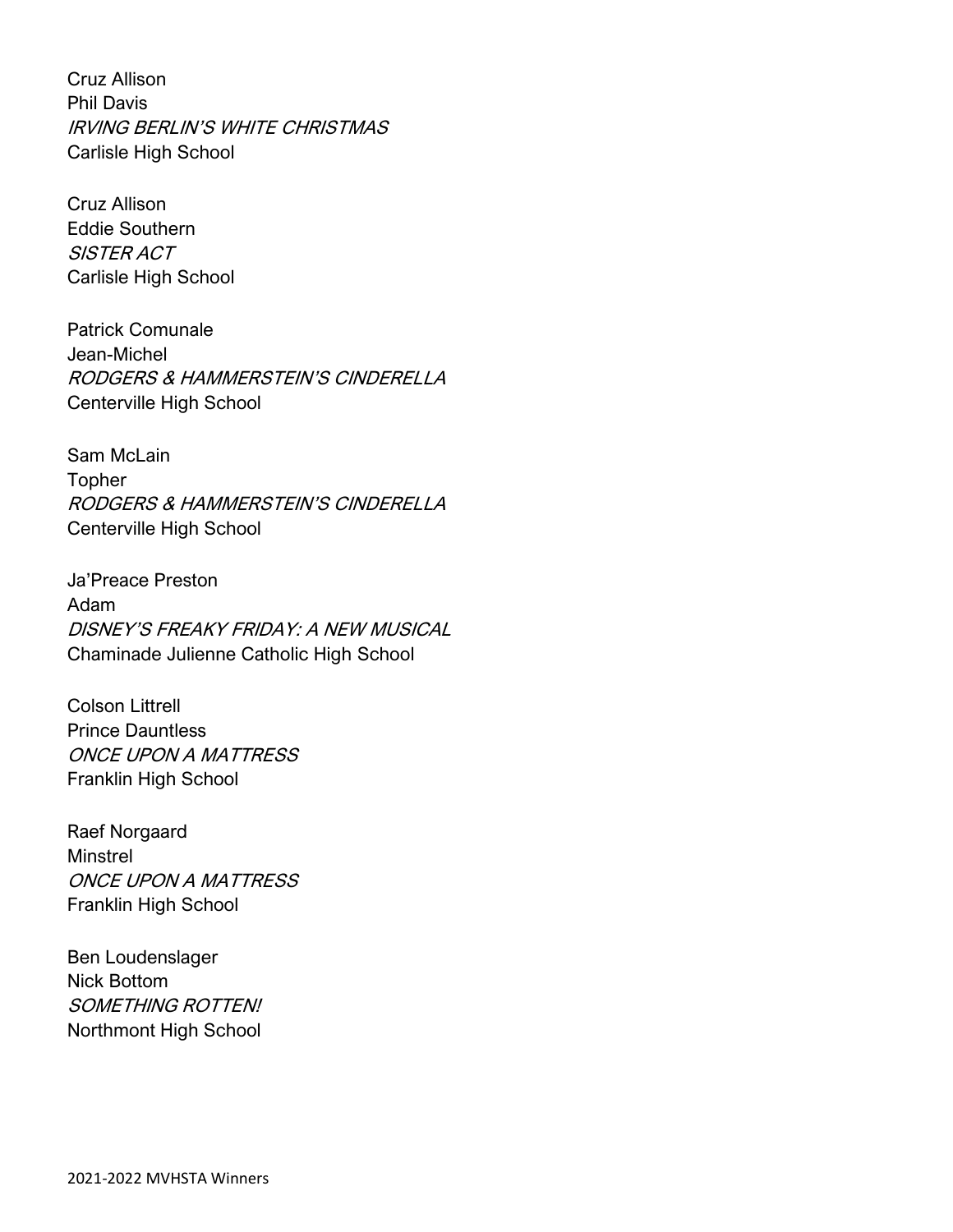Andrew Marcum Shakespeare SOMETHING ROTTEN! Northmont High School

William Williams Nigel Bottom SOMETHING ROTTEN! Northmont High School

Oliver York Caractacus Potts CHITTY CHITTY BANG BANG Tecumseh High School

Parker Kaibas Grover THE LIGHTNING THIEF: THE PERCY JACKSON MUSICAL Tippecanoe High School

Austin Pierron Beast DISNEY'S BEAUTY AND THE BEAST Versailles High School

Aidan West **Schroeder** YOU'RE A GOOD MAN, CHARLIE BROWN West Carrollton High School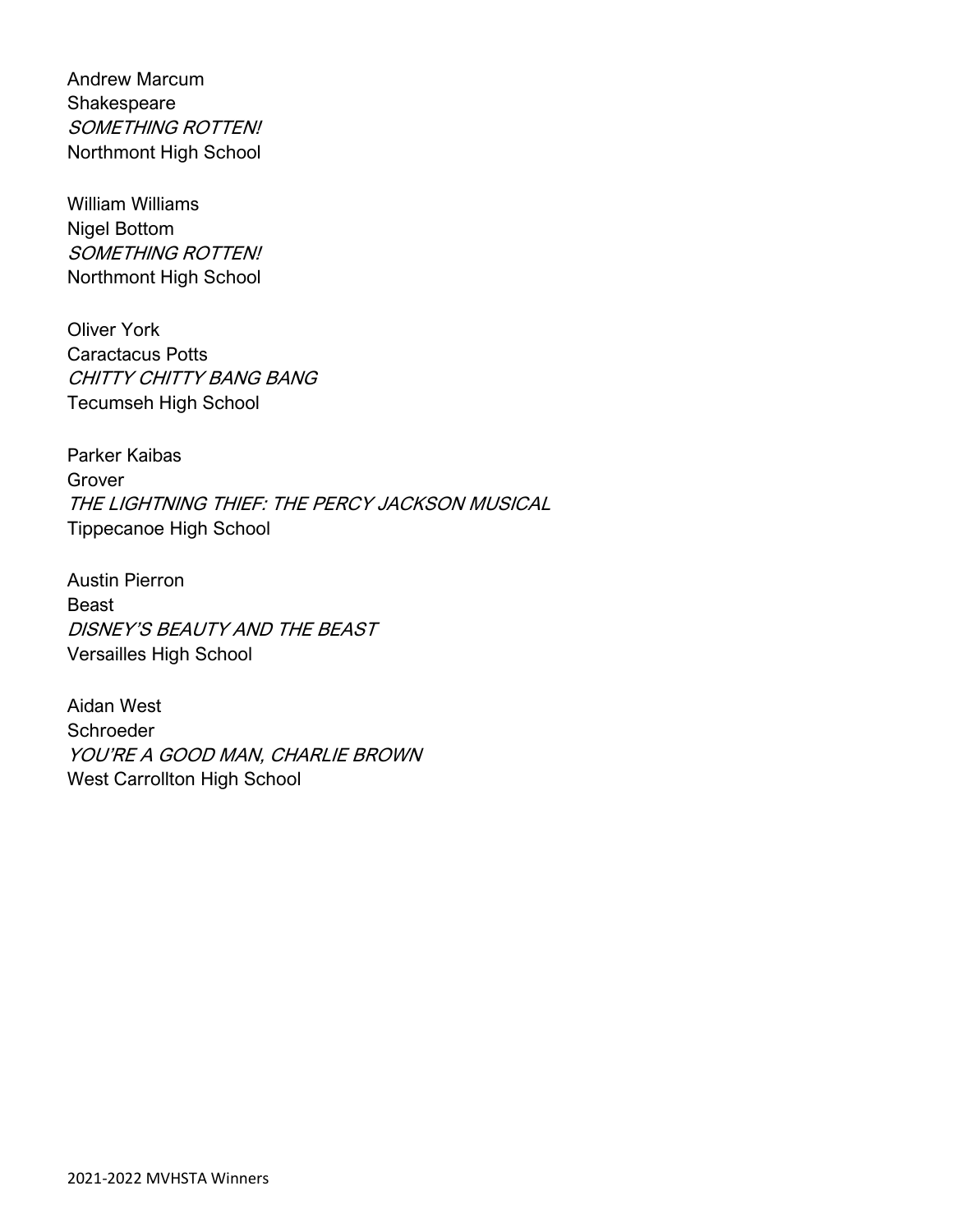# **MUSICAL SUPPORTING ACTRESS AWARDS**

### **OUTSTANDING SUPPORTING ACTRESS IN A MUSICAL**

Grace Bete Dowager Empress Maria Feodorovna ANASTASIA: THE MUSICAL Carroll High School

Jasmine Acuña Torrey/Ms. Meters DISNEY'S FREAKY FRIDAY: A NEW MUSICAL Chaminade Julienne Catholic High School

Emma Fry Madame RODGERS & HAMMERSTEIN'S CINDERELLA Centerville High School

Rachel Mifflin Gabriella RODGERS & HAMMERSTEIN'S CINDERELLA Centerville High School

Ashley Back Lady Larkin ONCE UPON A MATTRESS Franklin High School

Ely Bush Thomas Nostradamus SOMETHING ROTTEN! Northmont High School

Makayla Halter Thomas Nostradamus SOMETHING ROTTEN! Northmont High School

Emma Lancaster Beatrice Bottom SOMETHING ROTTEN! Northmont High School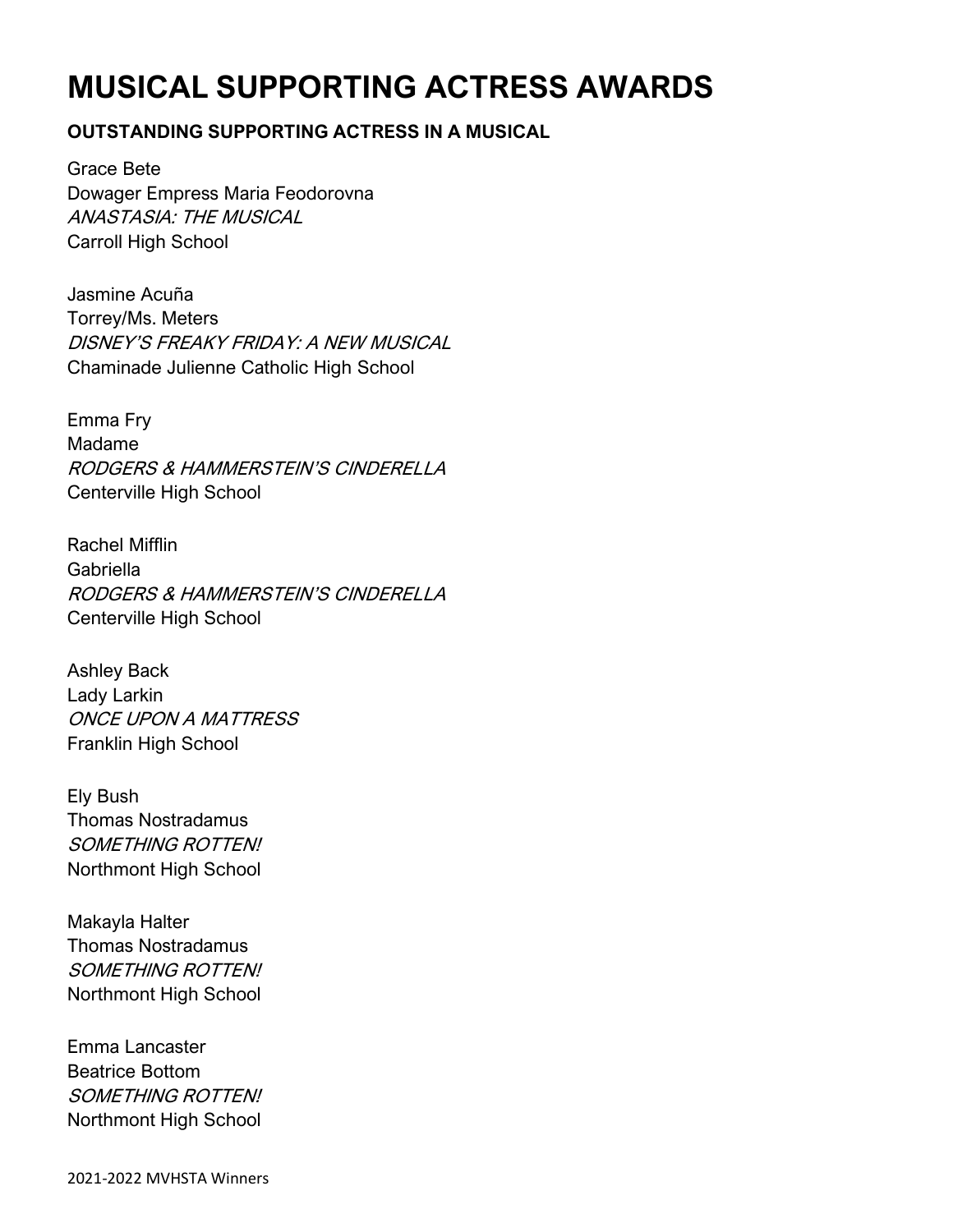Brynn Briscoe Madame de la Grande Bouche DISNEY'S BEAUTY AND THE BEAST Versailles High School

Elizabeth Eiting Babette DISNEY'S BEAUTY AND THE BEAST Versailles High School

Jasmin Morales Boran CHITTY CHITTY BANG BANG Tecumseh High School

Kristina Schmitt **Baroness** CHITTY CHITTY BANG BANG Tecumseh High School

### **MERIT FOR SUPPORTING ACTRESS IN A MUSICAL**

Anna Kate Jackson Martha Watson IRVING BERLIN'S WHITE CHRISTMAS Carlisle High School

Abby Paris Zelda Zanders SINGIN' IN THE RAIN Cedarville High School

Isha Atiq **Charlotte** RODGERS & HAMMERSTEIN'S CINDERELLA Centerville High School

Caleigh Coyle Gretchen DISNEY'S FREAKY FRIDAY: A NEW MUSICAL Chaminade Julienne Catholic High School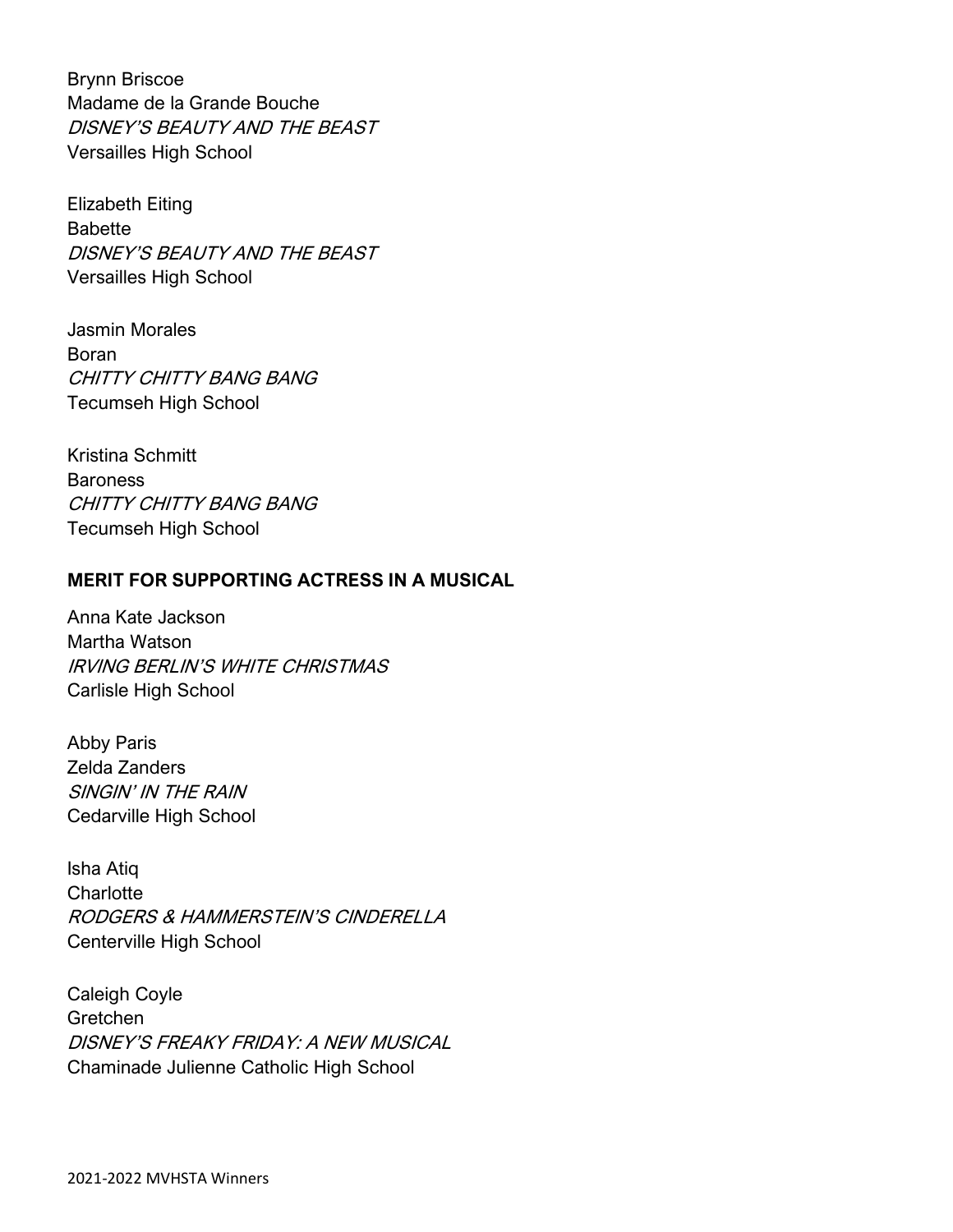Reese Hawkins Hannah DISNEY'S FREAKY FRIDAY: A NEW MUSICAL Chaminade Julienne Catholic High School

Jasmine Crites Jan GREASE: SCHOOL VERSION Fairborn High School

Emma Pollock Beatrice Bottom SOMETHING ROTTEN! Northmont High School

Lilly Marsh Alice Beineke THE ADDAMS FAMILY – A NEW MUSICAL Mechanicsburg High School

Caitlin Angstadt Goran CHITTY CHITTY BANG BANG Tecumseh High School

Madeline Ranly Sally Jackson THE LIGHTNING THIEF: THE PERCY JACKSON MUSICAL Tippecanoe High School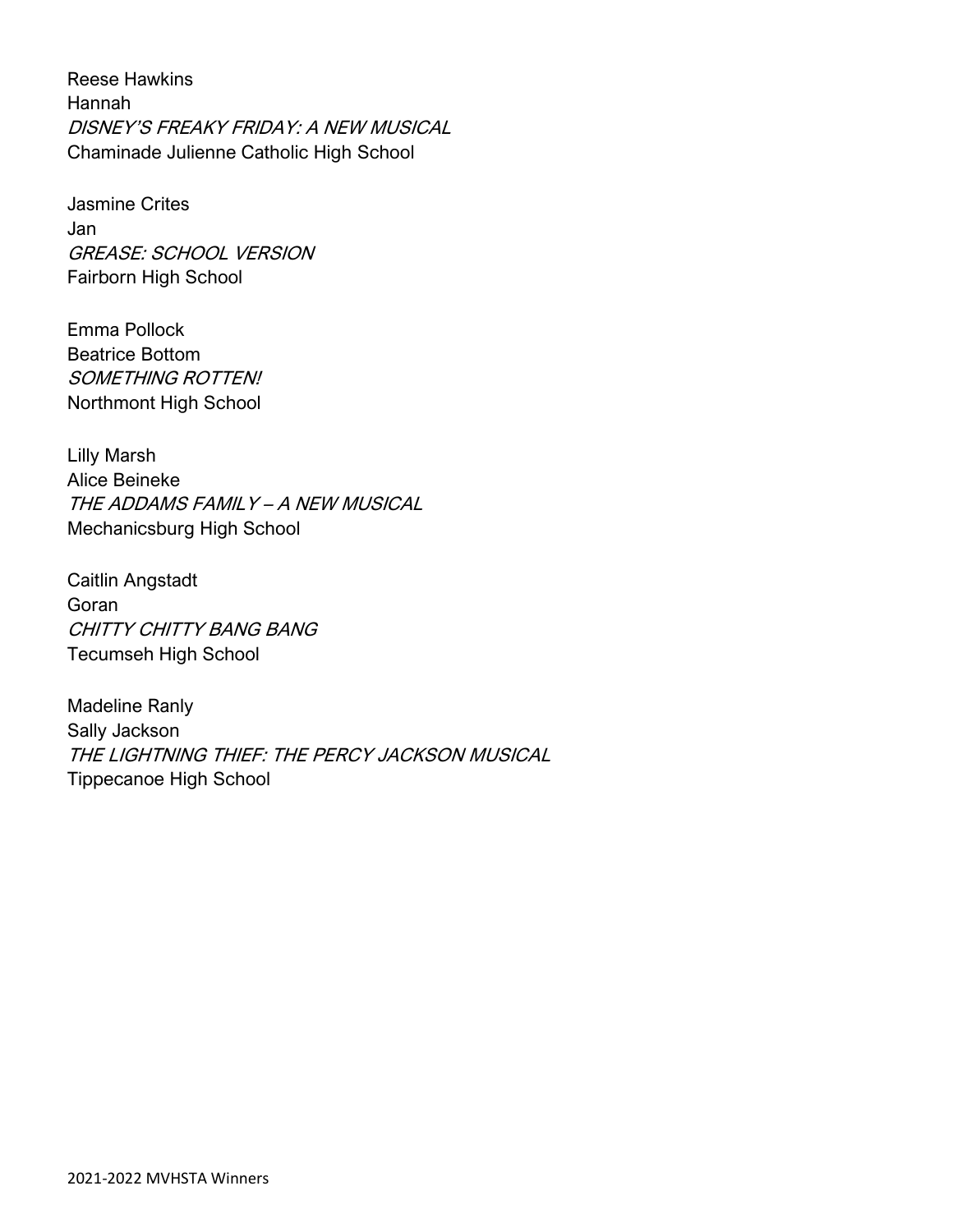# **MUSICAL SUPPORTING ACTOR AWARDS**

### **OUTSTANDING SUPPORTING ACTOR IN A MUSICAL**

Carter Foerch R.F. Simpson SINGIN' IN THE RAIN Cedarville High School

Grayson Reynolds Lord Pinkleton RODGERS & HAMMERSTEIN'S CINDERELLA Centerville High School

Oscar Gilman Fletcher DISNEY'S FREAKY FRIDAY: A NEW MUSICAL Chaminade Julienne Catholic High School

Aiden Frechette Roger GREASE: SCHOOL VERSION Fairborn High School

James Gross Sir Harry ONCE UPON A MATTRESS Franklin High School

Johnathon Schmidt The Jester ONCE UPON A MATTRESS Franklin High School

Karsten Strobel Brother Jeremiah SOMETHING ROTTEN! Northmont High School

Samuel Johnson Ali Hakim RODGERS & HAMMERSTEIN'S OKLAHOMA! Springboro High School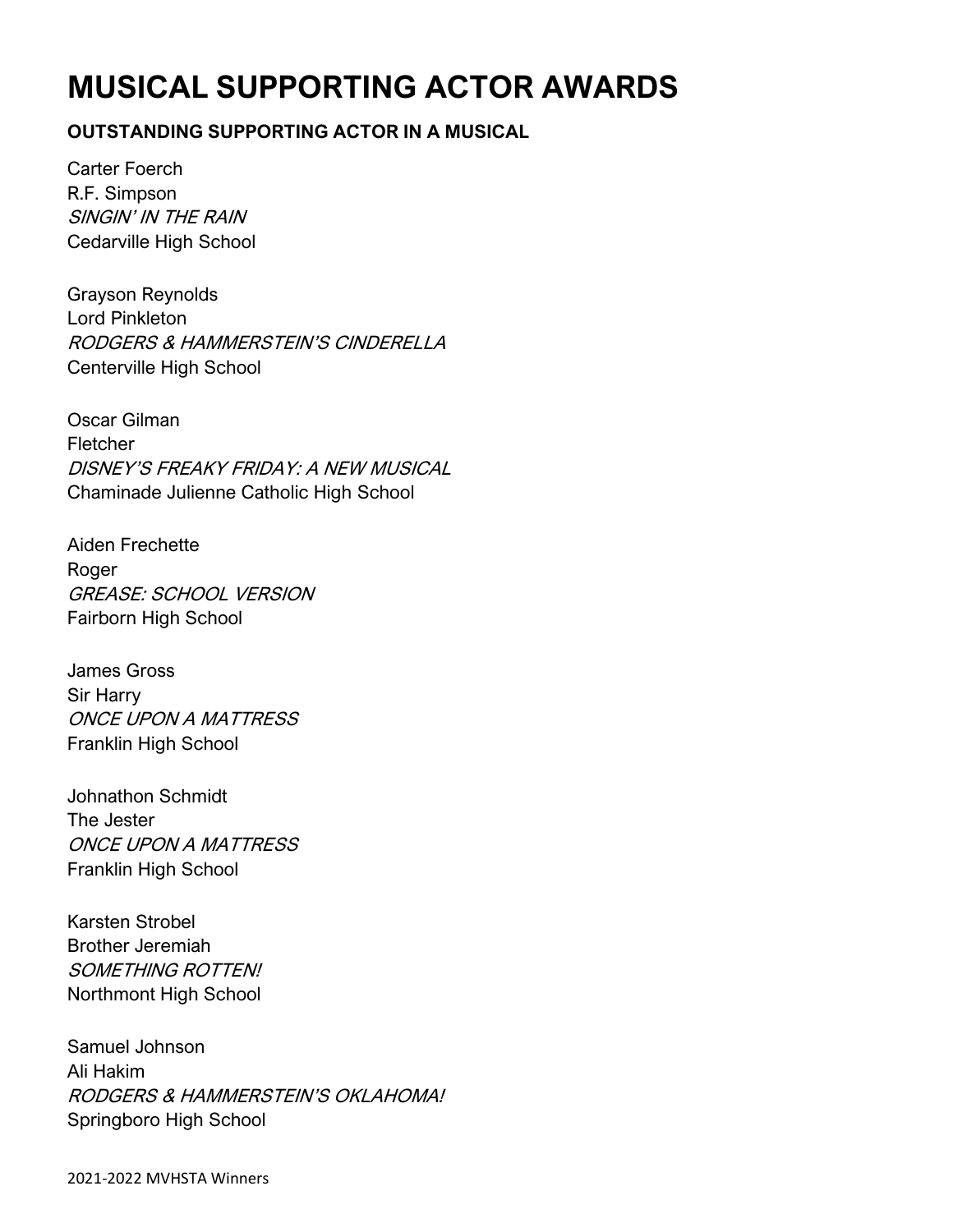Casen Kidd Judd Fry RODGERS & HAMMERSTEIN'S OKLAHOMA! Springboro High School

Mason Melvin Andrew Carnes RODGERS & HAMMERSTEIN'S OKLAHOMA! Springboro High School

Xavier Prenatt Baron CHITTY CHITTY BANG BANG Tecumseh High School

Alex Vail **Crutchie** DISNEY'S NEWSIES Wilmington High School

### **MERIT FOR SUPPORTING ACTOR IN A MUSICAL**

Lucas Koerner Uncle Henry/Guard THE WIZARD OF OZ Butler High School

Bryant Smith Dexter SINGIN' IN THE RAIN Cedarville High School

Nick Sabbagh Mike DISNEY'S FREAKY FRIDAY: A NEW MUSICAL Chaminade Julienne Catholic High School

Luke McCarty Rooster **ANNIE** Dayton Christian School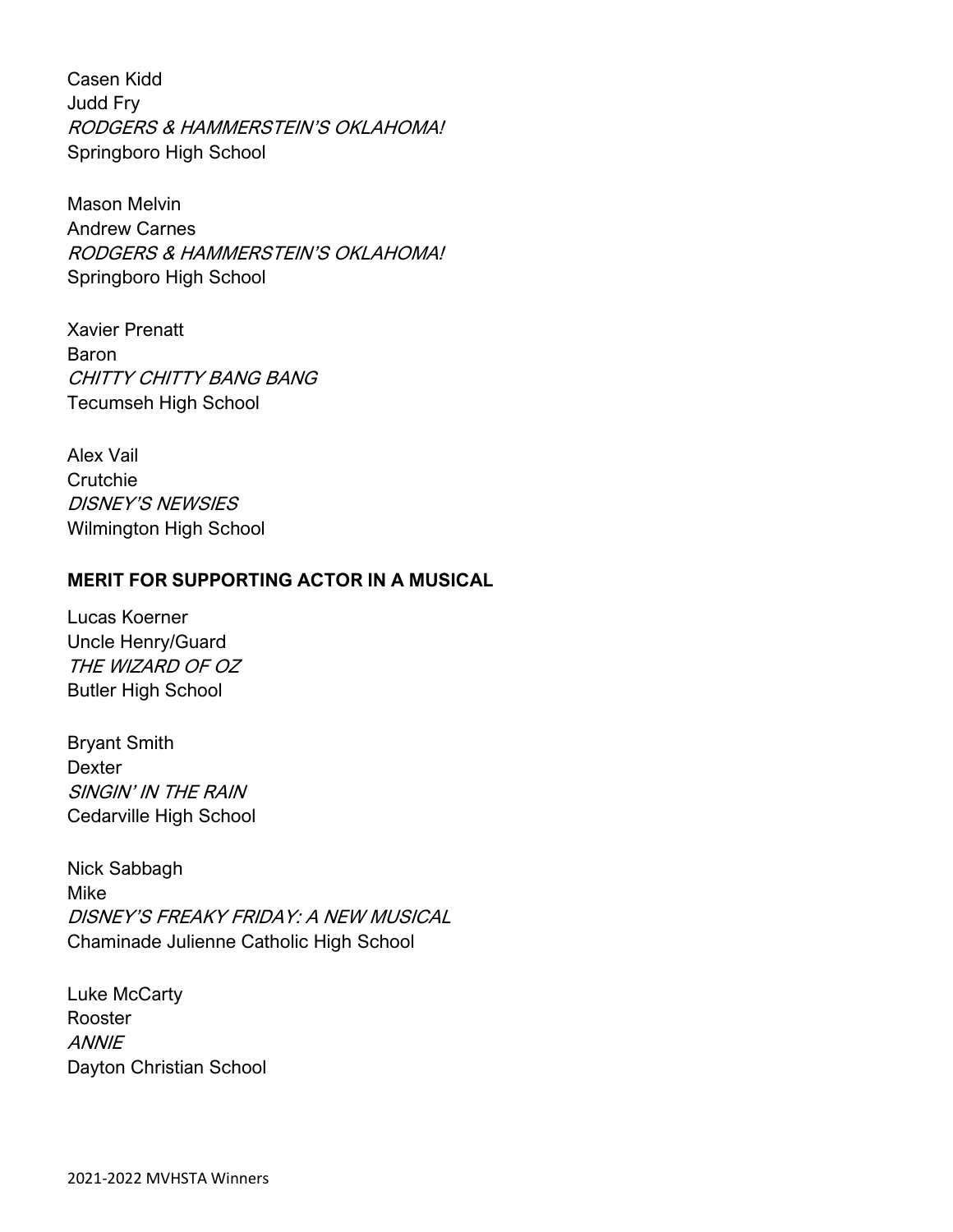Sam Lingerfelt Doody GREASE: SCHOOL VERSION Fairborn High School

Josh Hamilton King Sextimus ONCE UPON A MATTRESS Franklin High School

Blane Parker The Wizard ONCE UPON A MATTRESS Franklin High School

Jon Luke Blanton Fester Addams THE ADDAMS FAMILY – A NEW MUSICAL Mechanicsburg High School

Cade Bowden Grandpa CHITTY CHITTY BANG BANG Tecumseh High School

Ben Anticoli Mr. Brunner THE LIGHTNING THIEF: THE PERCY JACKSON MUSICAL Tippecanoe High School

Ethan Rauh Cogsworth DISNEY'S BEAUTY AND THE BEAST Versailles High School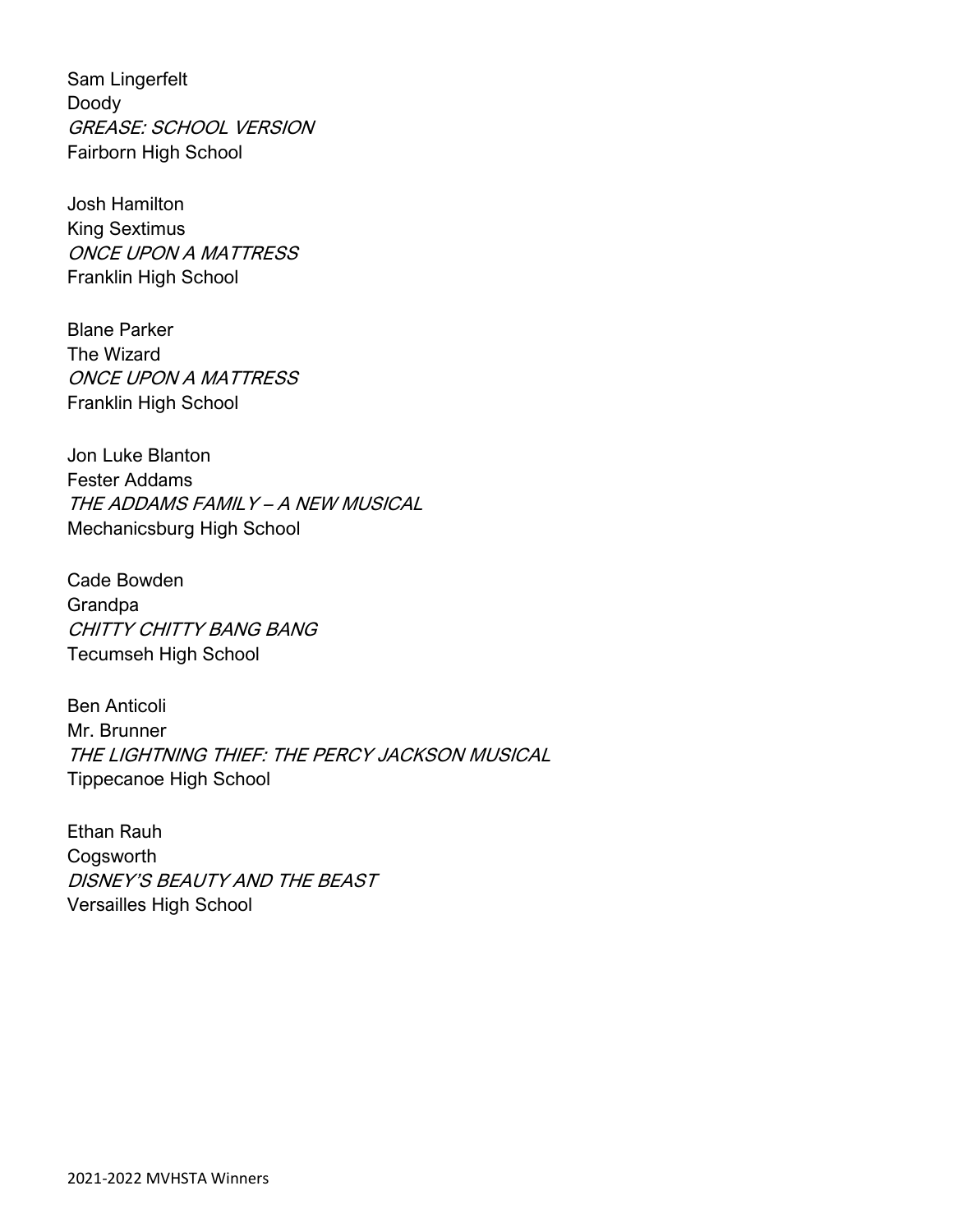# **MUSICAL STUDENT STAGE MANAGEMENT AWARDS**

### **OUTSTANDING STUDENT STAGE MANAGEMENT FOR A MUSICAL**

Breanna Lawton ANASTASIA: THE MUSICAL Carroll High School

Niah Cohen RODGERS & HAMMERSTEIN'S CINDERELLA Centerville High School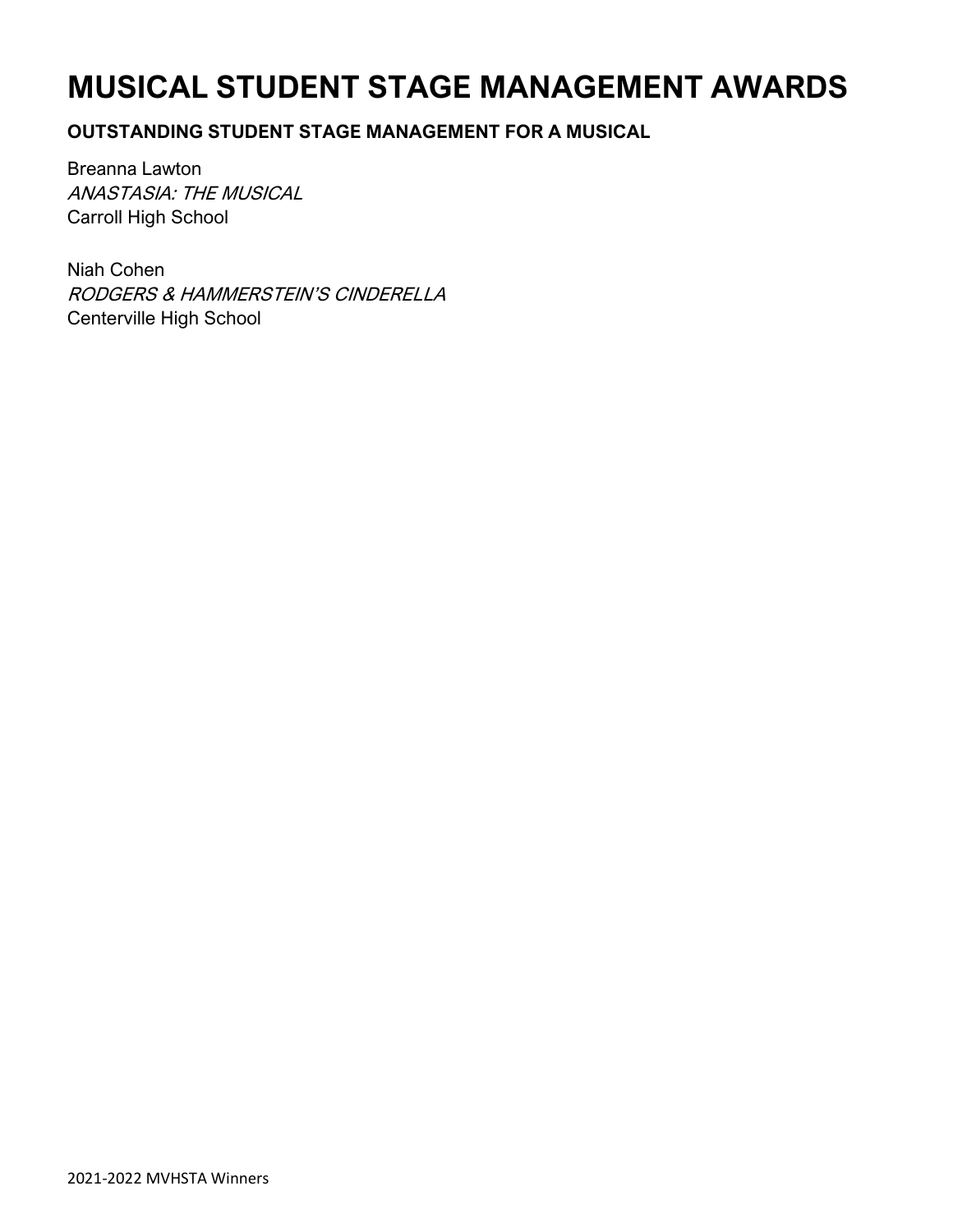# **MUSICAL STUDENT COSTUME DESIGN AWARDS**

**OUTSTANDING STUDENT COSTUME DESIGN FOR A MUSICAL**

Claire LeMelle ANASTASIA: THE MUSICAL Carroll High School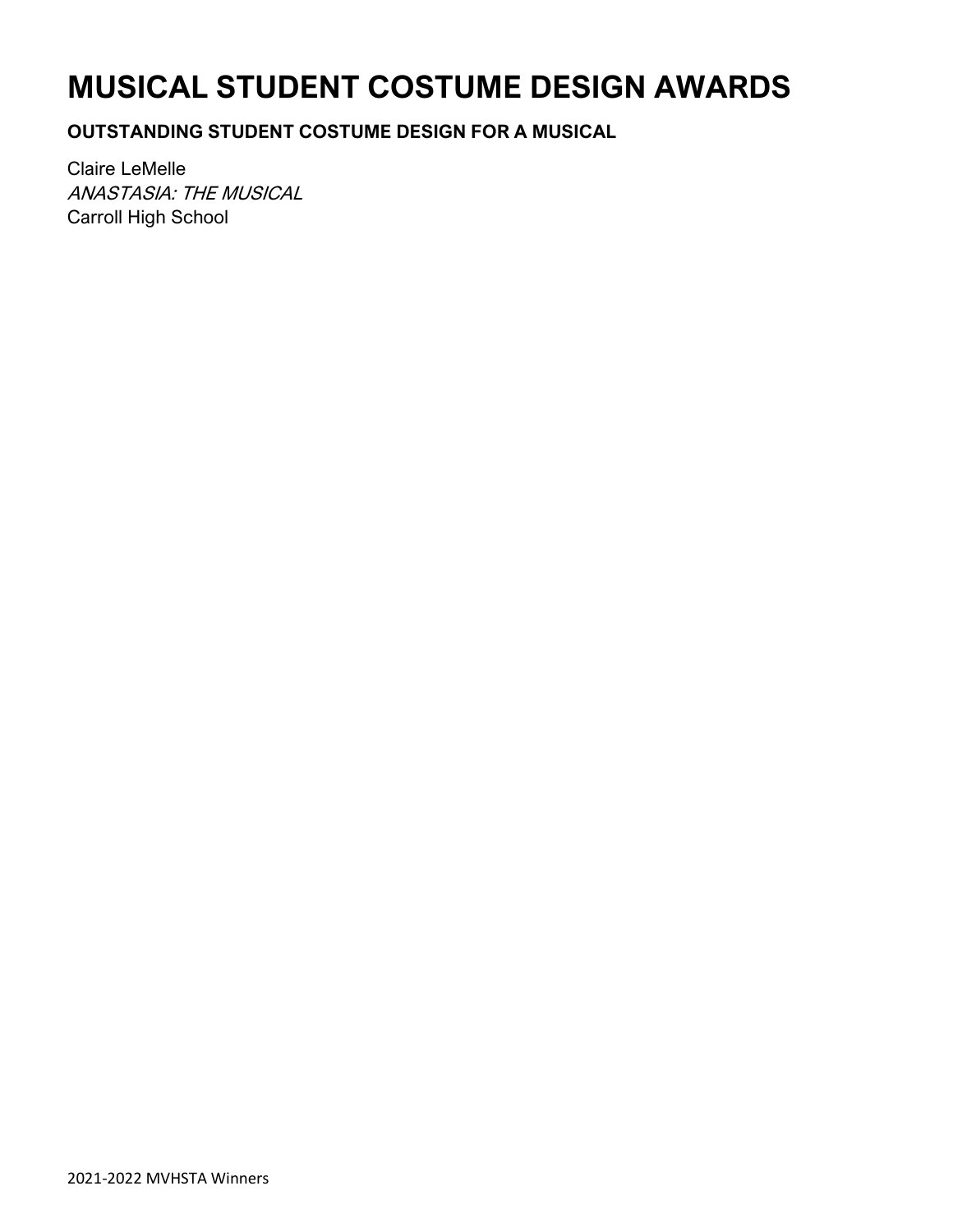# **MUSICAL STUDENT SET DESIGN AWARDS**

### **OUTSTANDING STUDENT SET DESIGN FOR A MUSICAL**

Vivian Dao ANASTASIA: THE MUSICAL Carroll High School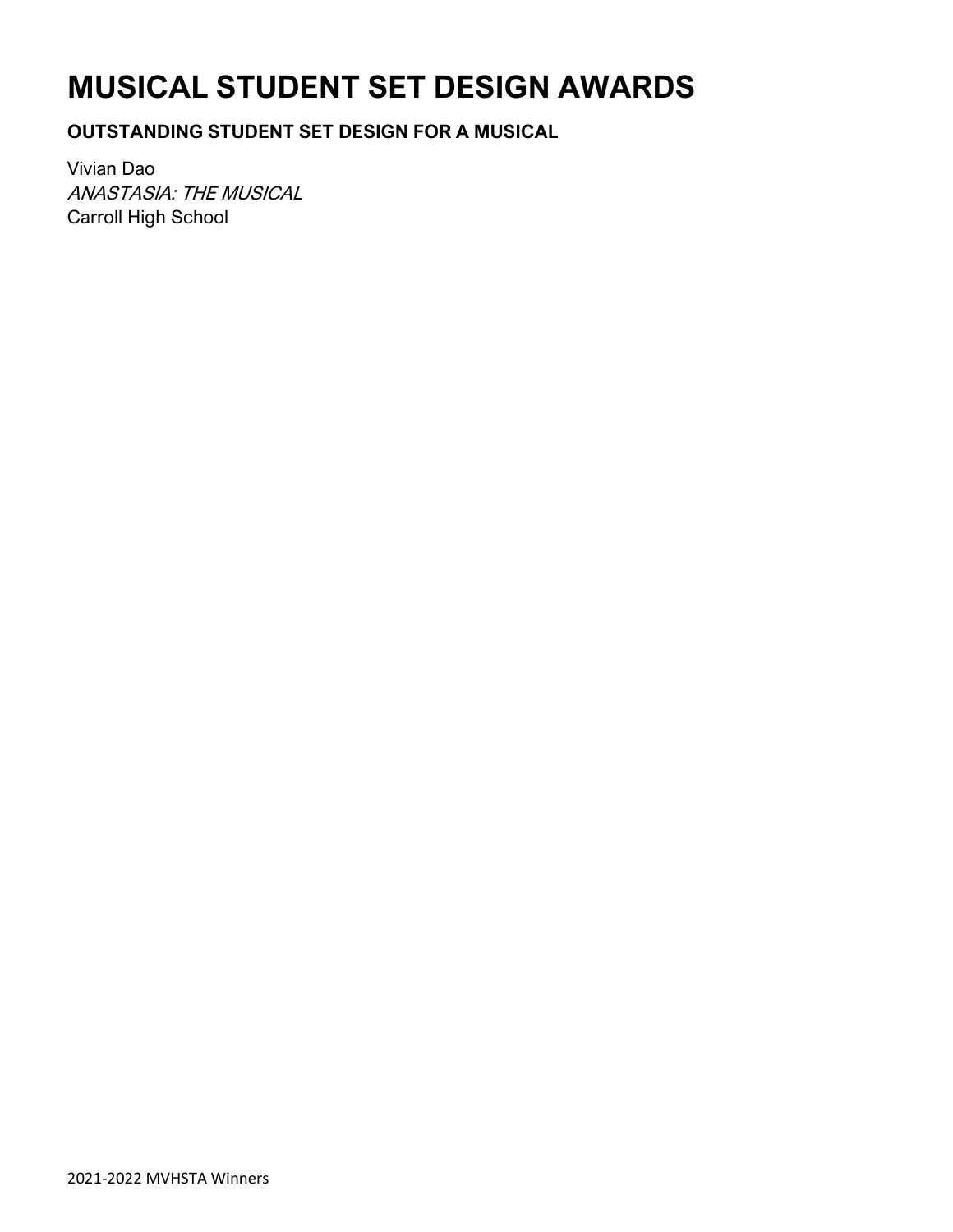# **MUSICAL STUDENT LIGHTING DESIGN AWARDS**

### **MERIT FOR STUDENT LIGHTING DESIGN FOR A MUSICAL**

Emma Meyer ANASTASIA: THE MUSICAL Carroll High School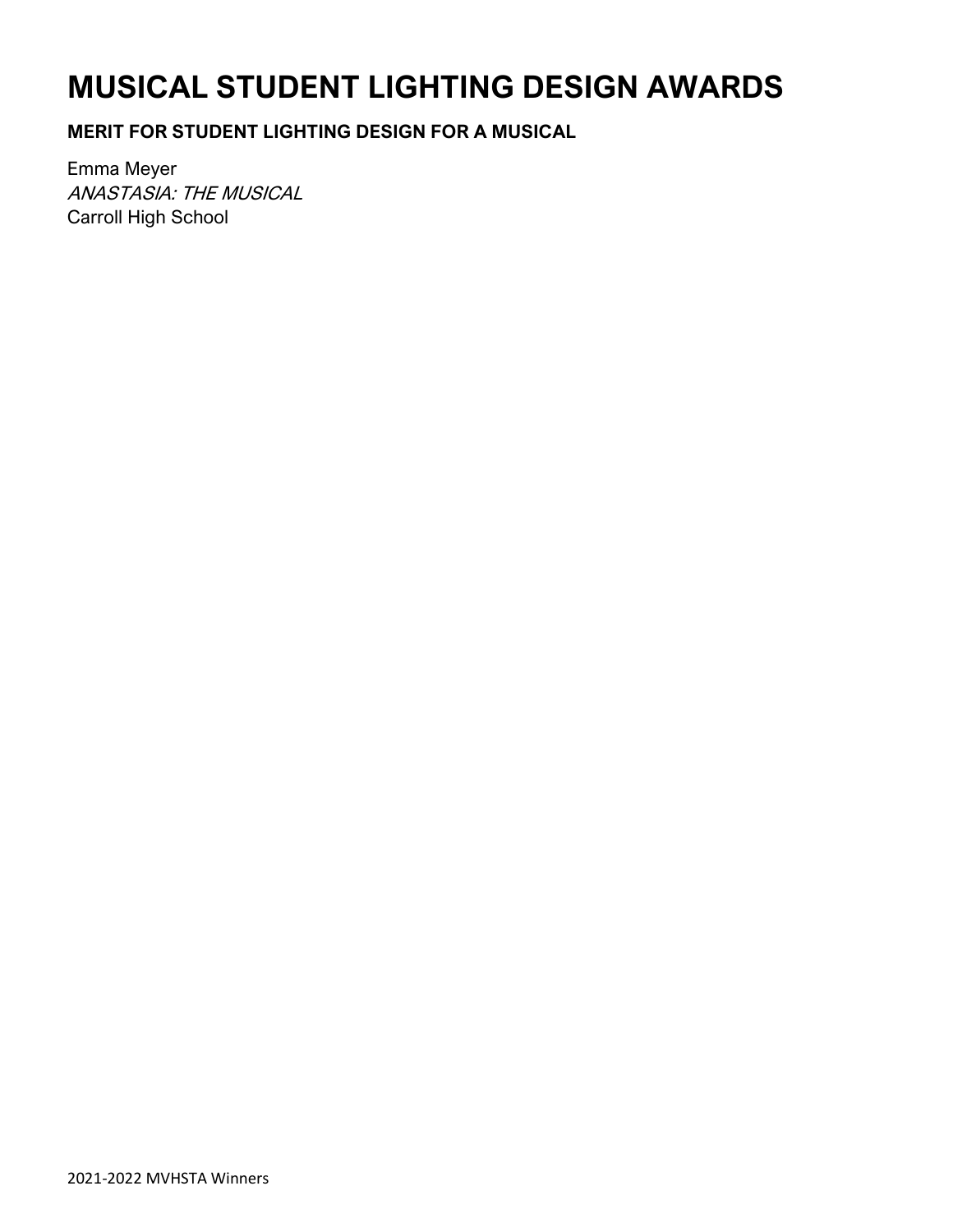# **MUSICAL STUDENT SOUND DESIGN AWARDS**

### **OUTSTANDING STUDENT SOUND DESIGN FOR A MUSICAL**

Nathan Snizik ANASTASIA: THE MUSICAL Carroll High School

Jack Woerl THE LIGHTNING THIEF: THE PERCY JACKSON MUSICAL Tippecanoe High School

### **MERIT FOR STUDENT SOUND DESIGN FOR A MUSICAL**

Nathan Snizik DADDY'S GIRL Carroll High School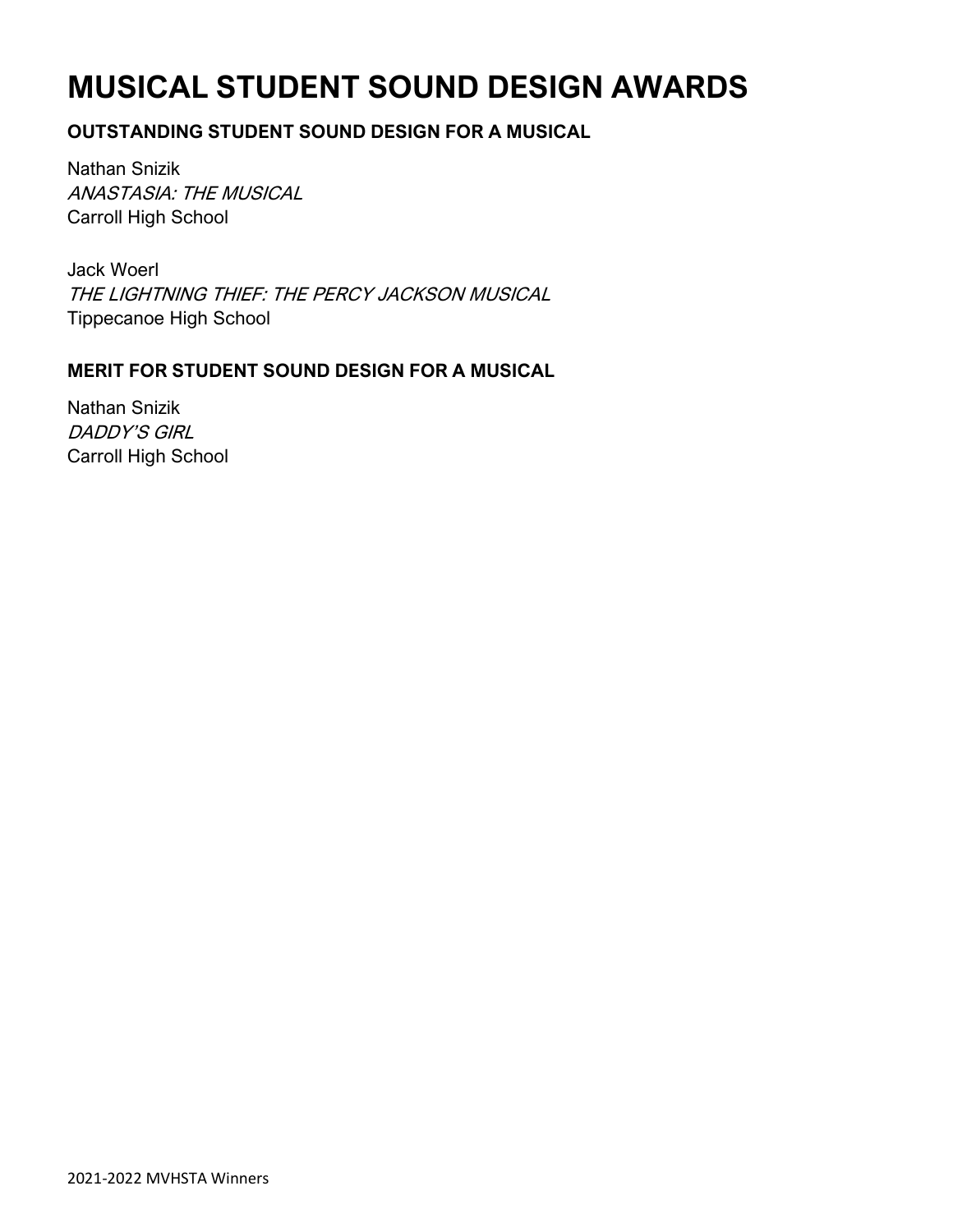# **MUSICAL STUDENT PROPS DESIGN AWARDS**

### **OUTSTANDING STUDENT PROPS DESIGN FOR A MUSICAL**

Emma Nassmacher RODGERS & HAMMERSTEIN'S CINDERELLA Centerville High School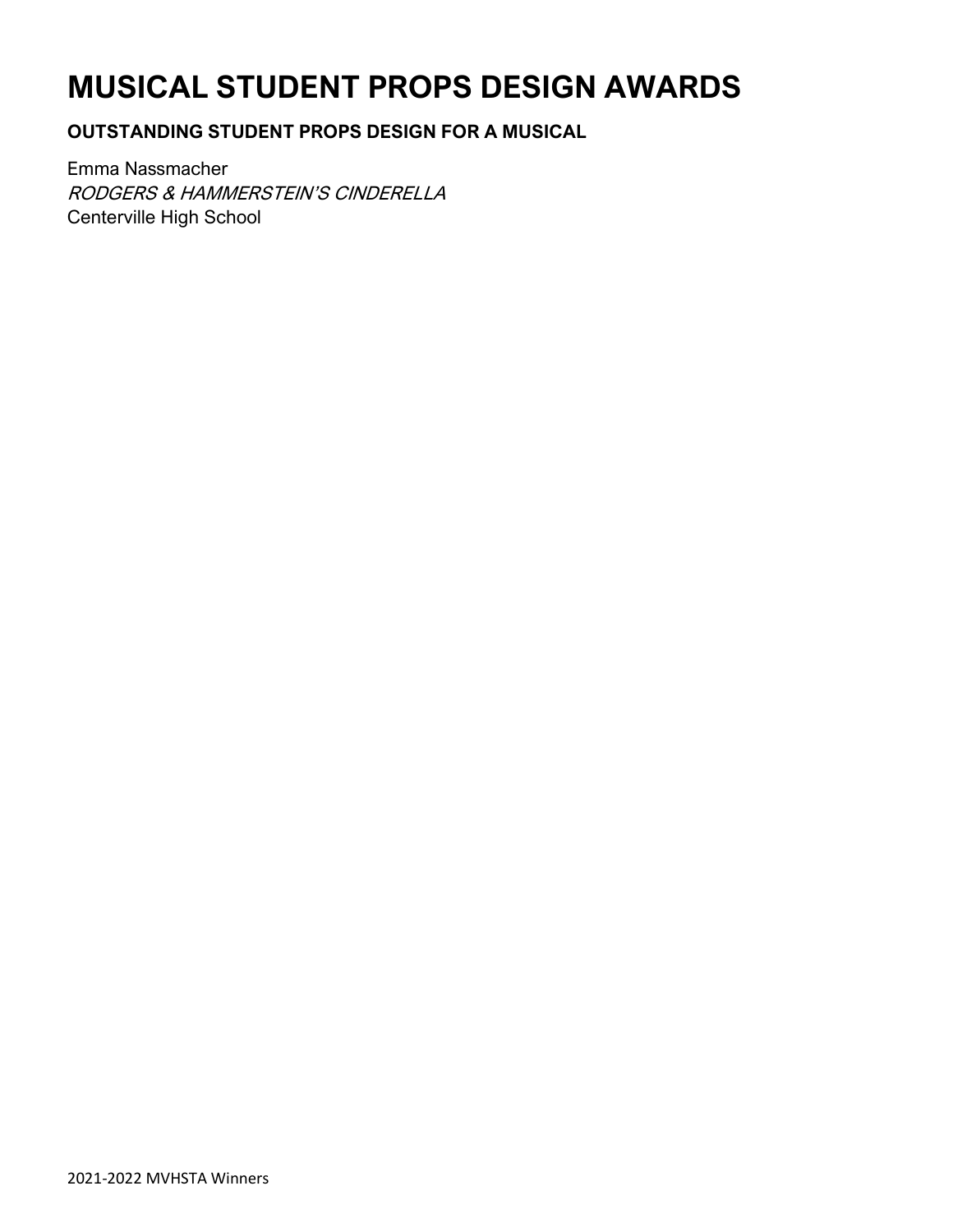# **MUSICAL STUDENT MAKEUP DESIGN AWARDS**

**OUTSTANDING STUDENT MAKEUP DESIGN FOR A MUSICAL**

Pamela Olivas ANASTASIA: THE MUSICAL Carroll High School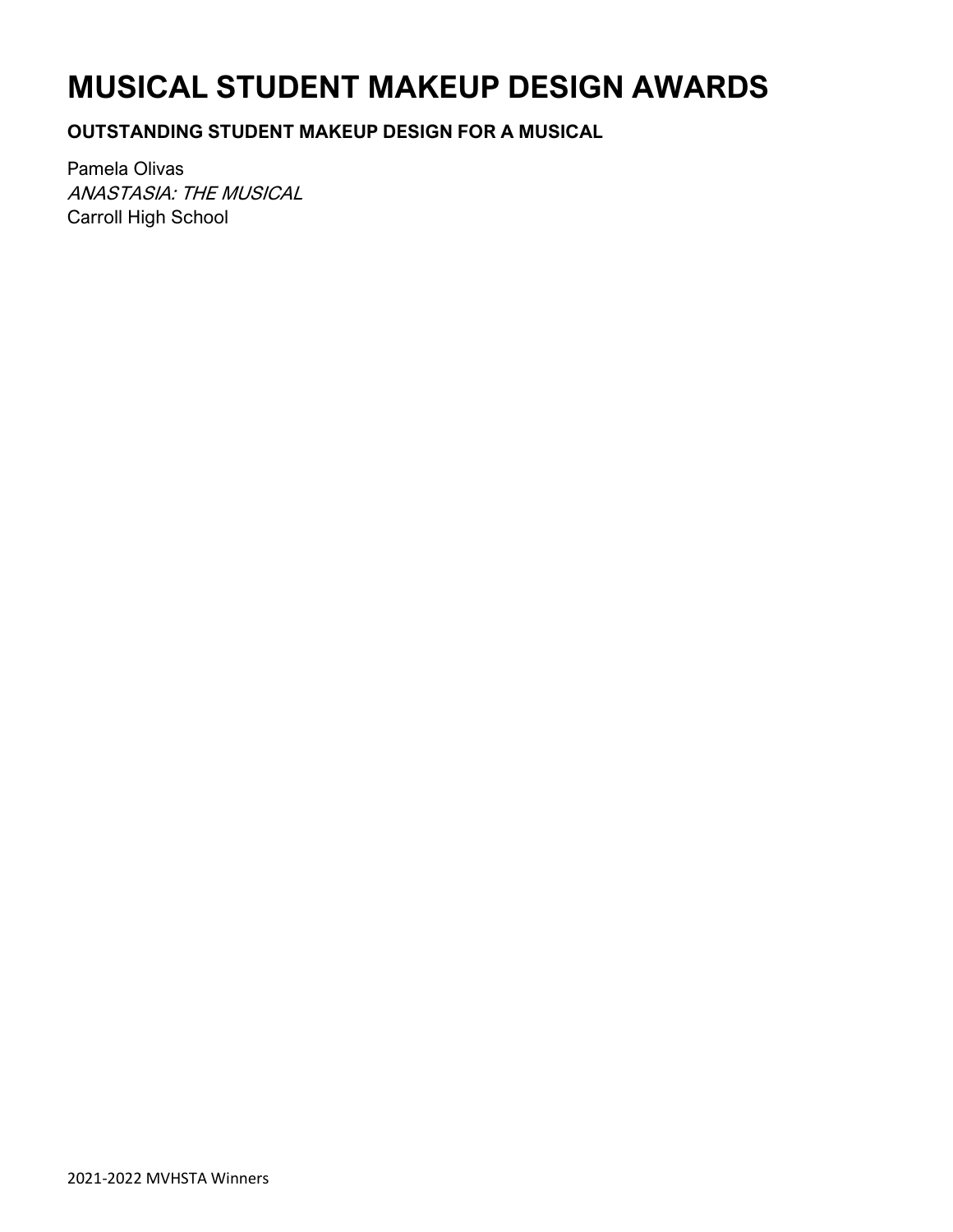# **MUSICAL STUDENT CHOREOGRAPHY AWARDS**

### **OUTSTANDING STUDENT CHOREOGRAPHY FOR A MUSICAL**

Elizabeth Eiting DISNEY'S BEAUTY AND THE BEAST Versailles High School

Logan Schulze DISNEY'S BEAUTY AND THE BEAST Versailles High School

Sophi Fritz SOMETHING ROTTEN! Northmont High School

Ely Bush SOMETHING ROTTEN! Northmont High School

Emma Fry RODGERS & HAMMERSTEIN'S CINDERELLA Centerville High School

### **MERIT FOR STUDENT CHOREOGRAPHY FOR A MUSICAL**

Caitlyn Wehner ANASTASIA: THE MUSICAL Carroll High School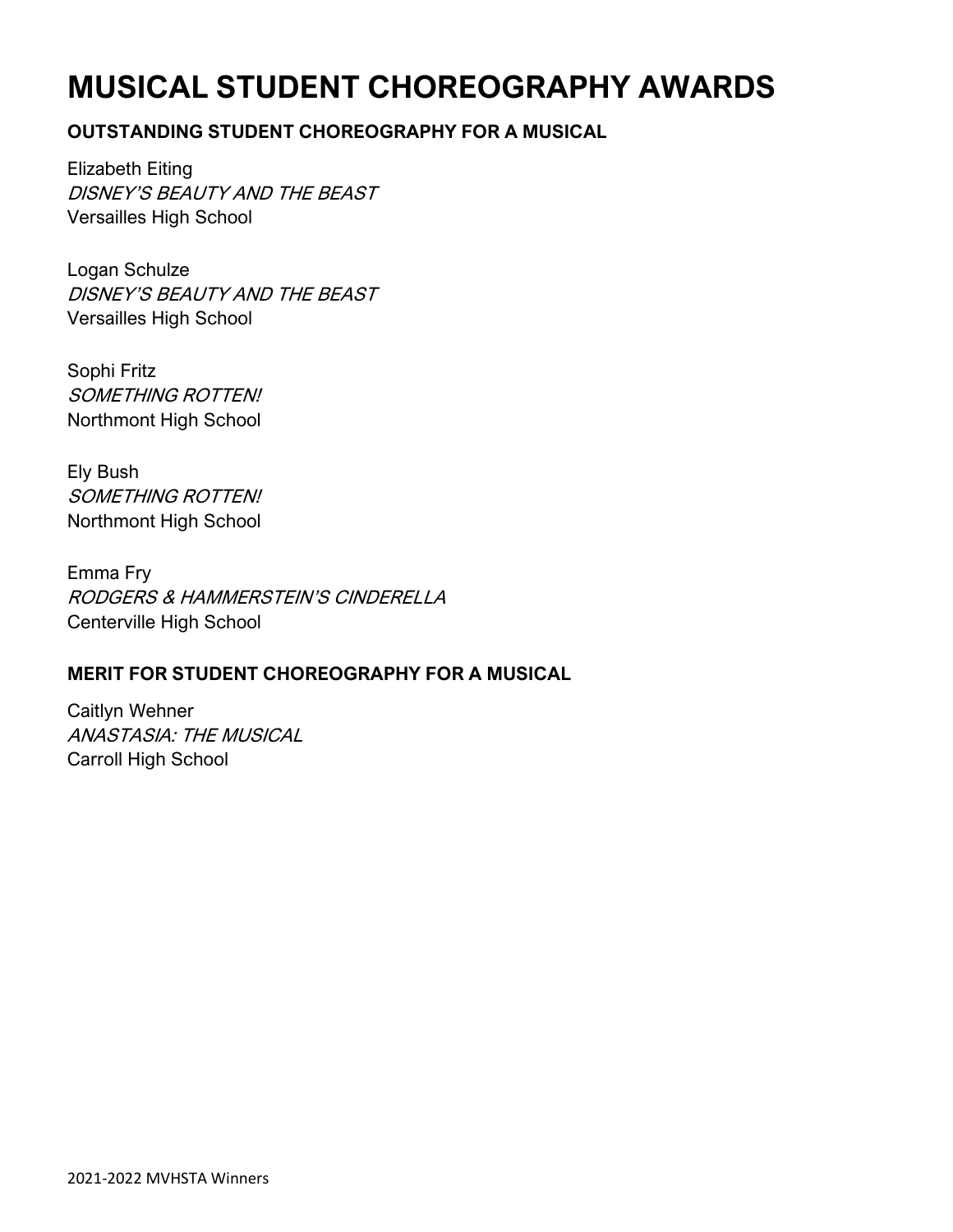# **MUSICAL FEATURED STUDENT DANCER AWARDS**

### **OUTSTANDING FEATURED STUDENT DANCER IN A MUSICAL**

Caitlyn Wehner ANASTASIA: THE MUSICAL Carroll High School

Teagan Brunello RODGERS & HAMMERSTEIN'S CINDERELLA Centerville High School

Paige Cummings RODGERS & HAMMERSTEIN'S CINDERELLA Centerville High School

Elizabeth Eiting DISNEY'S BEAUTY AND THE BEAST Versailles High School

### **MERIT FOR FEATURED STUDENT DANCER IN A MUSICAL**

Joey Brown ANASTASIA: THE MUSICAL Carroll High School

Bruce Crossman ANASTASIA: THE MUSICAL Carroll High School

Maria Davis ANASTASIA: THE MUSICAL Carroll High School

Neve Monigan ANASTASIA: THE MUSICAL Carroll High School

Sydney Ramsey ANASTASIA: THE MUSICAL Carroll High School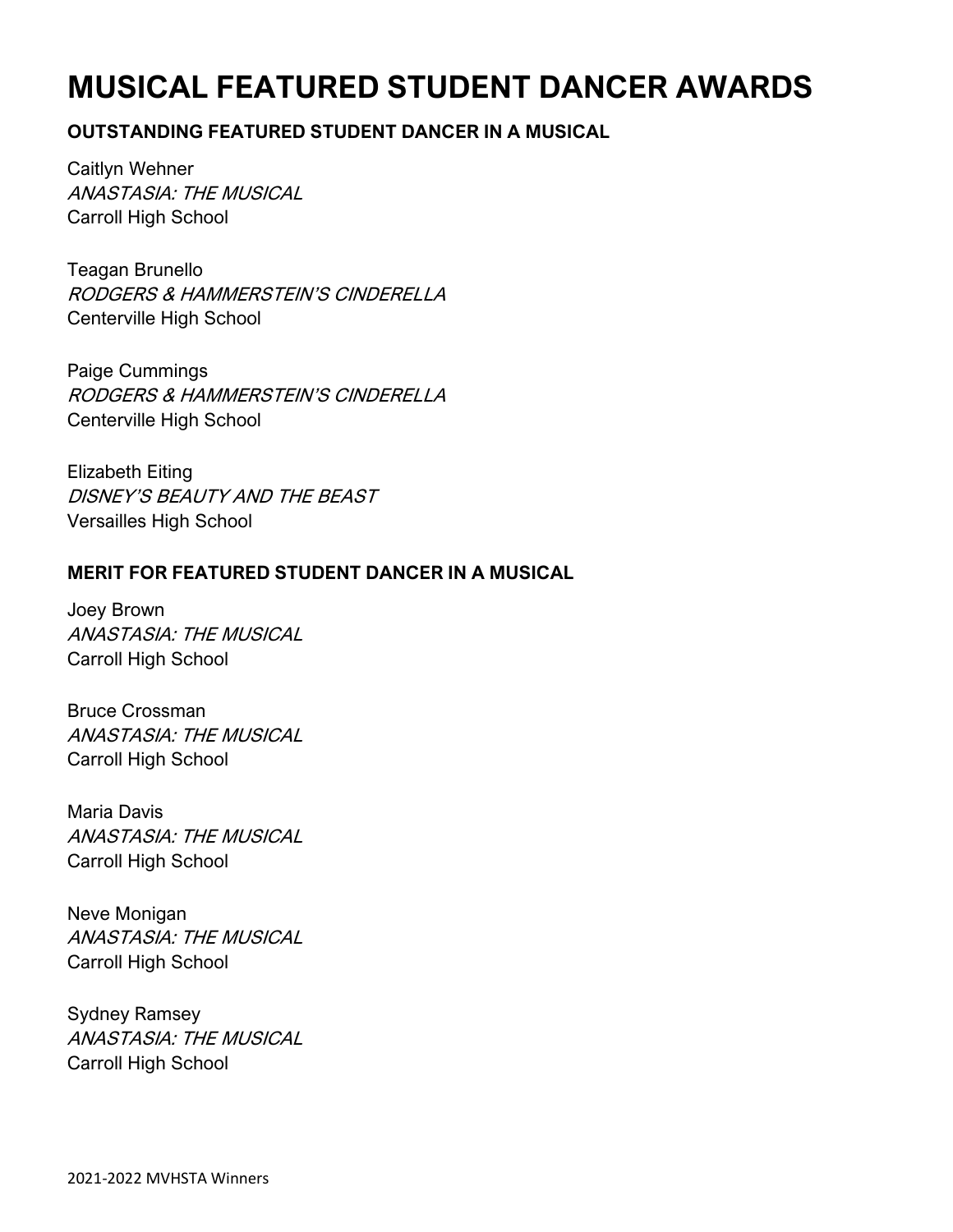Ellie Savage ANASTASIA: THE MUSICAL Carroll High School

Tess Schlegel ANASTASIA: THE MUSICAL Carroll High School

Caroline Anthony DISNEY'S BEAUTY AND THE BEAST Versailles High School

Elizabeth Brewer DISNEY'S BEAUTY AND THE BEAST Versailles High School

Kira Cheadle DISNEY'S BEAUTY AND THE BEAST Versailles High School

Abby Koons DISNEY'S BEAUTY AND THE BEAST Versailles High School

Kaylee Phelan DISNEY'S BEAUTY AND THE BEAST Versailles High School

Maddie Walters DISNEY'S BEAUTY AND THE BEAST Versailles High School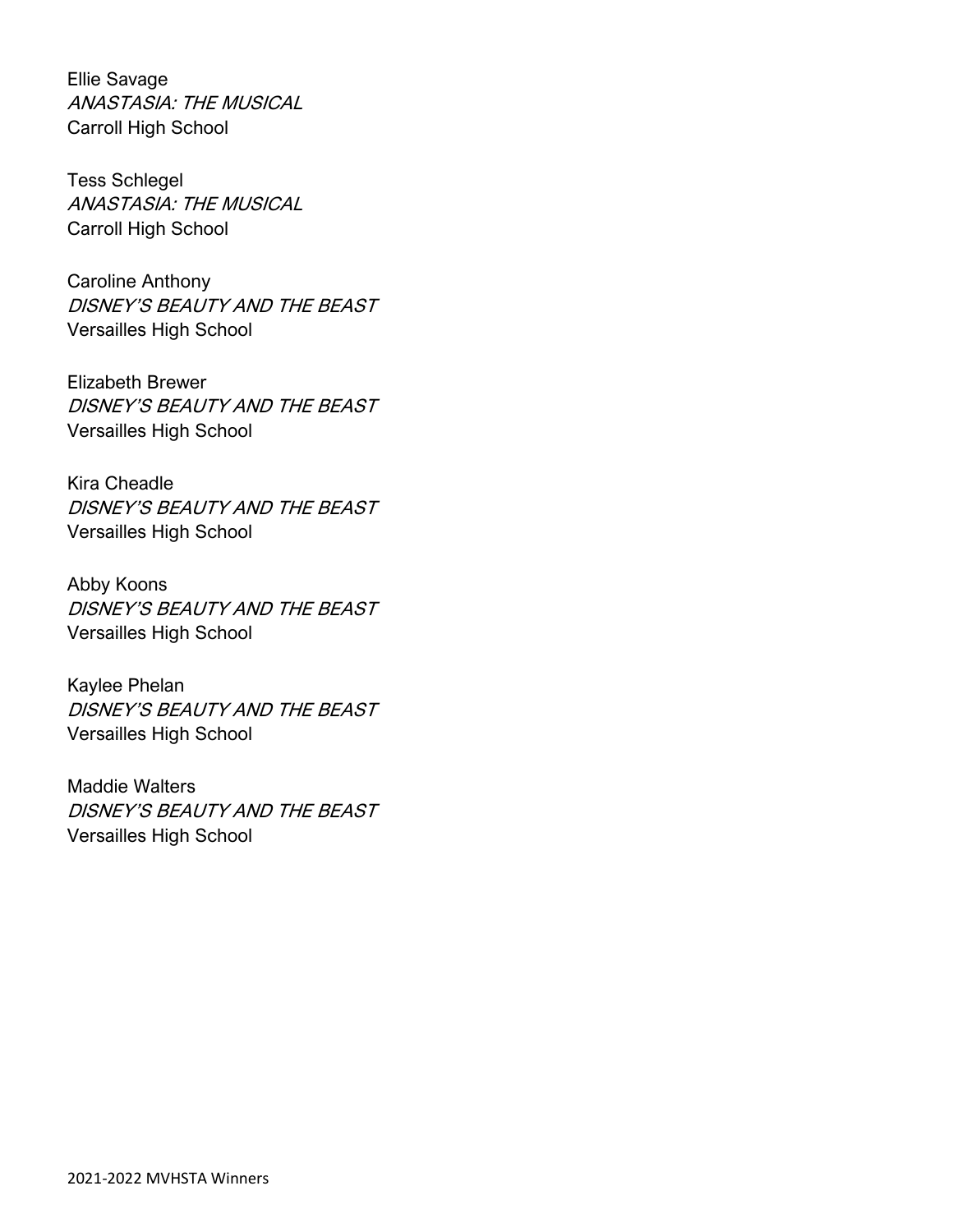# **MUSICAL STUDENT DIRECTION AWARDS**

### **OUTSTANDING STUDENT DIRECTION FOR A MUSICAL**

Wyatt Benton SISTER ACT Carlisle High School

Sofia Maggard THE LIGHTNING THIEF: THE PERCY JACKSON MUSICAL Tippecanoe High School

### **MERIT FOR STUDENT DIRECTION FOR A MUSICAL**

Grace Bete ANASTASIA: THE MUSICAL Carroll High School

Noah Engel SCHOOL HOUSE ROCK LIVE! JR. Miamisburg High School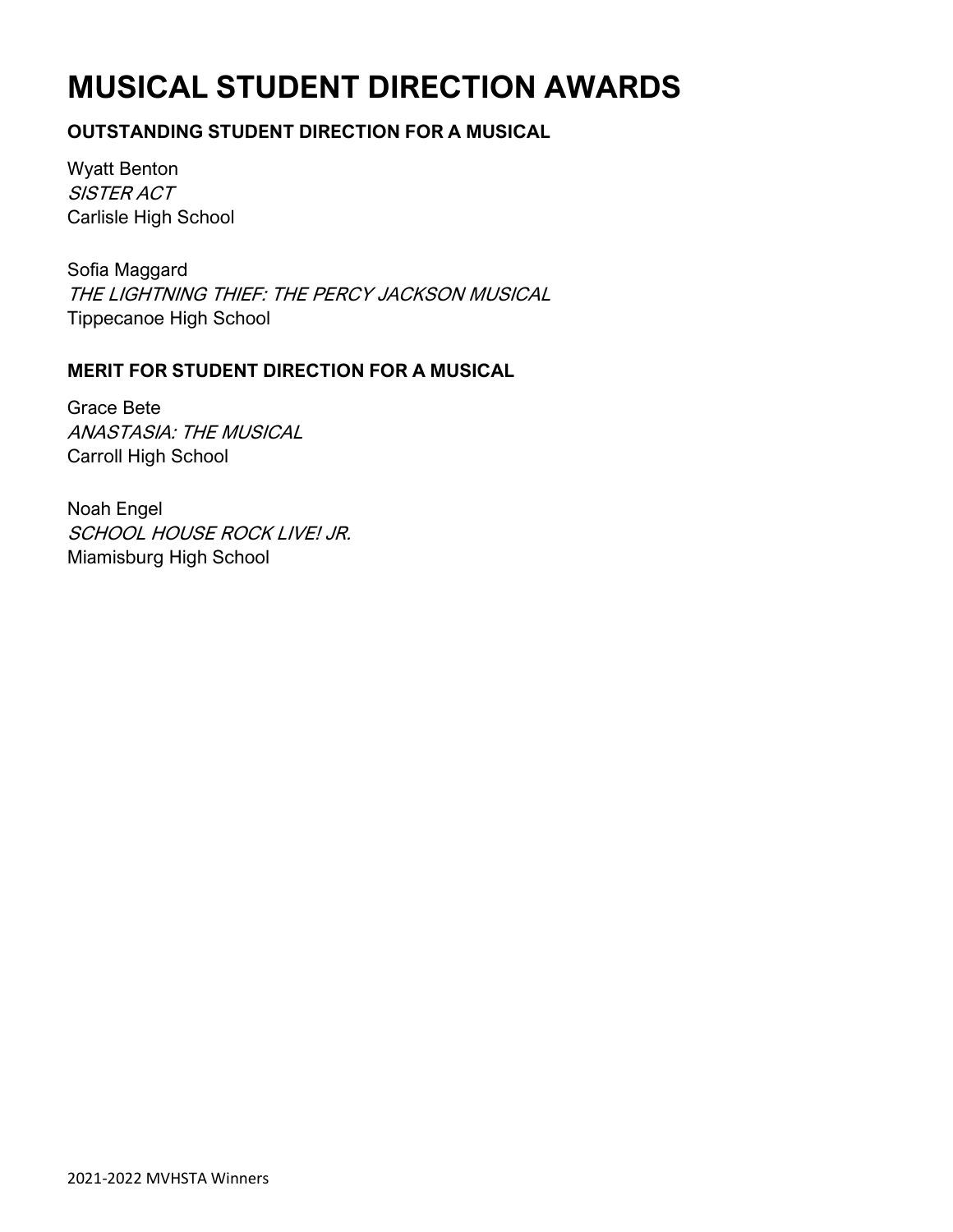# **PLAY PRODUCTION AWARDS**

### **OUTSTANDING PRODUCTION OF A PLAY**

CLUE: ON STAGE Centerville High School

**KODOCHROME** Centerville High School

CLUE: ON STAGE Chaminade Julienne Catholic High School

TREASURE ISLAND Franklin High School

ALMOST, MAINE Springboro High School

THE SERVANT OF TWO MASTERS Wilmington High School

### **MERIT FOR PRODUCTION OF A PLAY**

DADDY'S GIRL Carroll High School

ALICE IN WONDERLAND Kettering Fairmont High School

CLUE: ON STAGE Northmont High School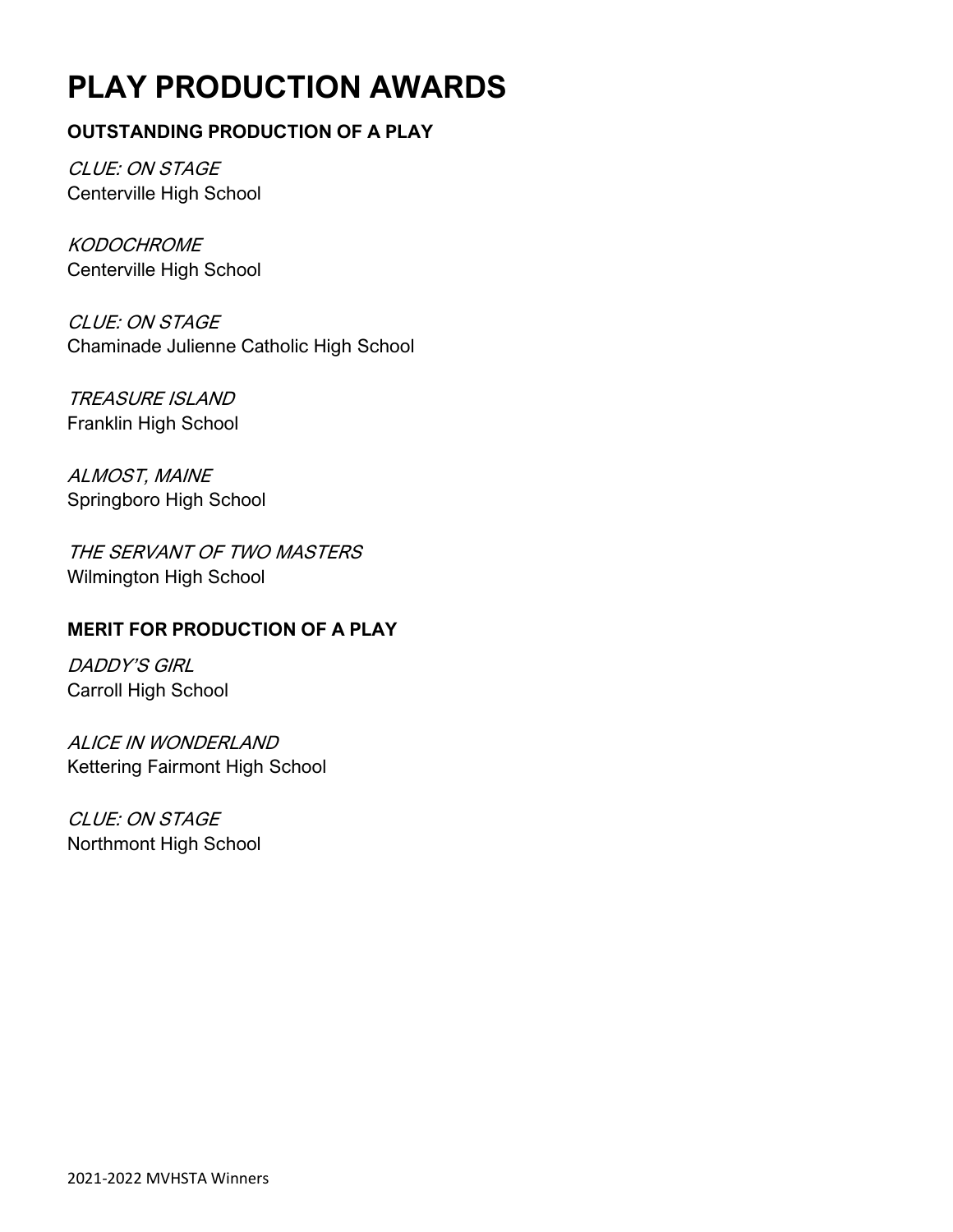# **PLAY ENSEMBLE AWARDS**

### **OUTSTANDING ENSEMBLE IN A PLAY**

CLUE: ON STAGE Centerville High School

THE SERVANT OF TWO MASTERS Wilmington High School

CLUE: ON STAGE Chaminade Julienne Catholic High School

TREASURE ISLAND Franklin High School

ALMOST, MAINE Springboro High School

CLUE: ON STAGE Northmont High School

### **MERIT FOR ENSEMBLE IN A PLAY**

DADDY'S GIRL Carroll High School

TALKING WITH… Yellow Springs High School

BARBECUING HAMLET Tecumseh High School

ALICE IN WONDERLAND Kettering Fairmont High School

KODACHROME Centerville High School

SHE KILLS MONSTERS Tippecanoe High School

2021-2022 MVHSTA Winners CLUE: ON STAGE Kettering Fairmont High School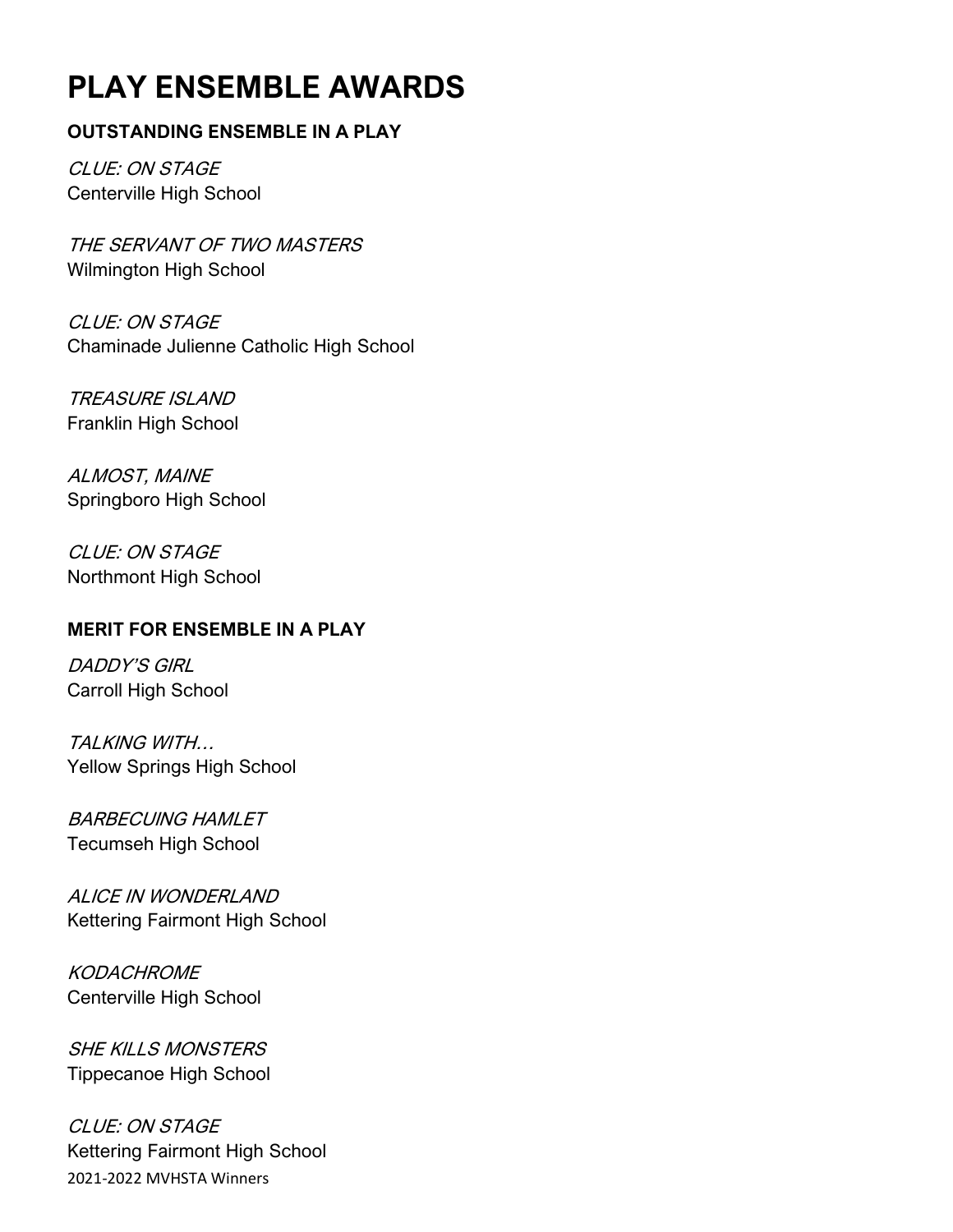# **PLAY LEAD ACTRESS AWARDS**

### **OUTSTANDING LEAD ACTRESS IN A PLAY**

Tamilyn James Darlynn DADDY'S GIRL Carroll High School

Breanna Lawton Betsy DADDY'S GIRL Carroll High School

Rachel Mifflin Mrs. Peacock CLUE: ON STAGE Centerville High School

Emma Fry Mrs. White CLUE: ON STAGE Centerville High School

Emma Purnhagen Miss Scarlett CLUE: ON STAGE Centerville High School

Emma Purnhagen Photographer **KODACHROME** Centerville High School

Olivia Cotton Ms. Scarlett CLUE: ON STAGE Chaminade Julienne Catholic High School

Serena Stanard Mrs. White CLUE: ON STAGE Chaminade Julienne Catholic High School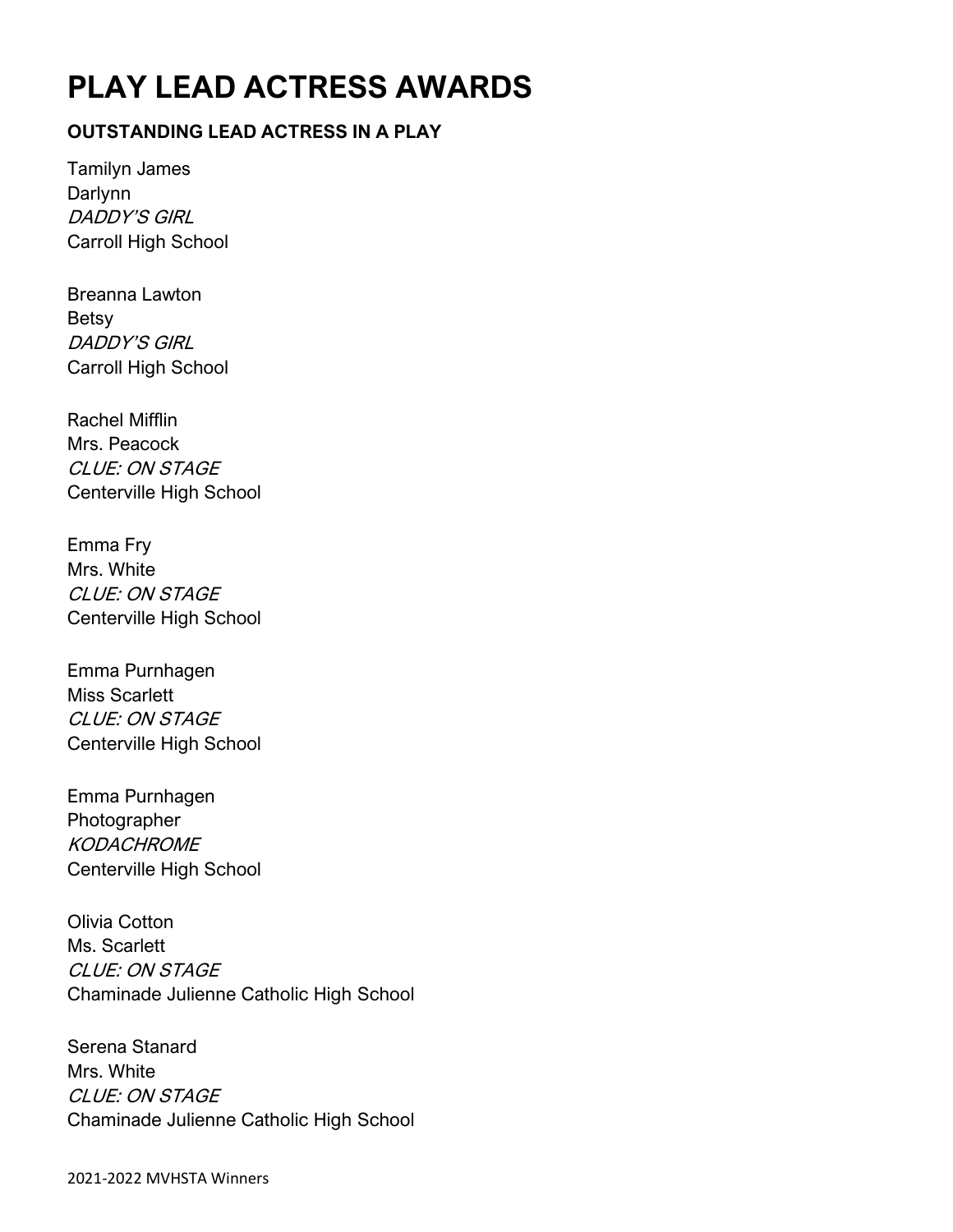Isadore Karrick Jim Hawkins TREASURE ISLAND Franklin High School

Adeline Hennessey Queen of Hearts ALICE IN WONDERLAND Kettering Fairmont High School

Mallory Branek Ms. Scarlett CLUE: ON STAGE Northmont High School

Lily Nevers Ginette/Hope ALMOST, MAINE Springboro High School

Madeline Ranley Agnes SHE KILLS MONSTERS Tippecanoe High School

### **MERIT FOR LEAD ACTRESS IN A PLAY**

Abigail Becker Maudie DADDY'S GIRL Carroll High School

Rachel Mifflin Librarian **KODACHROME** Centerville High School

Ashley Back Jennie Mae Layman THE DIVINERS Franklin High School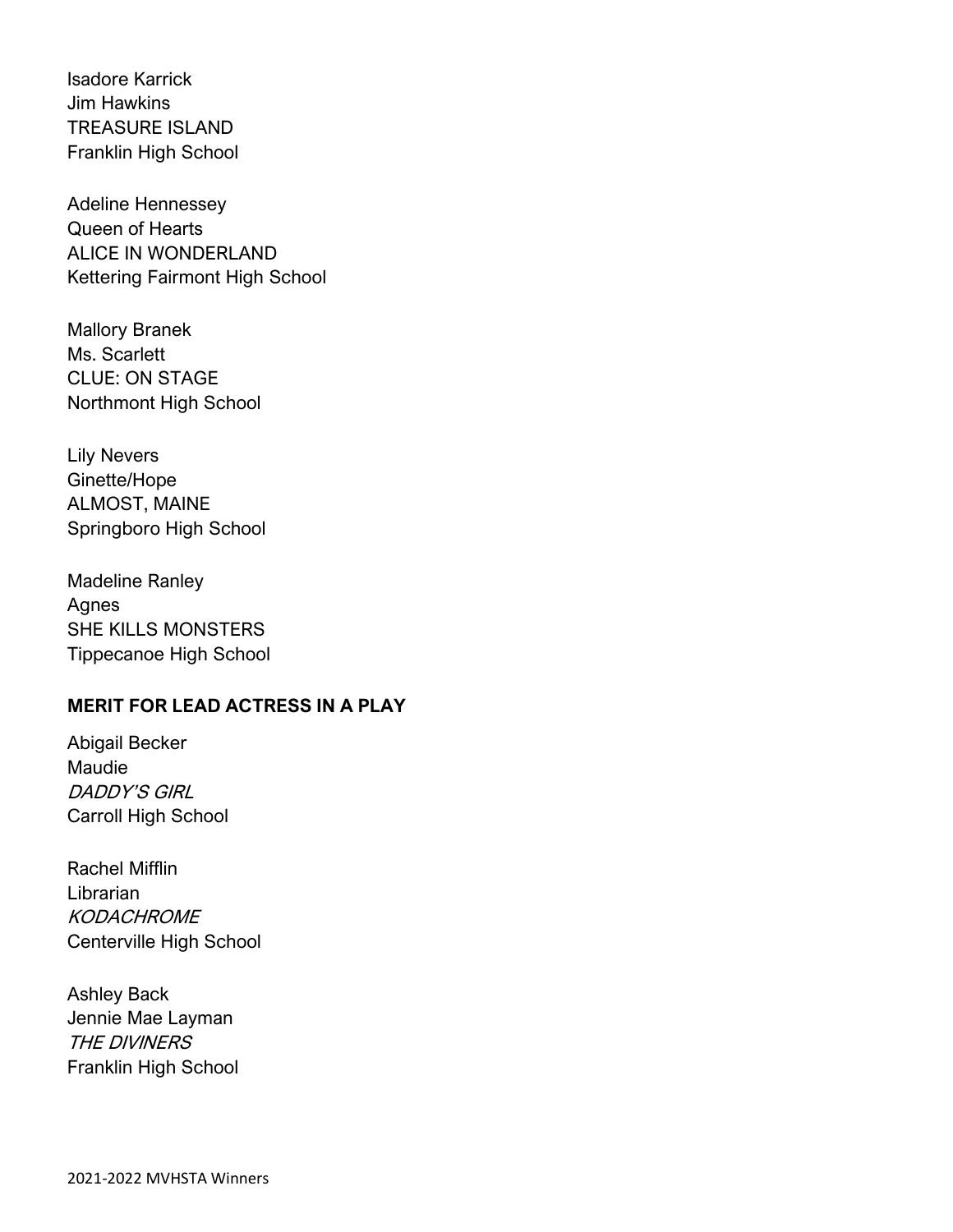Alyssa Hoskins Squire Trelawney TREASURE ISLAND Franklin High School

Adeline Hennessey Mrs. White CLUE: ON STAGE Kettering Fairmont High School

Baylie Mitchell Alice ALICE IN WONDERLAND Kettering Fairmont High School

Caitlyn Rohrer Robin Hood THE ADVENTURES OF ROBIN HOOD Miamisburg High School

Makayla Halter Mrs. Peacock CLUE: ON STAGE Northmont High School

Emma Pollock Mrs. White CLUE: ON STAGE Northmont High School

Elie Hoover Margo Daley BARBECUING HAMLET Tecumseh High School

Sophia Maggard Tilly SHE KILLS MONSTERS Tippecanoe High School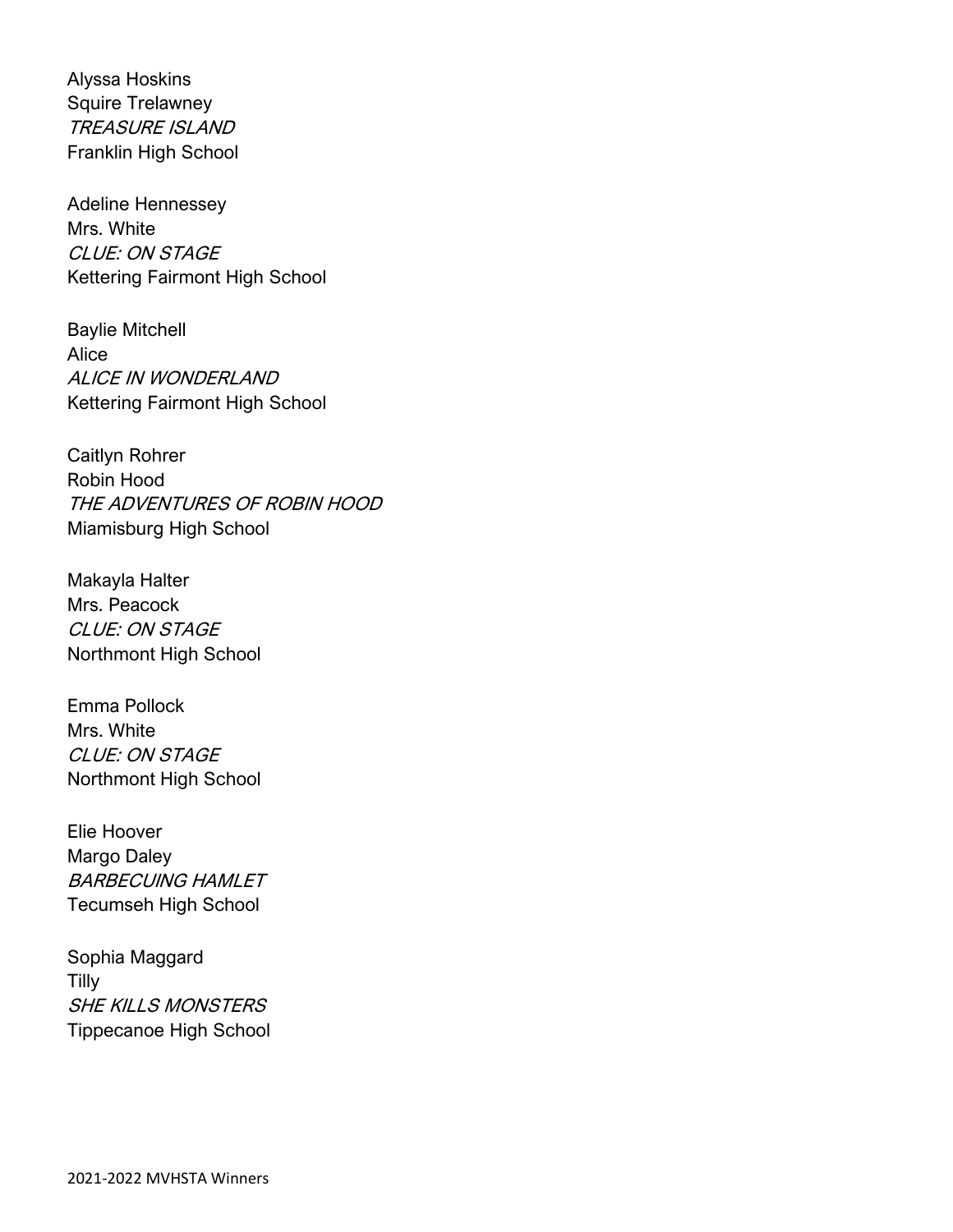Baylee Abele Hawkins MEN ON BOATS Wayne High School

Vanessa Calderone **Beatrice** THE SERVANT OF TWO MASTERS Wilmington High School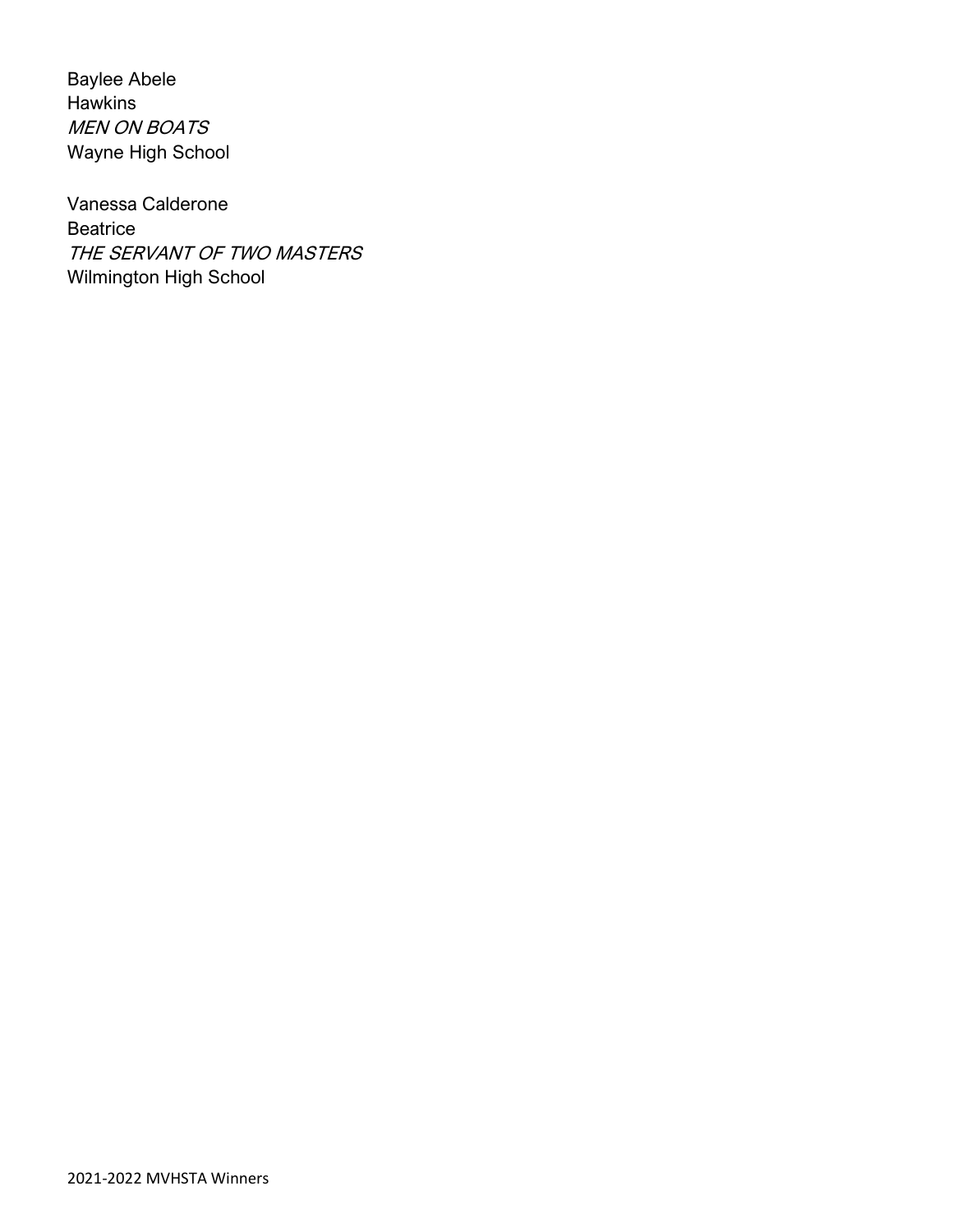# **PLAY LEAD ACTOR AWARDS**

### **OUTSTANDING LEAD ACTOR IN A PLAY**

Grennan Bartlett-Nealeigh Colonel Mustard CLUE: ON STAGE Chaminade Julienne Catholic High School

Jason Caldwell Wadsworth CLUE: ON STAGE Chaminade Julienne Catholic High School

Patrick Comunale **Wadsworth** CLUE: ON STAGE Centerville High School

Sam McClain Colonel Mustard CLUE: ON STAGE Centerville High School

Sam McClain Hardware Store Owner **KODACHROME** Centerville High School

Mason Smith Mr. Green CLUE: ON STAGE Centerville High School

Mason Smith Gravedigger **KODACHROME** Centerville High School

William Schneider Cheshire Cat ALICE IN WONDERLAND Kettering Fairmont High School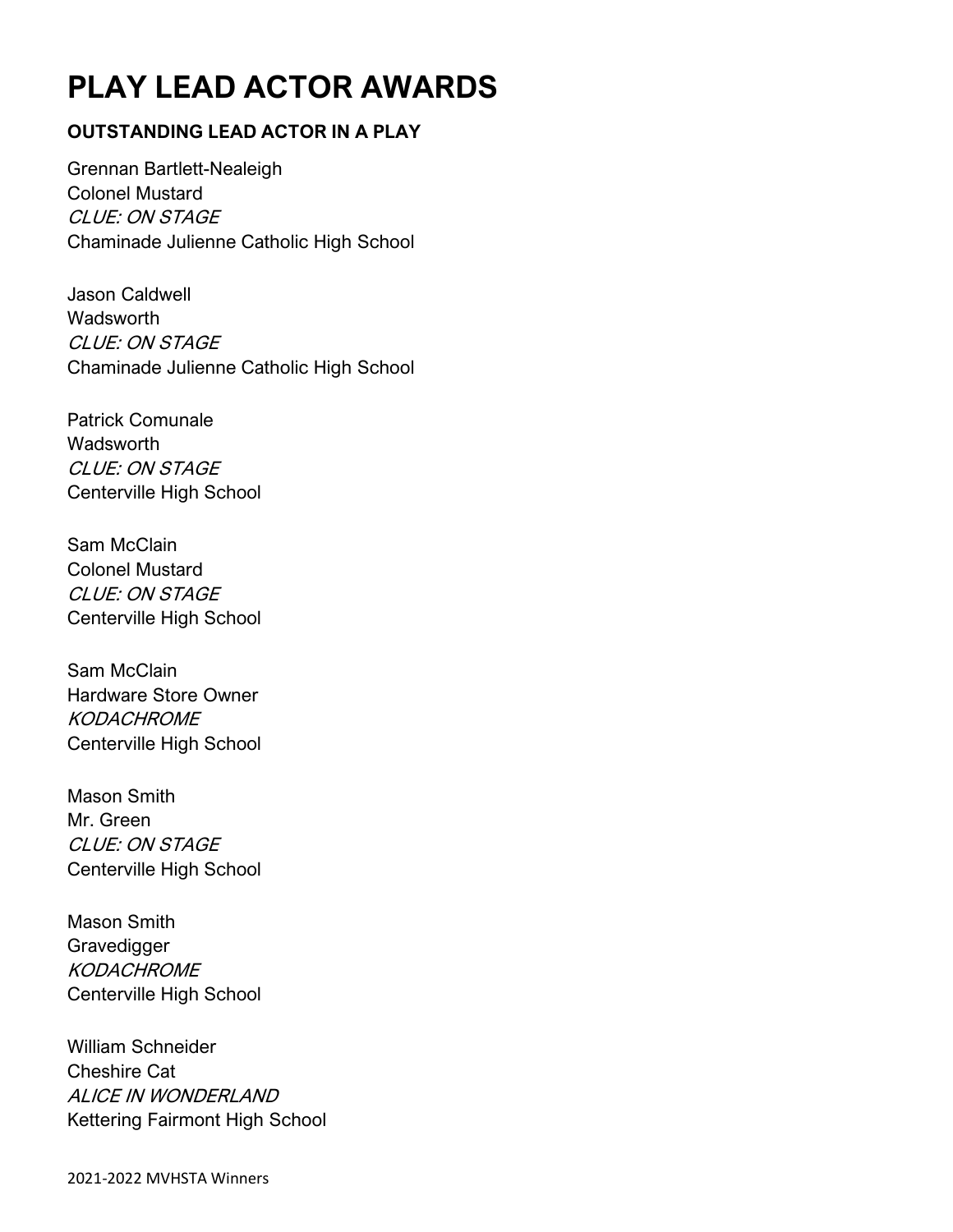Nick Shortridge Jimmy/Dave ALMOST, MAINE Springboro High School

Riley Ibaugh Florindo Aretusi THE SERVANT OF TWO MASTERS Wilmington High School

Alex Vail **Truffaldino** THE SERVANT OF TWO MASTERS Wilmington High School

### **MERIT FOR LEAD ACTOR IN A PLAY**

Patrick Morrow Benard DADDY'S GIRL Carroll High School

Graysen Thompson **Walter** DADDY'S GIRL Carroll High School

Ja'Preace Preston Mr. Green CLUE: ON STAGE Chaminade Julienne Catholic High School

Raef Norgaard Buddy Layman THE DIVINERS Franklin High School

Johnathon Schmidt Dr. Livesey TREASURE ISLAND Franklin High School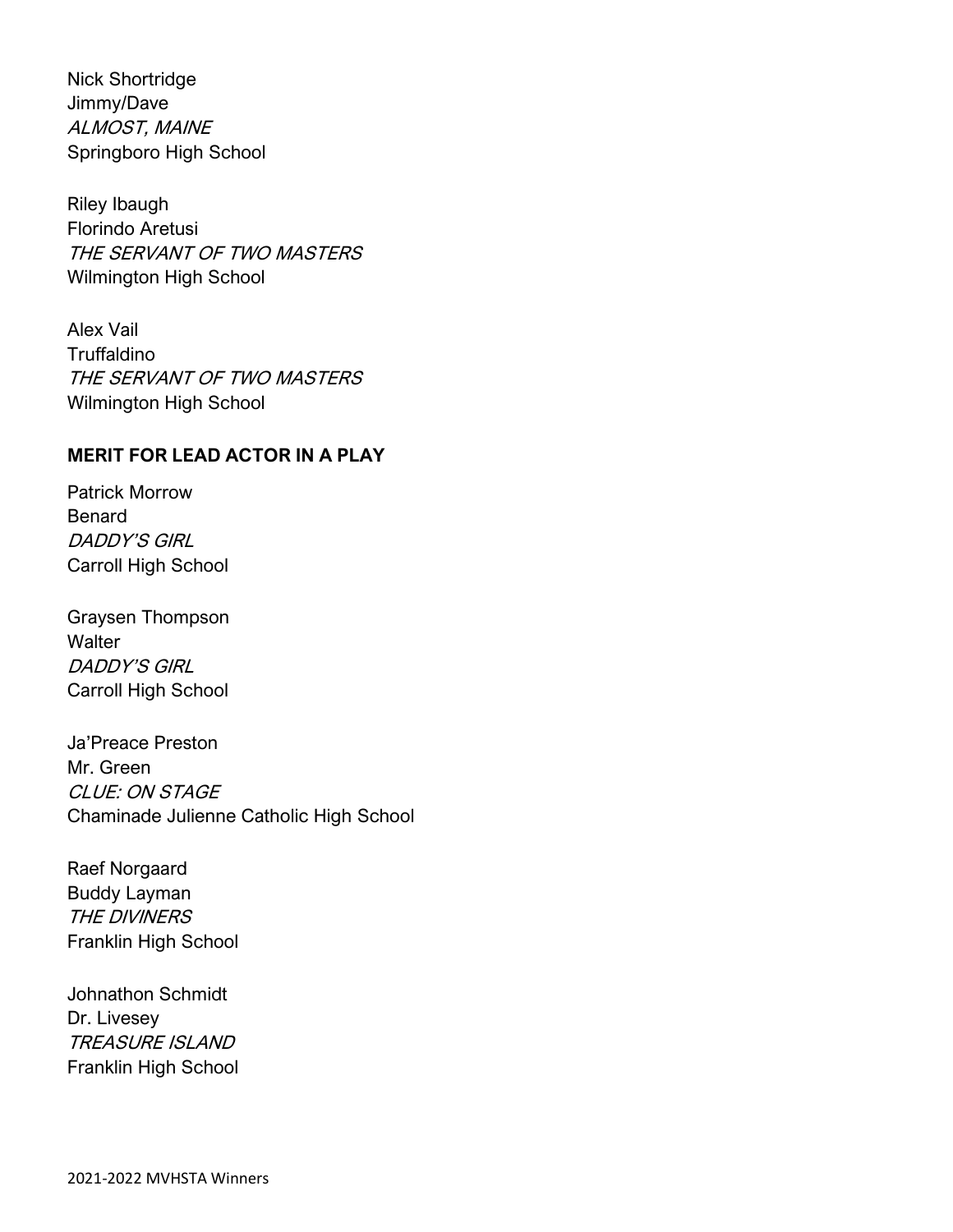William Hattery Mr. Green CLUE: ON STAGE Kettering Fairmont High School

William Schneider **Wadsworth** CLUE: ON STAGE Kettering Fairmont High School

Andrew Marcum Colonel Mustard CLUE: ON STAGE Northmont High School

Carson Stone Mr. Green CLUE: ON STAGE Northmont High School

Hazen Powell East/Daniel Harding ALMOST, MAINE Springboro High School.

Xavier Prenatt **Webster** BARBECUING HAMLET Tecumseh High School

Jaden Snyder Pantalone THE SERVANT OF TWO MASTERS Wilmington High School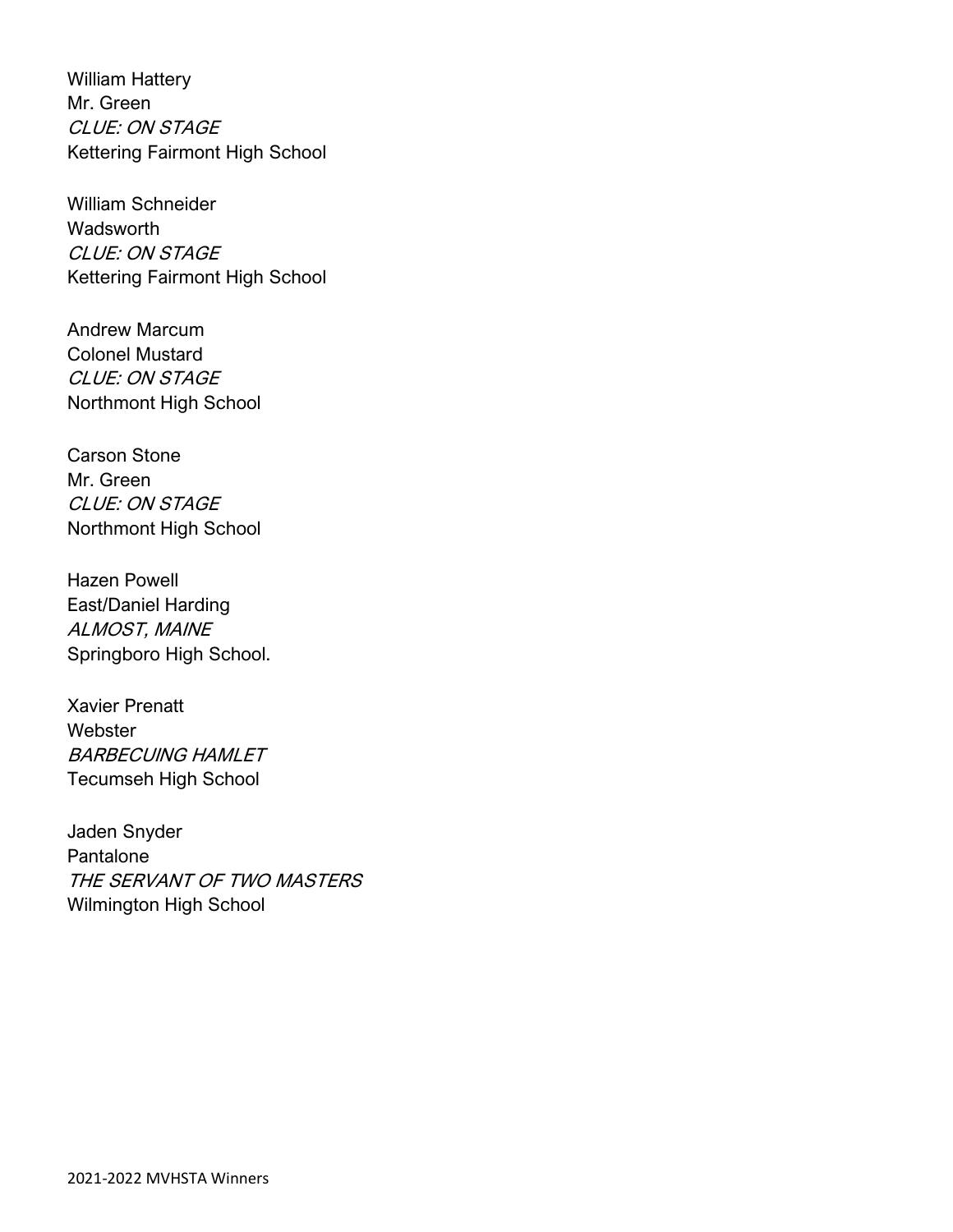# **PLAY SUPPORTING ACTRESS AWARDS**

### **OUTSTANDING SUPPORTING ACTRESS IN A PLAY**

Savannah Albaugh Norma THE DIVINERS Franklin High School

Zoe Back Blind Pew, Red Ruth, Shanty Singer TREASURE ISLAND Franklin High School

Jessica Sprout Bill Bones, Captain Smollett TREASURE ISLAND Franklin High School

Sierra McFarland Yvette CLUE: ON STAGE Northmont High School

Maddie Green Waitress/Marci ALMOST, MAINE Springboro High School

Peyton Knight Rhonda ALMOST, MAINE Springboro High School

Bridget Rhodes **Glory** ALMOST, MAINE Springboro High School

Ella Widau Gayle ALMOST, MAINE Springboro High School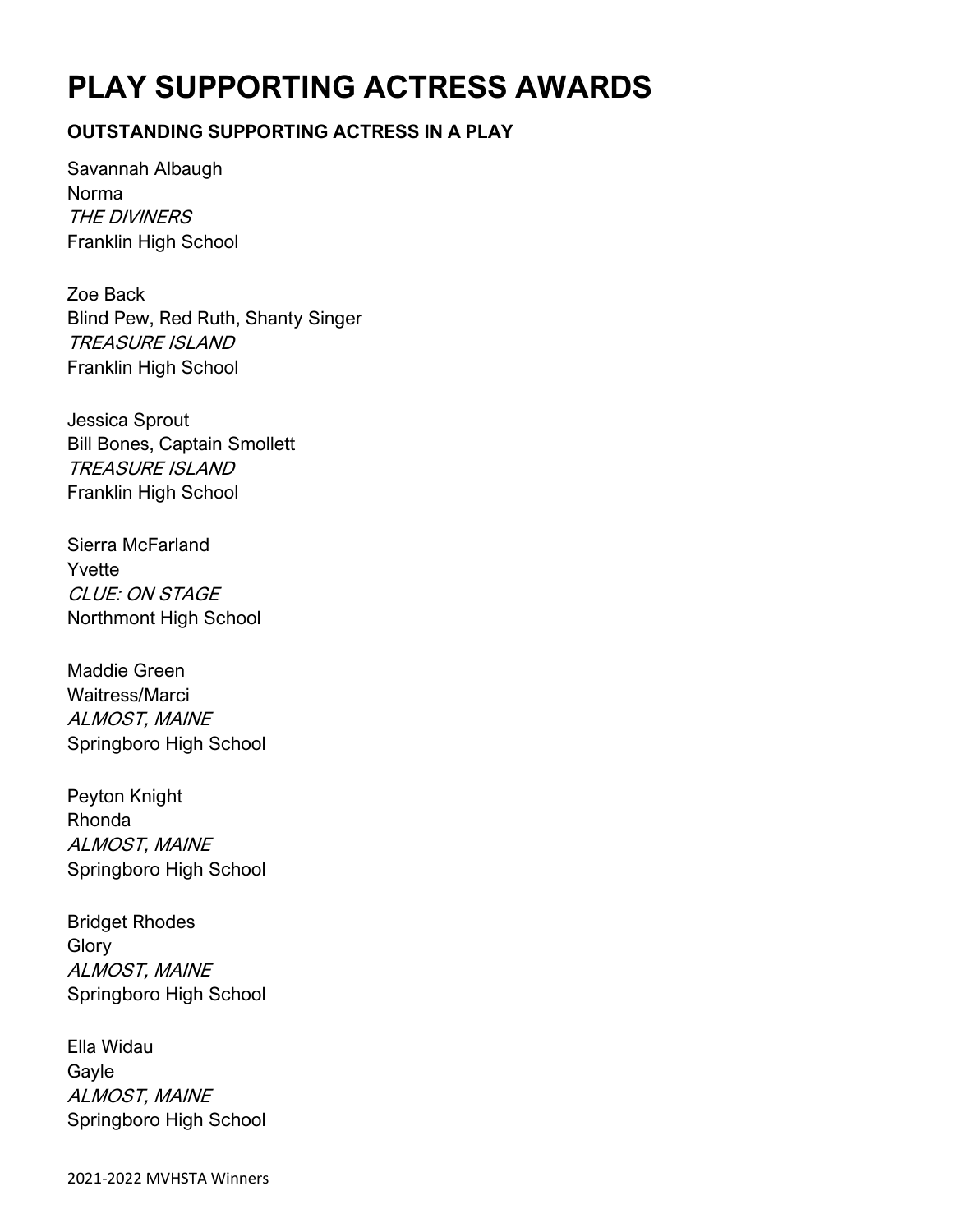Carly McCoy **Clarice** THE SERVANT OF TWO MASTERS Wilmington High School

Sophie Bottelier Marks TALKING WITH… Yellow Springs High School

Sophie Lawson Audition/Mary Titford TALKING WITH… Yellow Springs High School

### **MERIT FOR SUPPORTING ACTRESS IN A PLAY**

Grace Bete Violet DADDY'S GIRL Carroll High School

Isabella Olivas Lizzy DADDY'S GIRL Carroll High School

Tess Schlegel Daisy DADDY'S GIRL Carroll High School

Miranda Schock Michaela, The Angel DADDY'S GIRL Carroll High School

Lily Wittman Big Earl Ella DADDY'S GIRL Carroll High School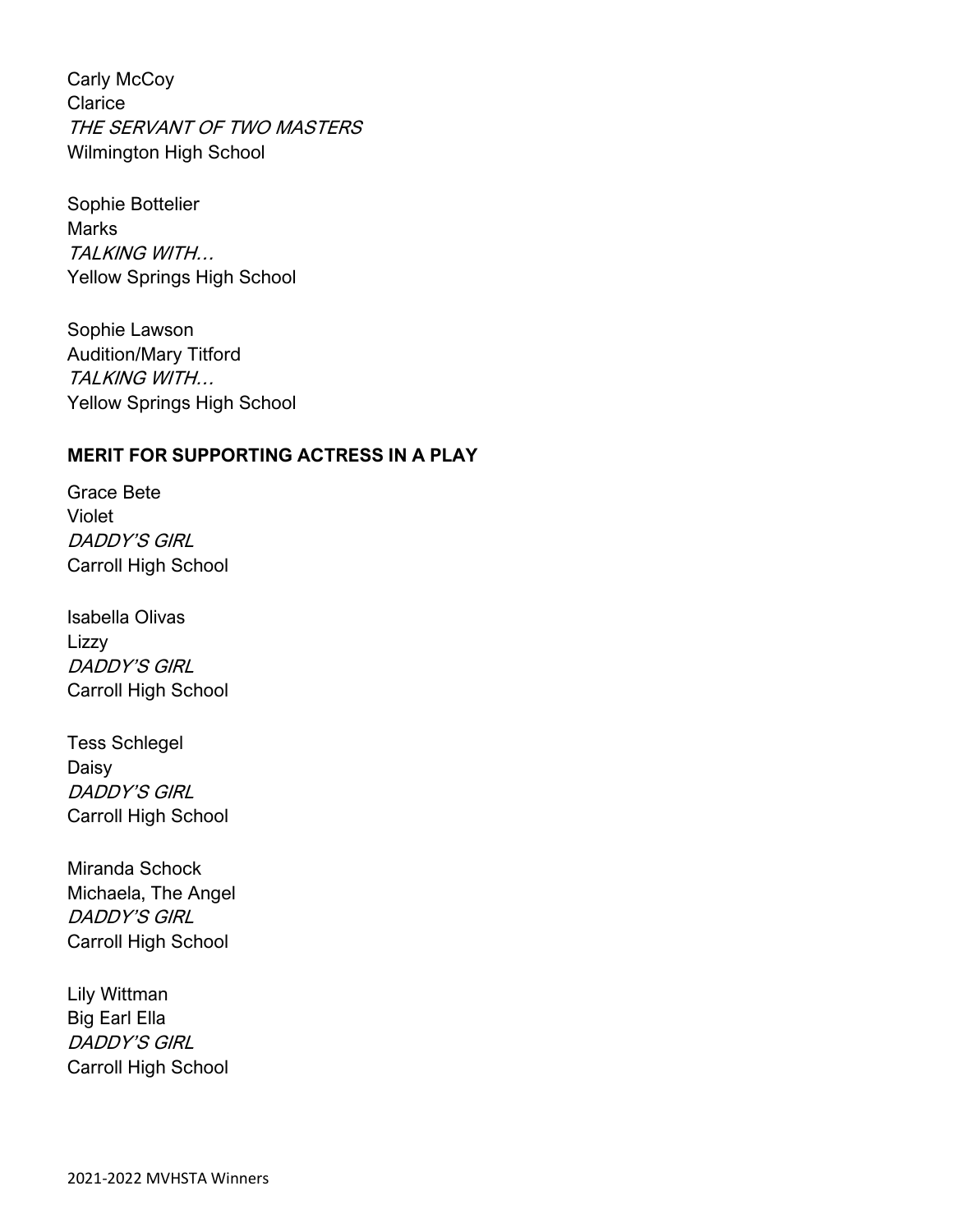Sydney Korpusik Yvette CLUE: ON STAGE Centerville High School

Jules Marzluff Florist **KODACHROME** Centerville High School

Ellie Smith Perfume Maker **KODACHROME** Centerville High School

Natalia Perkins Yvette CLUE: ON STAGE Chaminade Julienne Catholic High School

Zoe Back **Darlene** THE DIVINERS Franklin High School

Savannah Basinger Prince John/King Richard THE ADVENTURES OF ROBIN HOOD Miamisburg High School

Natalie Mumen Marvalyn ALMOST, MAINE Springboro High School

Lily Sellars Sandrine ALMOST, MAINE Springboro High School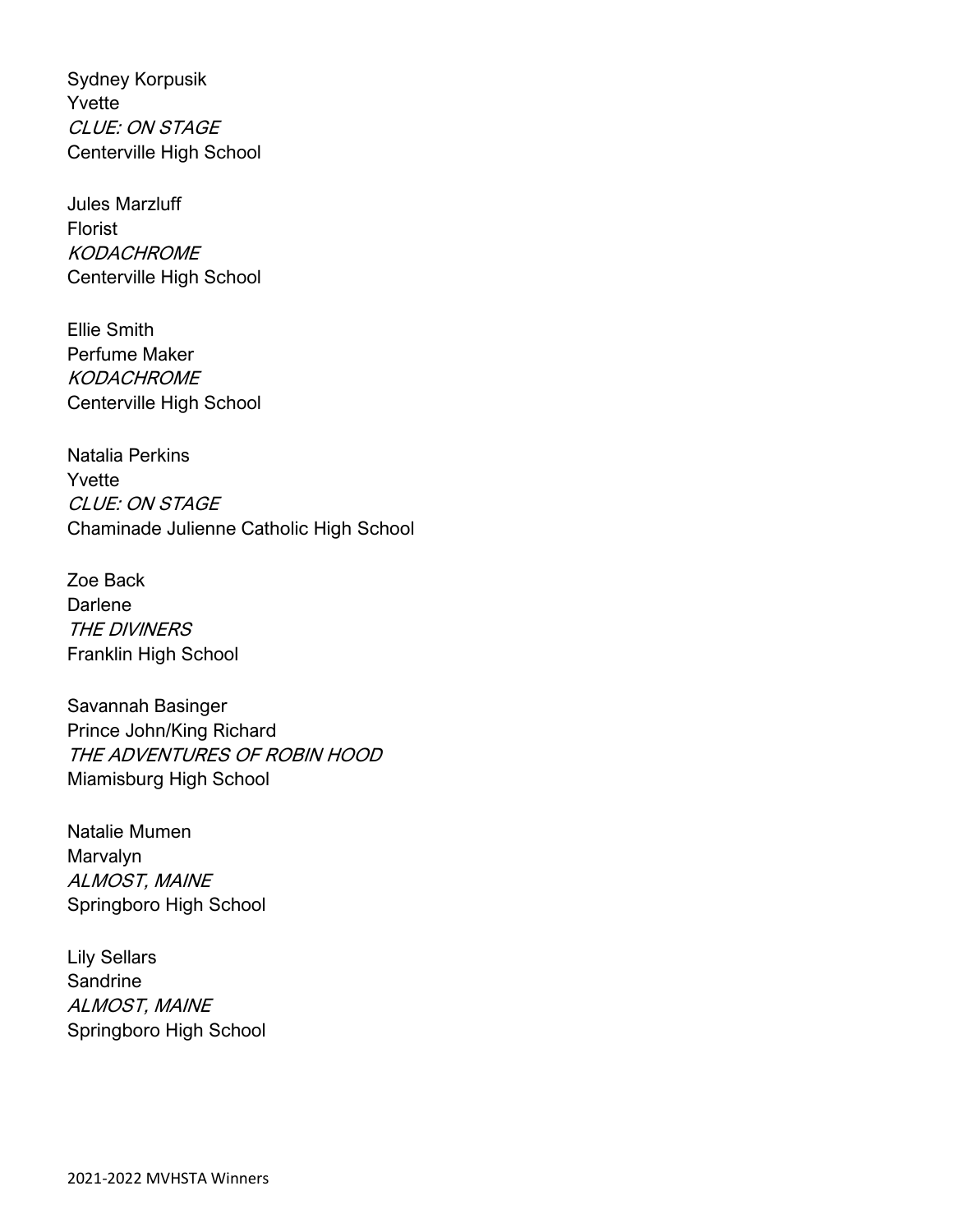Caitlin Angstadt Hope Halliday BARBECUING HAMLET Tecumseh High School

Kris Schmitt Mary Beth Lumpkin BARBECUING HAMLET Tecumseh High School

Lily Green Lillith SHE KILLS MONSTERS Tippecanoe High School

Lindsay Lydy **Smeraldian** THE SERVANT OF TWO MASTERS Wilmington High School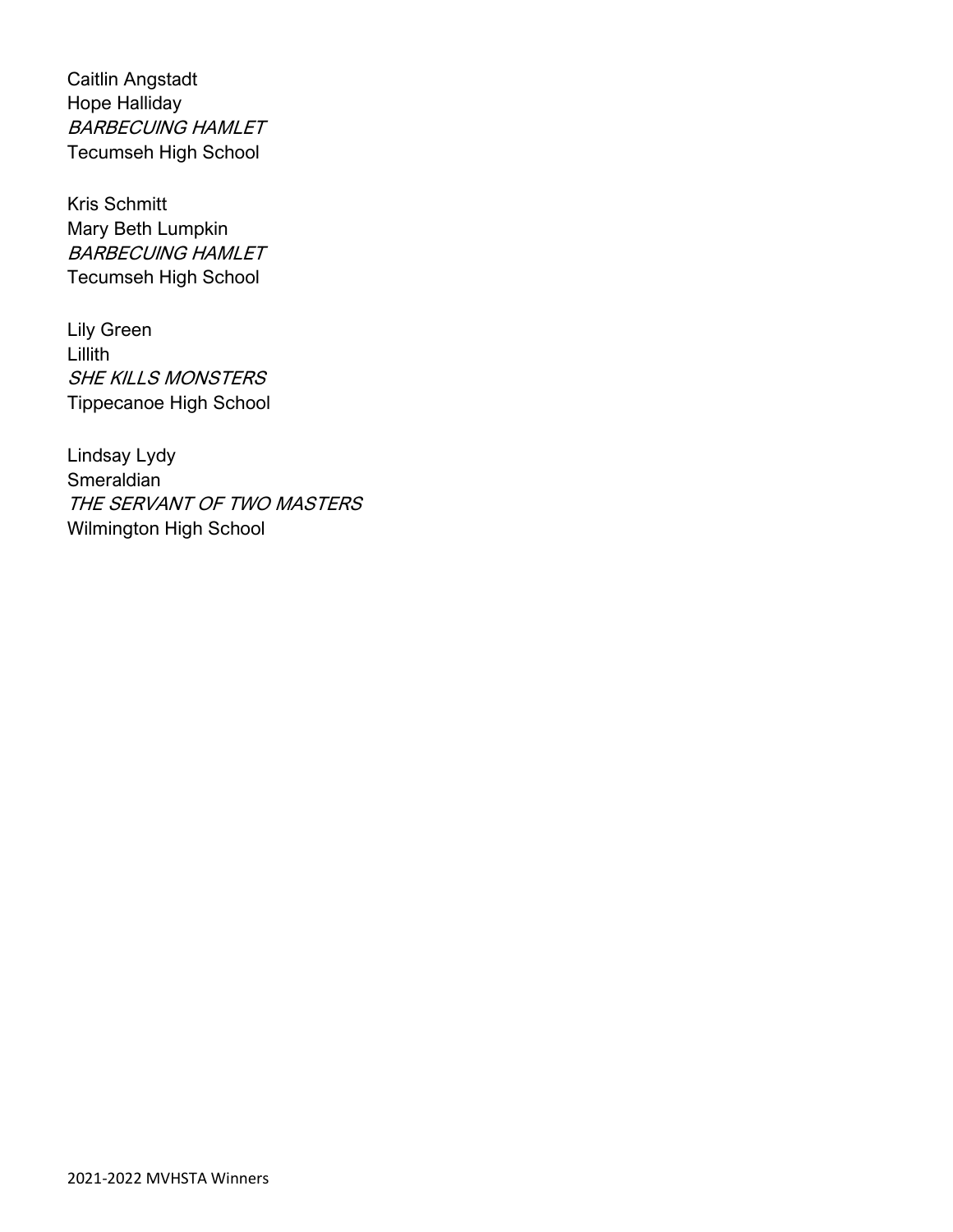# **PLAY SUPPORTING ACTOR AWARDS**

### **OUTSTANDING SUPPORTING ACTOR IN A PLAY**

Brian Crum Alex DADDY'S GIRL Carroll High School

Raef Norgaard Ben Gunn TREASURE ISLAND Franklin High School

Brady Knight Lendall ALMOST, MAINE Springboro High School

Cade Bowden Sarge Abbott BARBECUING HAMLET Tecumseh High School

Ben Anticoli **Chuck** SHE KILLS MONSTERS Tippecanoe High School

### **MERIT FOR SUPPORTING ACTOR IN A PLAY**

Daniel Breslin Humpty Dumpty ALICE IN WONDERLAND Kettering Fairmont High School

Colson Littrell George Badger TREASURE ISLAND Franklin High School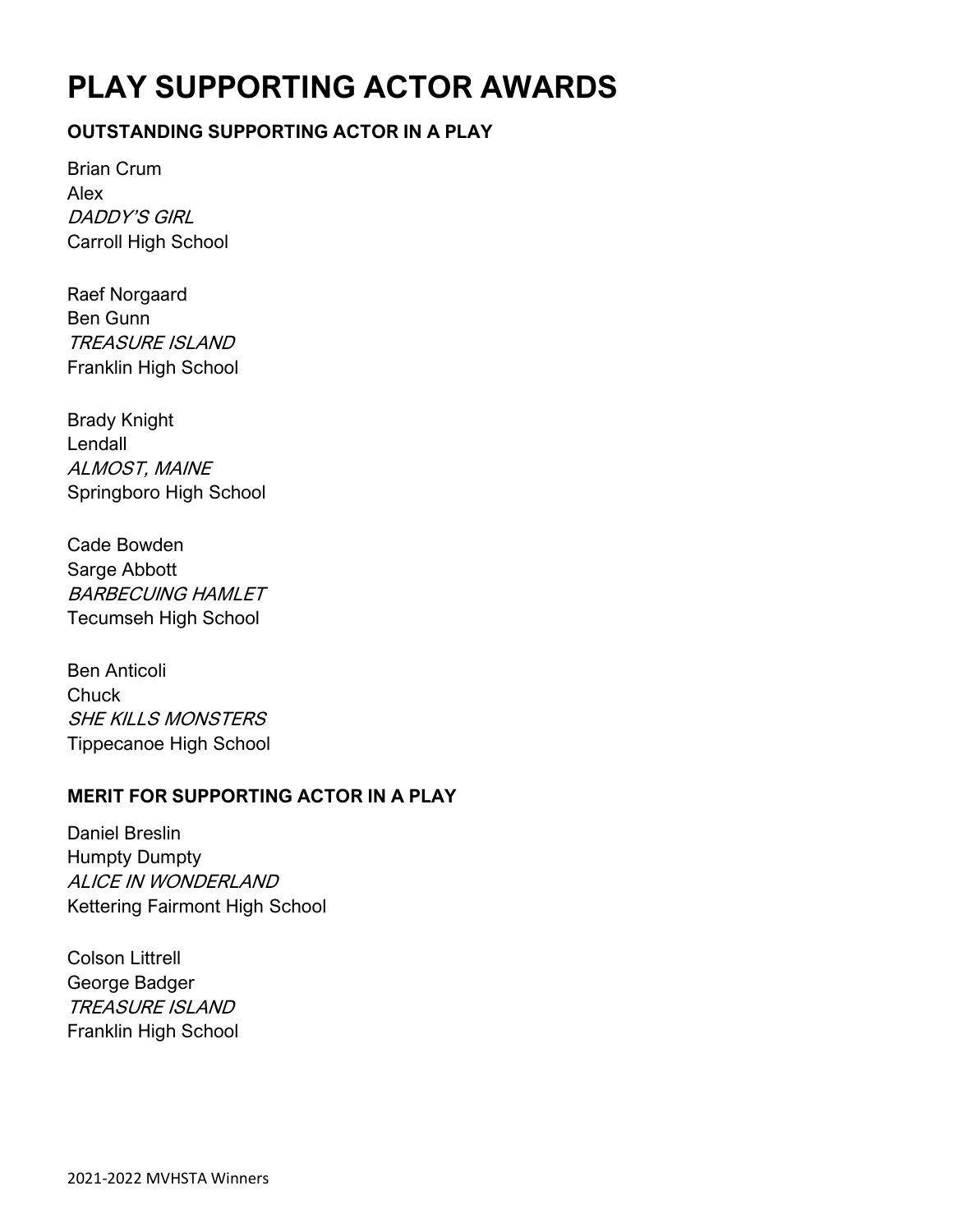Dominick Griffin Phil ALMOST, MAINE Springboro High School

Oliver York Duncan O'Toole BARBECUING HAMLET Tecumseh High School

Kirby Kingsley Rodeo/Big Eight TALKING WITH… Yellow Springs High School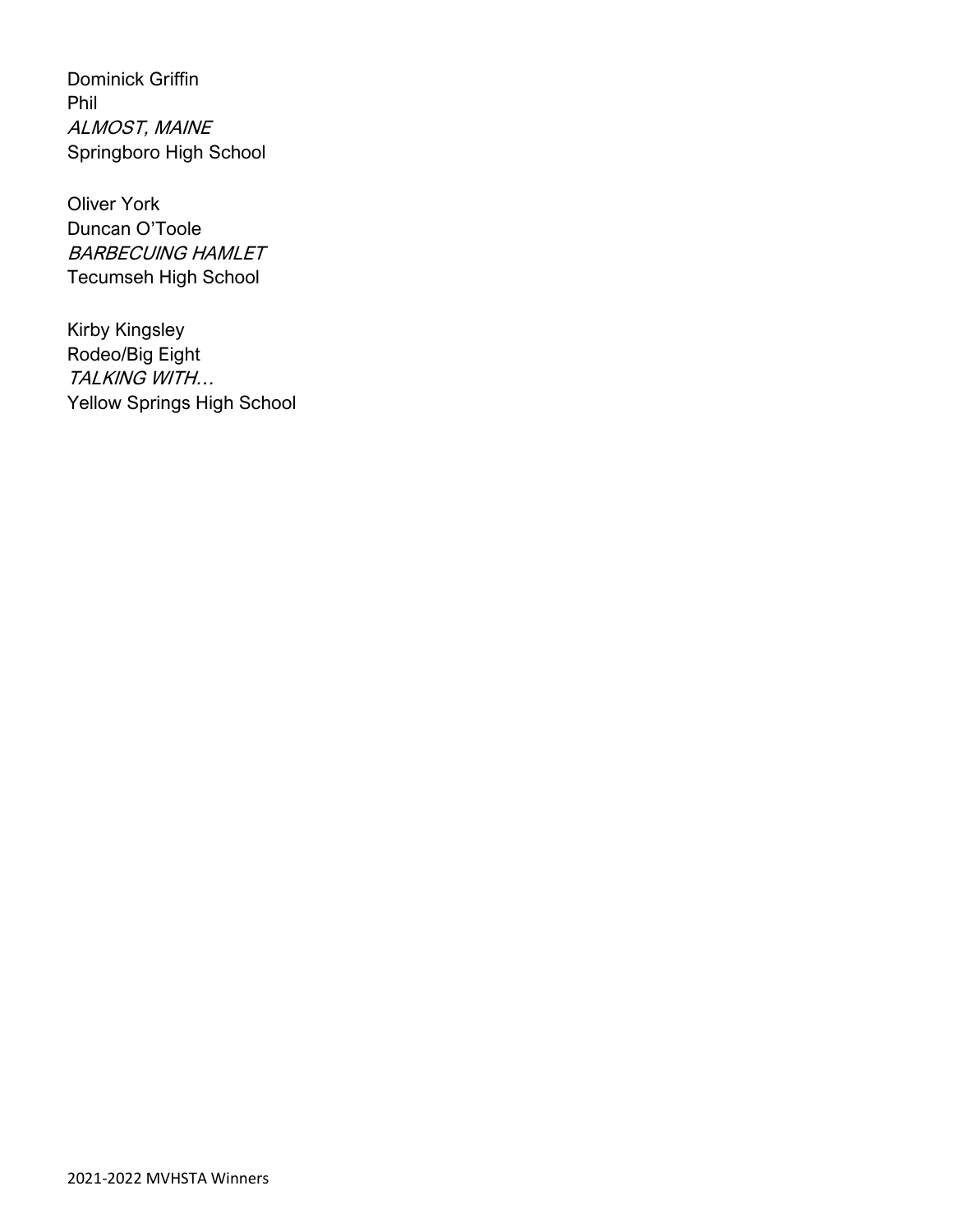# **PLAY STUDENT STAGE MANAGEMENT AWARDS**

### **OUTSTANDING STUDENT STAGE MANAGEMENT OF A PLAY**

Isha Atiq CLUE: ON STAGE Centerville High School

Ava Kincade **KODACHROME** Centerville High School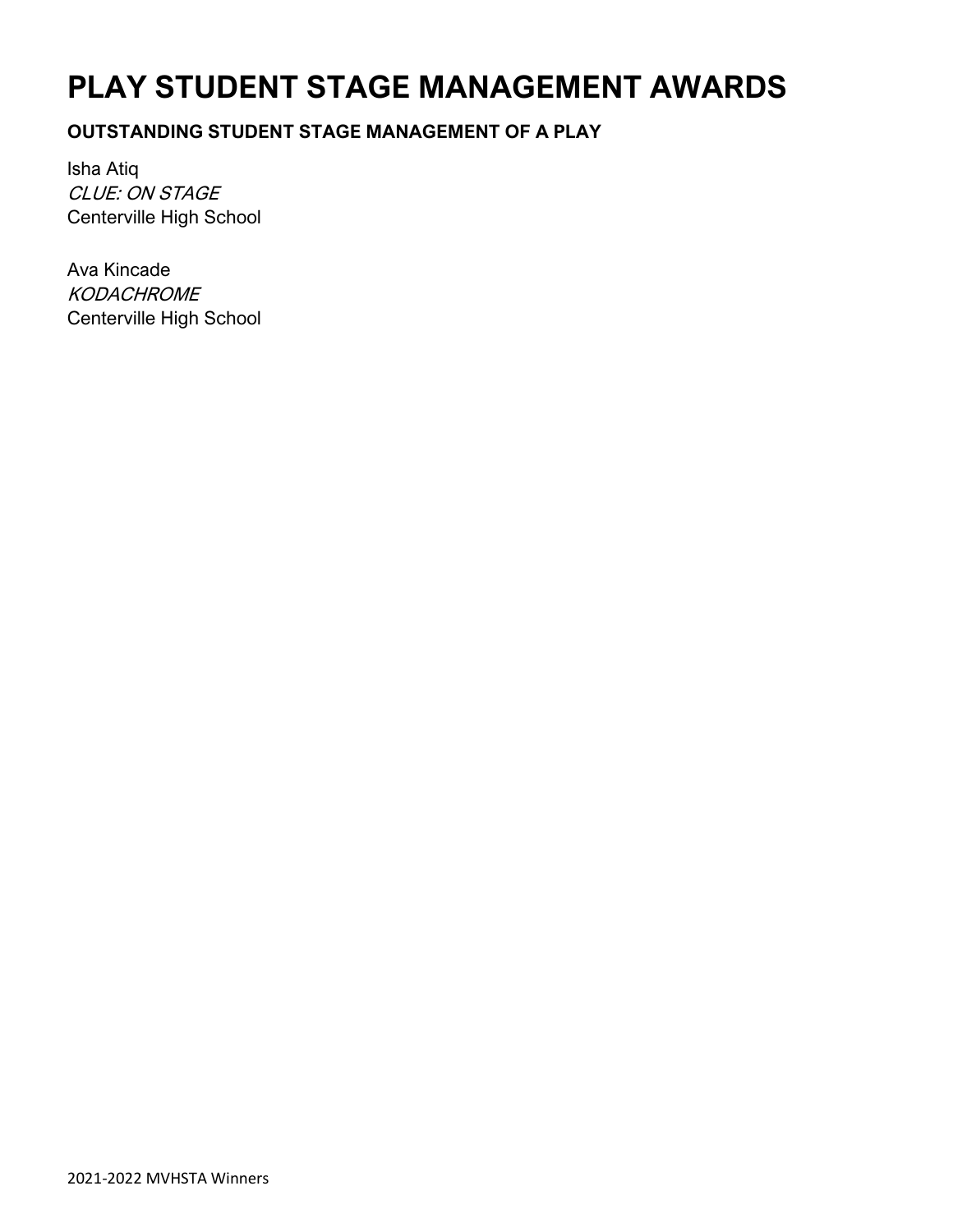# **PLAY STUDENT COSTUME DESIGN AWARDS**

### **OUTSTANDING STUDENT COSTUME DESIGN FOR A PLAY**

KJ Pocius ALICE IN WONDERLAND Kettering Fairmont High School

Lola Brown ALICE IN WONDERLAND Kettering Fairmont High School

Nick Pounds ALMOST, MAINE Springboro High School

### **MERIT FOR STUDENT COSTUME DESIGN FOR A PLAY**

Maria Wilson DADDY'S GIRL Carroll High School

Isabeall Janney SHE KILLS MONSTERS Tippecanoe High School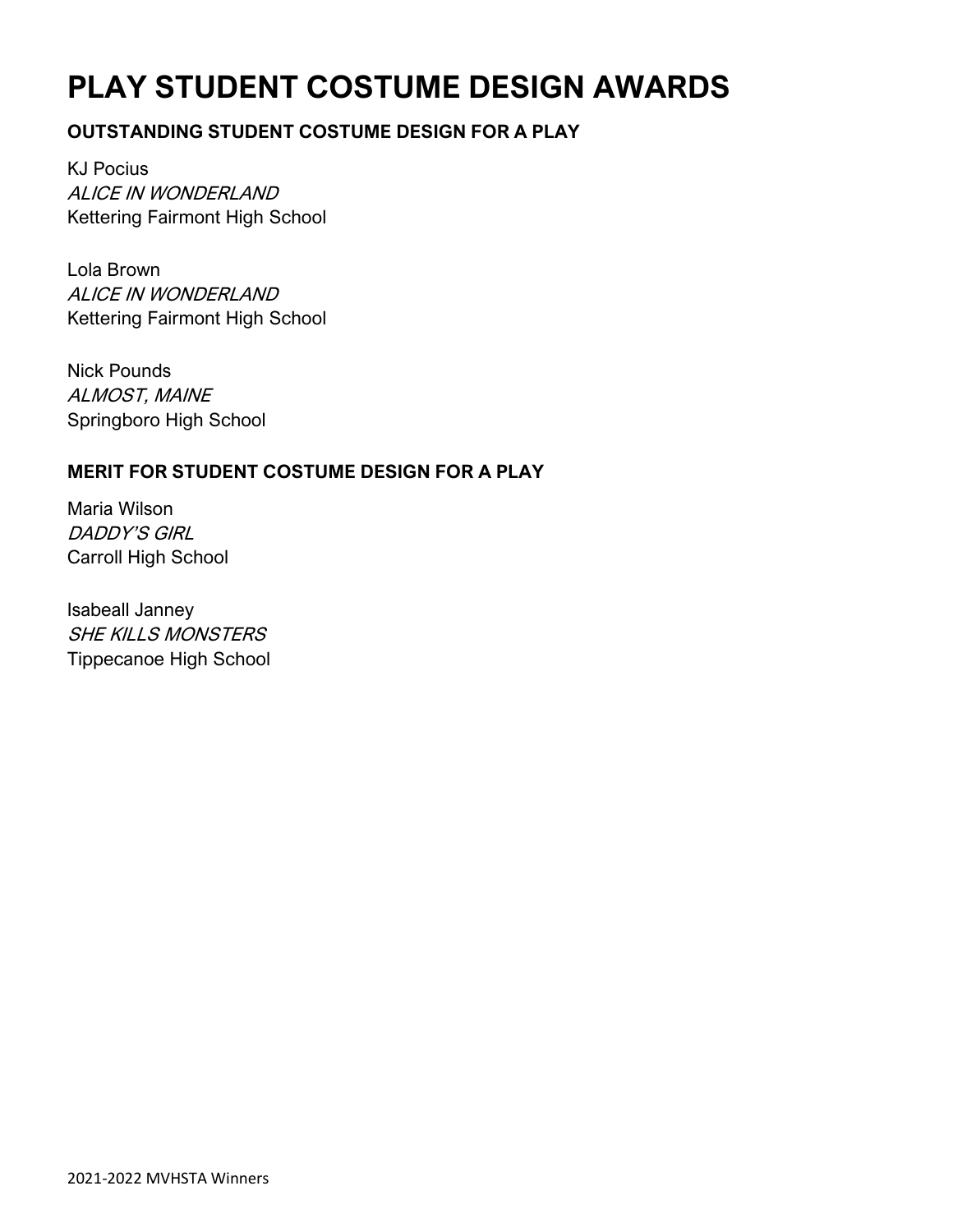# **PLAY STUDENT SET DESIGN AWARDS**

### **OUTSTANDING STUDENT SET DESIGN FOR A PLAY**

Vivian Dao DADDY'S GIRL Carroll High School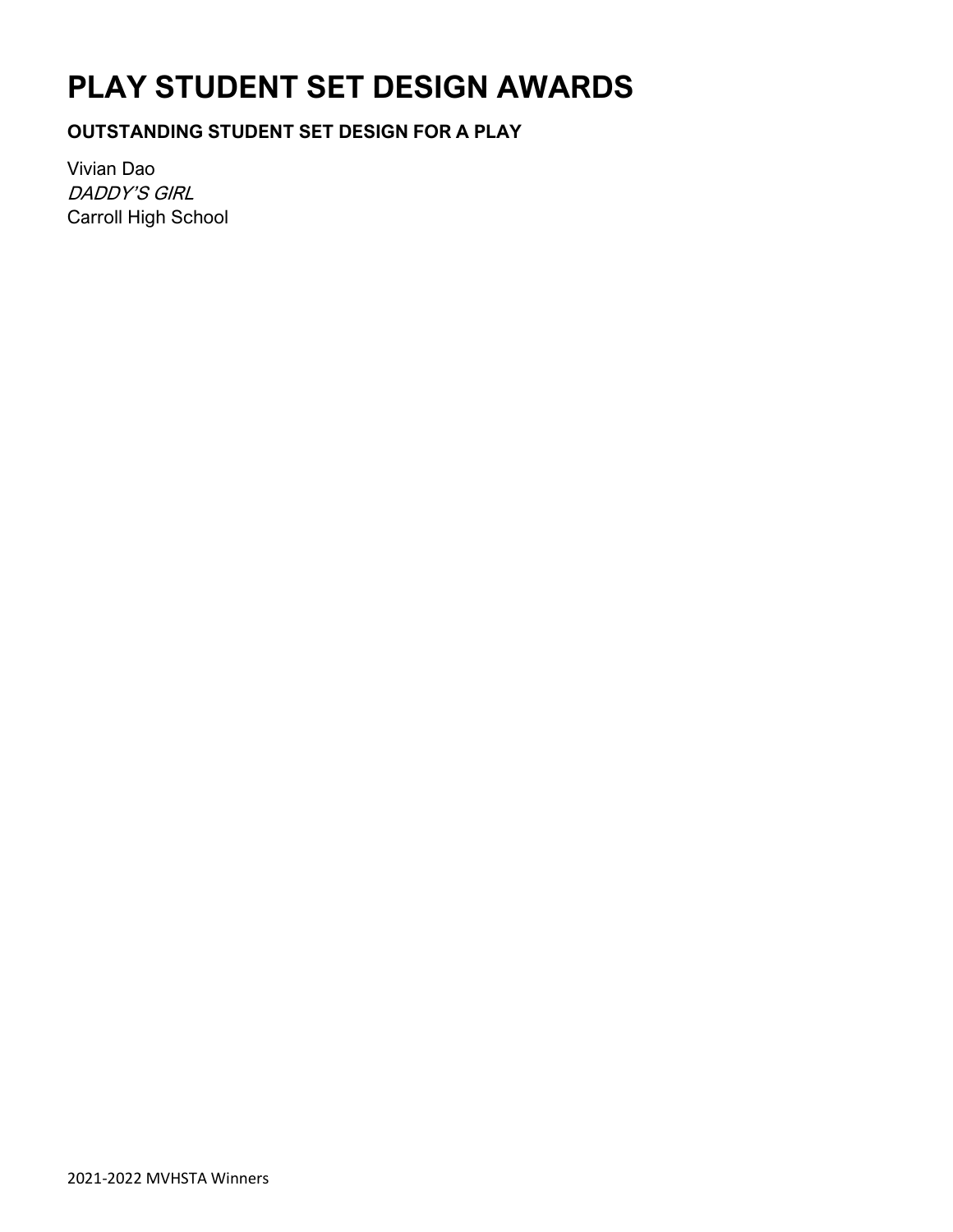# **PLAY STUDENT LIGHTING DESIGN AWARDS**

### **OUTSTANDING STUDENT LIGHTING DESIGN FOR A PLAY**

Emma Meyer DADDY'S GIRL Carroll High School

Trinity Bailey ALICE IN WONDERLAND Kettering Fairmont High School

### **MERIT FOR STUDENT LIGHTING DESIGN FOR A PLAY**

Summer Tobierre MEN ON BOATS Wayne High School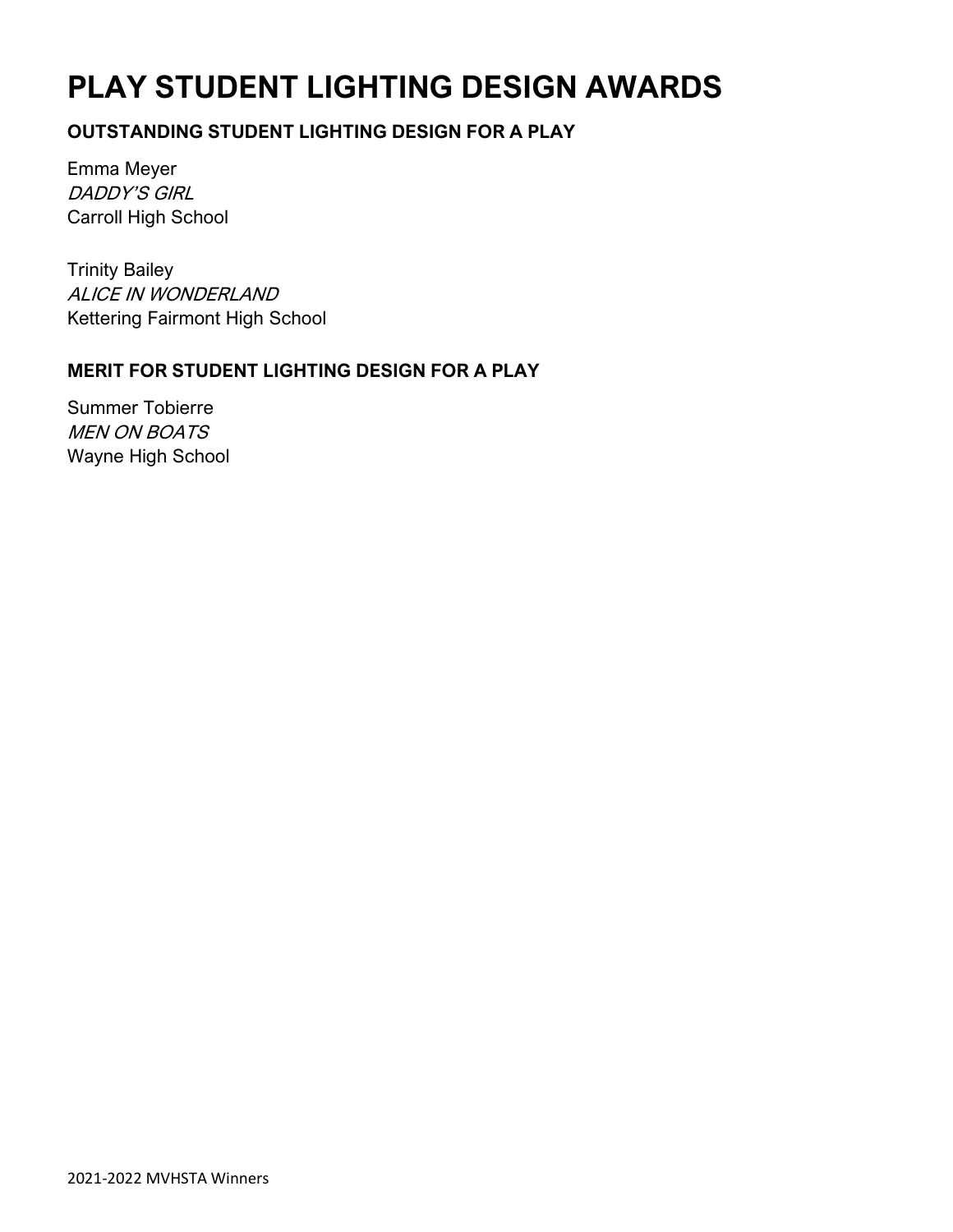# **PLAY STUDENT SOUND DESIGN AWARDS**

### **MERIT FOR STUDENT SOUND DESIGN FOR A PLAY**

Victoria Presgraves FRACTURED FAIRYTALES West Carrollton High School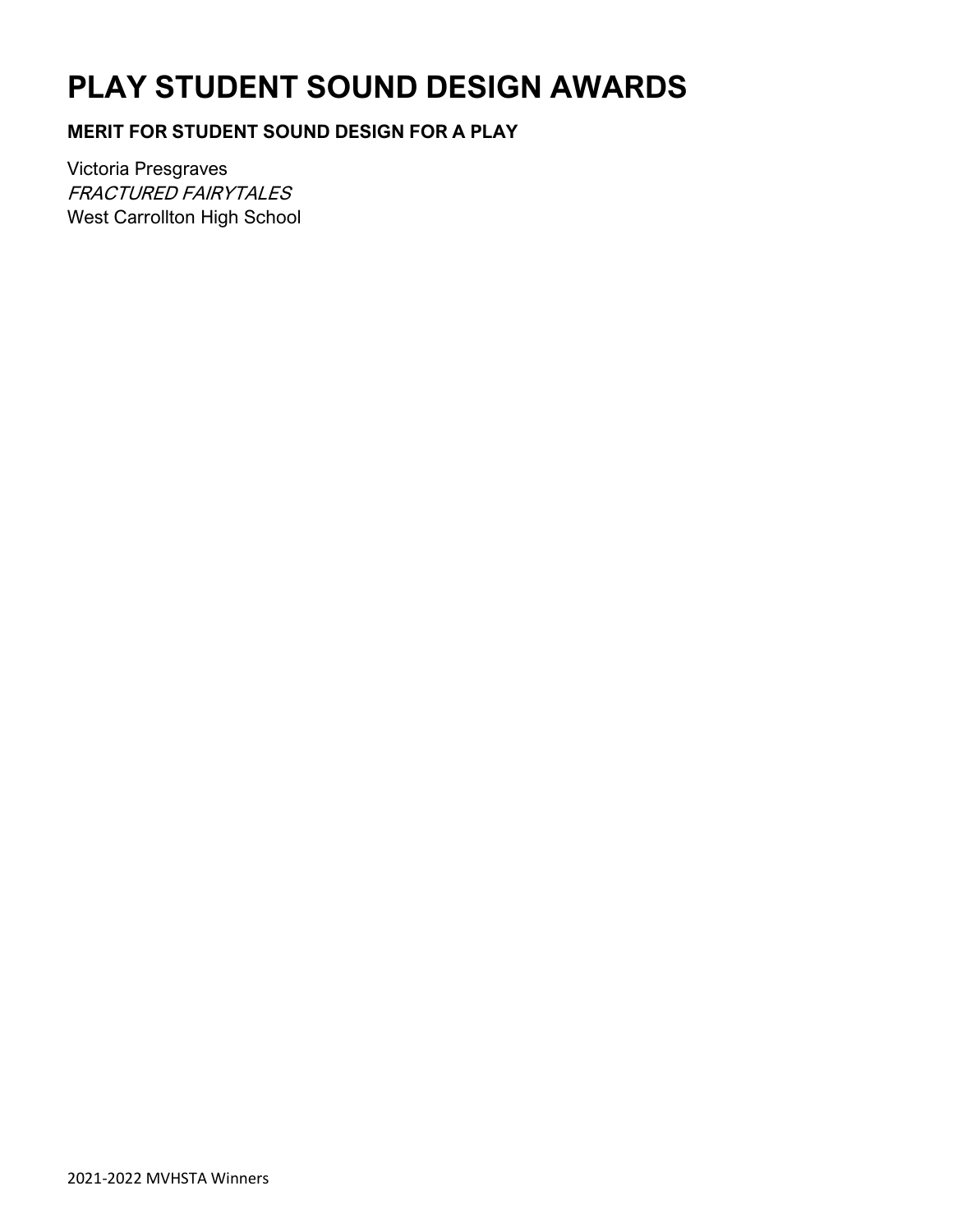# **PLAY STUDENT PROPS DESIGN AWARDS**

### **OUTSTANDING STUDENT PROPS DESIGN FOR A PLAY**

Ava Kincade CLUE: ON STAGE Centerville High School

Lauren Nassmacher CLUE: ON STAGE Centerville High School

Katelyn Whiteman TREASURE ISLAND Franklin High School

### **MERIT FOR STUDENT PROPS DESIGN FOR A PLAY**

KJ Pocius CLUE: ON STAGE Kettering Fairmont High School

Nick Pounds ALMOST, MAINE Springboro High School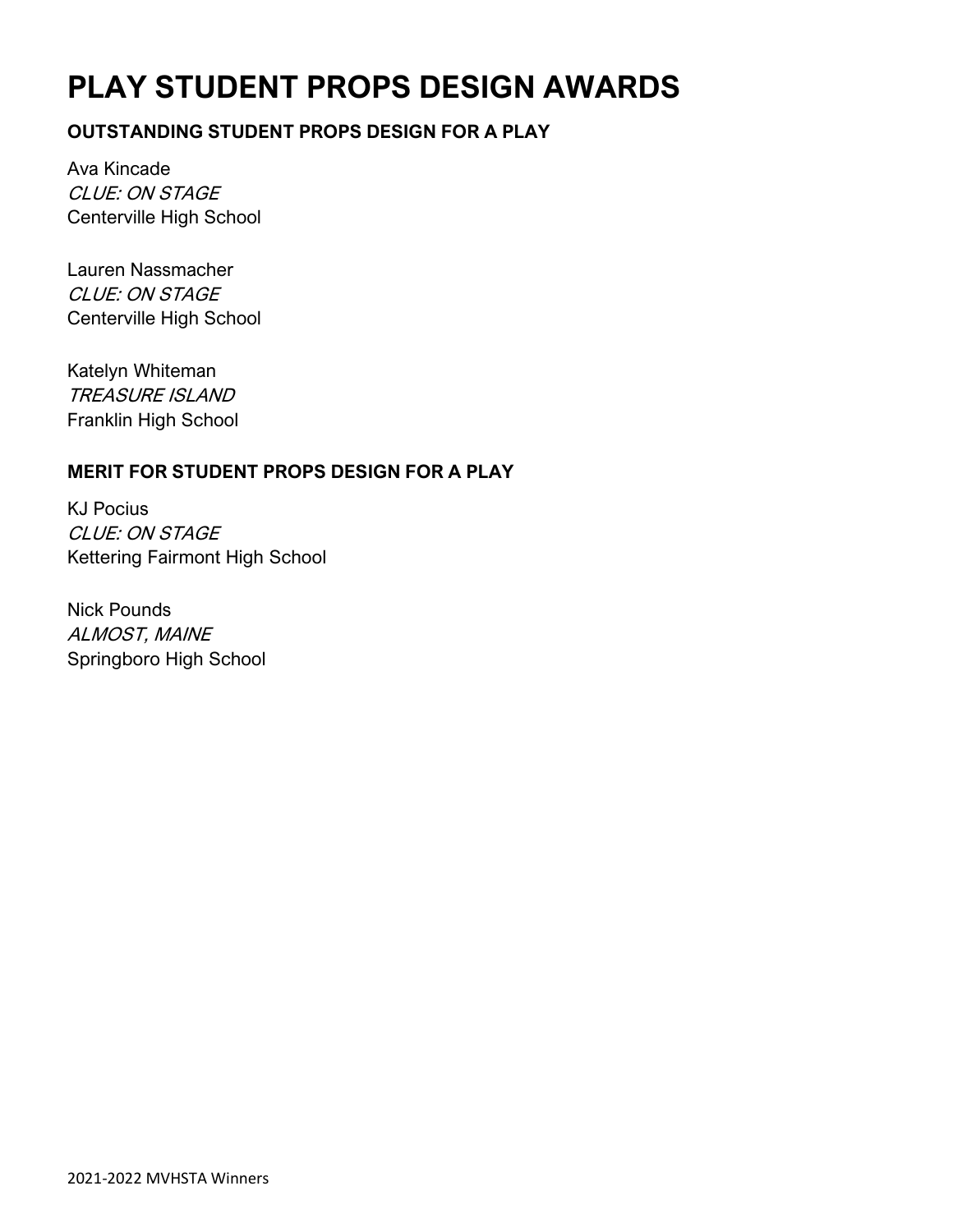# **PLAY STUDENT MAKEUP DESIGN AWARDS**

### **MERIT FOR STUDENT MAKEUP DESIGN FOR A PLAY**

Breanna Lawton DADDY'S GIRL Carroll High School

Pamela Olivas DADDY'S GIRL Carroll High School

Avery Calhoun THE ODD COUPLE (FEMALE VERSION) Wayne High School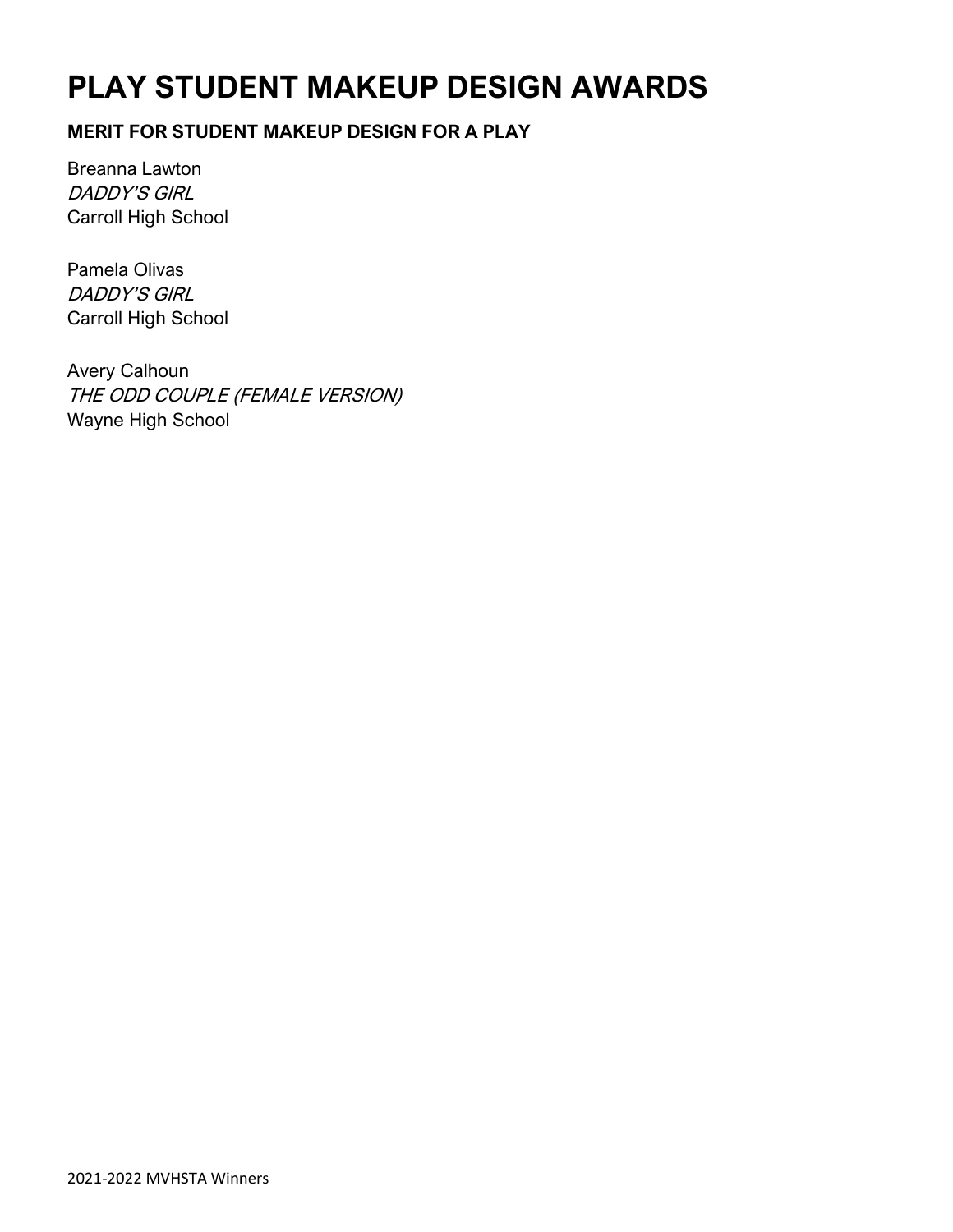# **PLAY STUDENT CHOREOGRAPHY AWARDS**

### **MERIT FOR STUDENT FIGHT CHOREOGRAPHY FOR A PLAY**

Ben Mikel SHE KILLS MONSTERS Tippecanoe High School